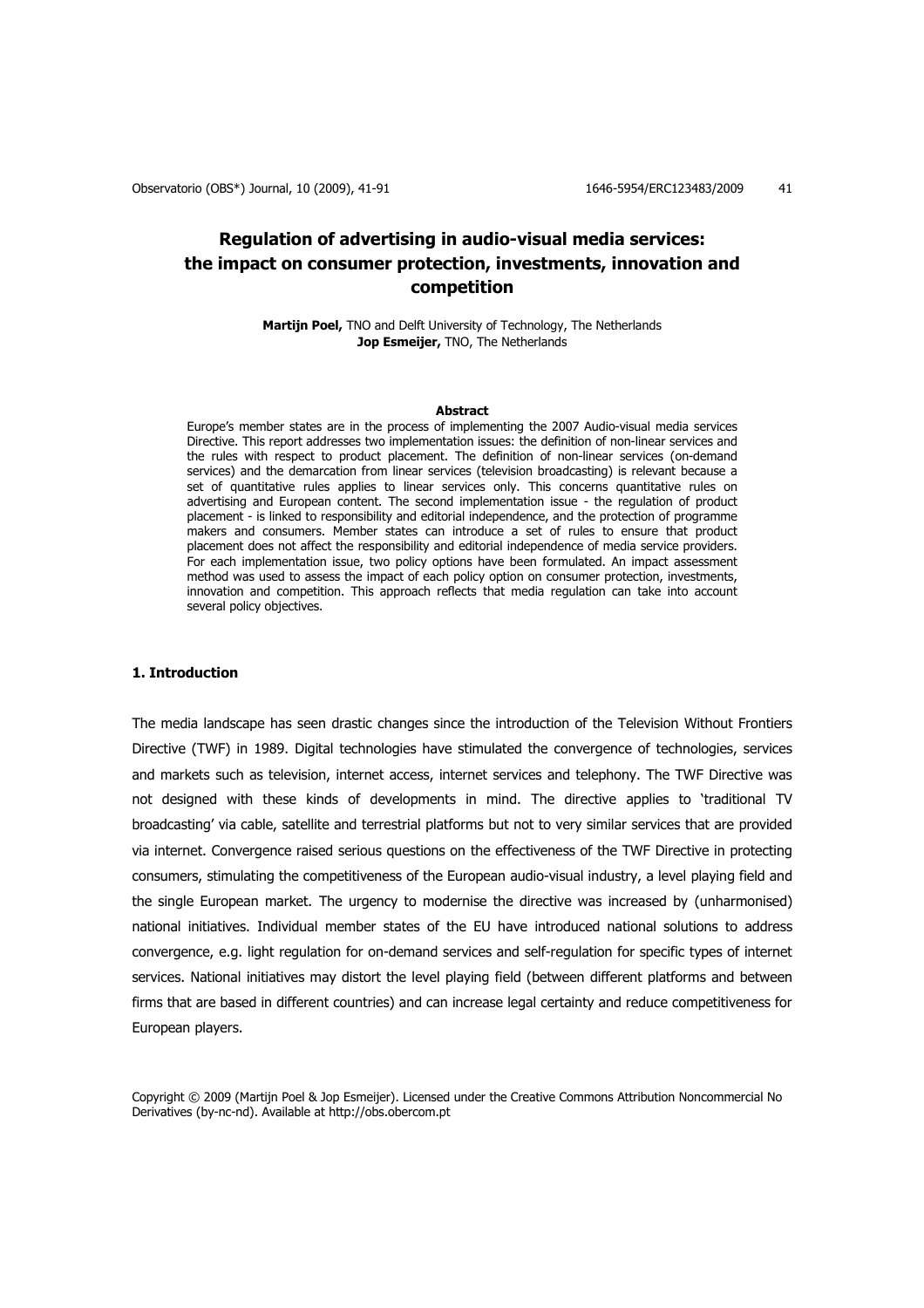$\overline{a}$ 

In 2003 the EC started the process towards a new directive that is 'convergence proof.' The first draft of the Audio-Visual Media Service Directive (AVMS Directive) was presented in December 2005. $^1$  After several revisions, the final version has been approved by the European Parliament in November 2007.<sup>2</sup>

One of the most important changes from the TWF Directive is that the AVMS Directive no longer differentiates between services based on distribution platforms (cable, mobile, internet, etc.). This platform-neutral approach should allow traditional broadcasting services (that were regulated, e.g. with respect to advertising) to compete with similar services on the internet (that were not regulated). This level playing field objective is linked to the objective of consumer protection. Because different platforms can support the same type of services, it doesn't make sense to only protect consumers that use traditional platforms.

From now on, the distinctive feature to determine the rules that apply to audio-visual media services, is whether the service is considered linear (television broadcast) or non-linear (on-demand). Linear services will be regulated more strictly than non-linear services. The AVMS Directive has defined a minimal set of qualitative rules that are applicable to both linear and non-linear services. This is expected to provide a basic level of consumer protection. There are additional (quantitative) rules for linear services, e.g. with respect to advertising and European content/products.

Furthermore, the AVMS Directive loosens the rules for specific types of advertising such as product placement. Because product placement will be allowed (with certain restrictions) audio-visual media service providers can increase product placement revenues, to compensate for declining revenues from spot-advertising (commercial breaks between programmes and within programmes). Spot-advertising is the main source of revenues for many media players. It is expected that spot-advertising will become less effective and important due to time shifting and video-on-demand (Leurdijk et al., 2006).

To stimulate the competitiveness of Europe's audio-visual industry, the AVMS Directive seeks to improve harmonisation and to stimulate the internal market. The AVMS Directive has adopted the Country of Origin principle (CoO). If a firm is based in country A, the rules of country A apply to the firms and its services. This allows media services to provide services across borders, without being hindered by differences between national rules. The Country of Origin principle is not new in the context of media regulation. In 1989 it was added to the TWF Directive to facilitate satellite services that are distributed to the entire European market. However, this time the impact of the CoO principle will be much bigger. Audio-visual

<sup>1</sup> EC (2005a) Proposal for a Directive of the European Parliament and of The Council amending Council Directive 89/552/EEC on the coordination of certain

provisions laid down by law, regulation or administrative action in member states concerning the pursuit of television broadcasting activities. 2 EC (2007) Directive 2007/65/EC of The European Parliament and of The Council of 11 December 2007 amending Council Directive 89/552/EEC on the coordination of certain provisions laid down by law, regulation or administrative action in member states concerning the pursuit of television broadcasting activities.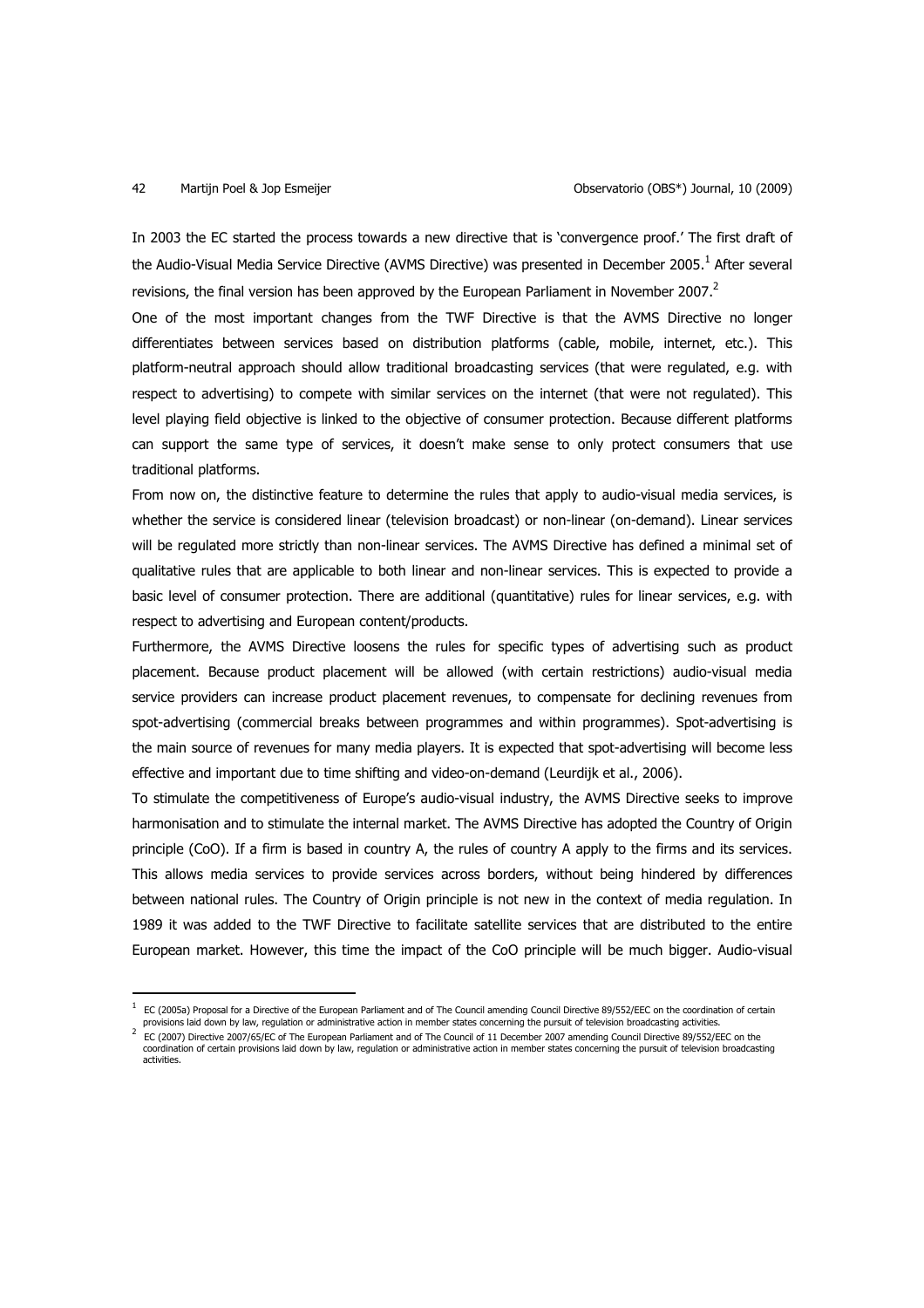media services that are provided via the internet will be provided by many firms, to many consumers, located in many countries of the European Union.

Individual member states have to implement the AVMS directive in national legislation, within two years. Although the AVMS Directive has specified most issues, member states still have the freedom to define a number of concepts, to give an interpretation and explanation of European definitions, and to add elements that fit the national context. To some extent, this is due to ambiguity in the final text, the European consensus that was required, and the changes in the proposal that were made along the way.

Furthermore, due to ongoing (technological) innovation the AVMS Directive can never be complete and absolutely clear with respect to new developments in audio-visual markets. The technological and market context for the national implementation is different than the context for the first version of the European directive. One example is the preliminary impact assessment of the directive, in which the EC stated that advertising is not important for on-demand services (EC, 2005b). That same year YouTube was founded, and soon after many similar services that relied on advertising revenues were launched.

Because the AVMS Directive provides member states with some freedom for the national implementation, and because the market continues to evolve, it is important to explore the policy options in the national implementation of the AVMS Directive. This will be the main focus of this study. An impact assessment method will be used to structure the analysis. The method allows for effective use of insights from the European debate on the AVMS Directive, and the opinions of Dutch experts and policy makers. The impact of the AVMS Directive has been broadly debated after the publication of the first draft. The issues that were raised by member states are summarised in Hieronymi (2006). Academics have also contributed to the debate. The distinction between linear and non-linear services, for instance, has been questioned by Van Eijk (2007). The much feared consequences for the freedom of speech on the internet ('regulating the internet') have been addressed in the so called Budapest Declaration for Freedom on the Internet, a petition signed by many (mostly Eastern European) scholars in the media field. These and other sources are used in this study. The method is described in Chapter 2. The main objective of the study is to contribute to the discussion on the national implementation of the AVMS Directive, by means of exploring the policy options and the impact. This will be done for two complex implementation issues that are explored relatively seldom.

The first implementation issue is the distinction between linear and non-linear services. As mentioned above, non-linear services have more regulatory freedom than linear services. The definition of non-linear services will therefore have an impact on several media service providers and the AV industry in general. The second implementation issue concerns responsibility and editorial independence, which according to the AVMS Directive, should not be compromised by commercial interests. Still, it is not clear what this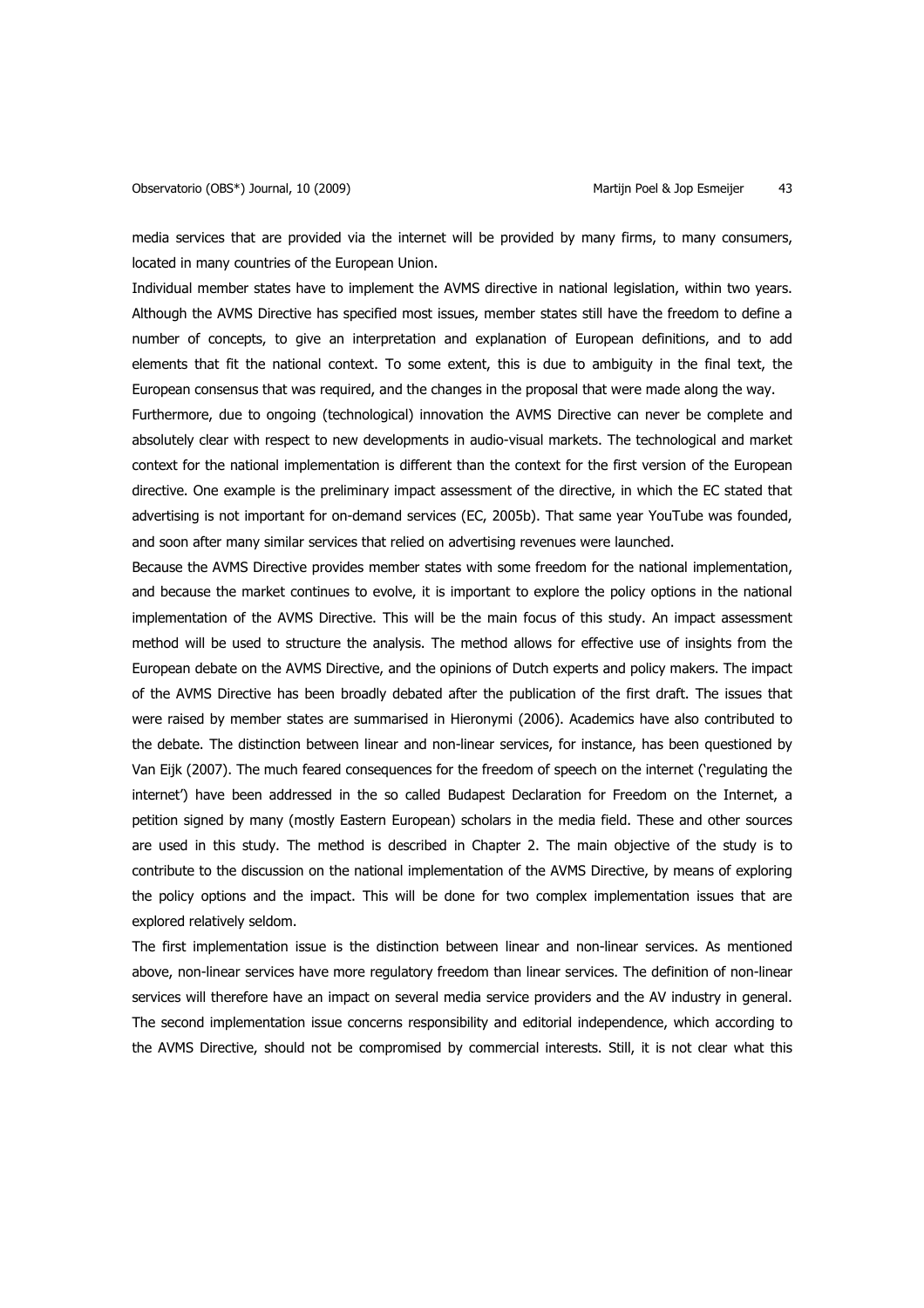exactly entails, leaving member states with some freedom to define and explain their notion of influencing editorial independence and responsibility.

Before we will move on to these two issues, we will shortly discuss a definition that also evokes interesting discussions. What is the definition of 'audiovisual media services'? The definition has been discussed in many European and national fora. The definition – and the critique – provides the context for the discussion in this paper.

The first draft of the AVMS Directive from December 2005 was criticised for multiple reasons. The most important critique was the ambiguous definition of audio-visual media services (Valcke et al., 2007; Arino, 2007). The discussion was fuelled by the thought - or rather anxiety - that services like YouTube, (personal) blogs, but also magazines and newspapers would have to comply with the AVMS Directive. After a series of alterations, the AVMS Directive signals that these kinds of services will probably not fall under its scope. The definition of AVMS is:

"a service as defined by Articles 49 and 50 of the Treaty which is under the editorial responsibility of a media service provider and the principal purpose of which is the provision of programmes in order to inform, entertain or educate, to the general public by electronic communications networks within the meaning of Article 2(a) of Directive 2002/21/EC. Such an audiovisual media service is either a television broadcast as defined in point (e) of this Article or an on-demand audiovisual media service as defined in point (g) of this Article; and/or audiovisual commercial communication" (Article 1a).

The definition refers to Articles 49 and 50 of the Treaty. Article 49 concerns the internal market; Article 50 concerns services that are provided by firms (rather than by governments or citizens). The final version of the directive can't take away uncertainty on the rules that will apply to a range of existing and emerging services. Technology and innovation will allow for online services where the roles of users and media service providers are entwined (e.g. shared responsibility of content production and selection), where commercial and non-commercial interests are blurred, and where the audiovisual element of a service can not be qualified as either high or low (e.g. online magazines).

Furthermore, it can be mentioned that one of the main objectives of the AVMS Directive is to protect consumers, with a special eye on youth. Services such as YouTube and online video games are extremely popular amongst young people. Video games - that provide highly immersive experiences - have adopted advertising in their 'game worlds'. It is likely that this type of services does not fall under the definition of audio-visual media services. This is not to say that this type of online services is not regulated at all. For example, firms that provide these services have to comply with the Unfair Commercial Practices Directive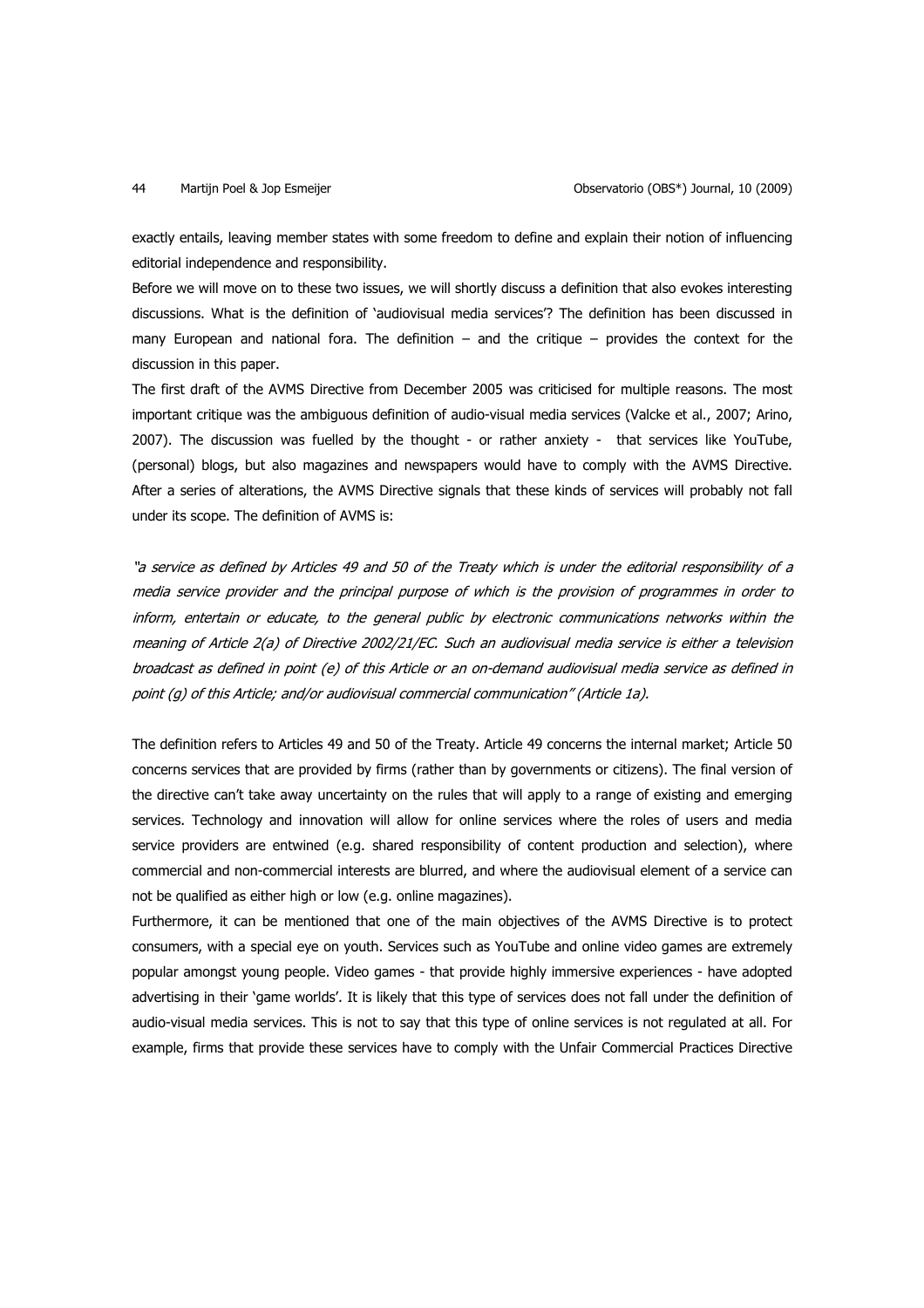(adapted in 2007) and the Directive on electronic commerce (2000). For example, the Directive on electronic commerce requires that providers of information society services (such as e-commerce and ondemand online services) must ensure that commercial information shall be clearly identifiable as such (Article 6a). The relevance of YouTube and online games for youth, and the relevance of other directives, illustrate the limitations of the AVMS Directive and the relevance of other European and national policies for the objectives that are mentioned in the AVMS Directive.

As mentioned above, Chapter 2 describes the impact assessment method, the steps that were taken, and the rationale behind them. In Chapter 3 we will address the first implementation issue: the distinction between linear and non-linear services. In Chapter 4 we will address the second implementation issue: responsibility and editorial independence. Both Chapter three and four will conclude with possible tradeoffs. A specific policy option may provide both positive and negative impact. Chapter five presents the conclusions and policy recommendations.

### **2. Impact assessment method**

 $\overline{a}$ 

In the context of OECD studies and EU policy making, impact assessment refers to the analysis of policy (options) on economic, social and environmental developments (OECD, 2001; EC, 2002). Policy is defined broadly, to include policy instruments such as regulation and self-regulation of products and markets, subsidies, coordination, etc. Impact assessment has become more important in EU policy making. A recent study by the Centre for European Policy Studies analyses the reasons behind this process (such as more political and public demand for accountability, evidence based policy and the need to explain the added value of EU policy), the methods that are used, the benefits and the problems (Renda, 2006). The study also mentions that impact assessment at the EU level is influenced by the rise of impact assessment and regulatory impact assessment in Europe's member states such as the UK and The Netherlands.

The rise of impact assessment is 'horizontal' in that it covers a range of policy domains and sectors. However, tradition and progress in impact assessment methods is stronger in policy domains such as environmental policy, infrastructure policy and R&D policy. Most relevant for this study – on the impact of advertising regulation - are the impact assessment methods that are developed for R&D policy and that are adapted for innovation in general. $3$  Innovation here refers to all elements of the innovation process

<sup>3</sup> Several handbooks provide an overview of methods to assess the impact of R&D policy/programmes. Three examples are: Fahrenkrog, G., Polt, W., Rojo, R., Tubke, A & K. Zinocker (2002). RTD Evaluation Toolbox. Asessing the Socio-Economic Impact of RTD-Policies. IPTS report prepared by Joanneum Research and IPTS. Institute for Prospective Technological Studies (JRC-EC); Ruegg, R. & I. Feller (2003). *A Toolkit for Evaluating Public R&D Investment.*<br>*Model, Methods and Findings from ATP´s First Decade*. Prepared f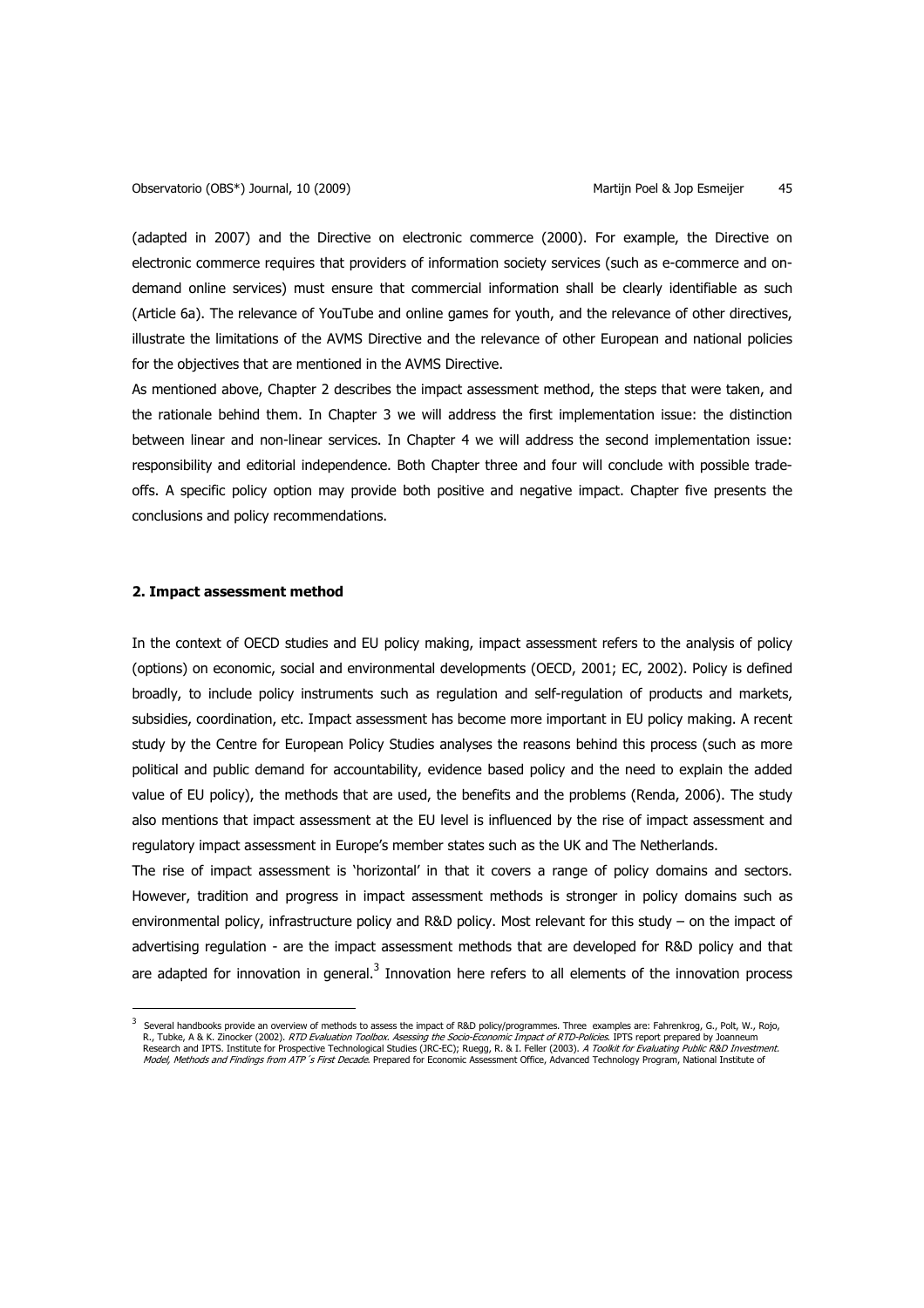and innovation system, not just technology and R&D (e.g. diffusion, adoption, incremental innovation, product innovation, services innovation and process innovation, by suppliers and users such as firms and universities).

The challenge for impact assessment studies is to actually link specific policies to specific types of impact. Are there causal or plausible links between specific policies (policy instruments or a set of policy instruments) and specific types of impact (such as investments, innovation, participation, growth)? Two main concepts are attribution and additionality. If a study would focus on a specific type of impact (e.g. innovation) the question is whether this impact can be 'attributed' to policy (and which policies) or to other factors. If a study would focus on one specific policy (e.g. a policy option or a programme that is evaluated) the question is whether policy leads to 'additional' developments (e.g. more or less investments and innovation than would be the case in the absence of policy). Does policy change the behaviour of firms, users and other targets and stakeholders, and hence the pace and direction of developments? In the context of R&D policy, the concept of 'behavioural additionality' is used to stress that policy can have impact 'via' the impact on incentives and behaviour of firms and other stakeholders.<sup>4</sup>

The method that was used in this study has a focus on the *mechanisms* via which policy options (for the regulation of advertising for audio-visual services) can have impact. The method is more about understanding than measuring. One of the comments of the Dutch Court of Auditors (Rekenkamer) on evaluation and impact reports by Dutch ministries is that the link between policy and impact should be assessed more thoroughly. Statistics on developments such as innovation plus a description of relevant policy do not suffice to claim that innovation increased because of policy. This comment was shared by the Dutch Cabinet.<sup>5</sup>

Figure 1 summarises the method and the steps (next page). Within each step, qualitative methods are used. This allows for an explorative and rich analysis, to acknowledge that policy is one of many factors (nothing more and nothing less), that several policies can play a role (the policy mix), that different mechanisms may be relevant, that different types of actors may respond differently to policy, and that different types of impact can be relevant (related to the objectives of policy as well as side-effects). In other studies, the method could be implemented in a more quantitative way (e.g. when the topic, the policy domain, the relevant types of impact (e.g. focus on one type of impact) and existing data allow for a more targeted and quantitative method). Furthermore, the explorative method cold be a good way to  $\overline{a}$ 

Standards and Technology, US Department of Commerce; and Polt. W. and N. Vonortas (2006). IST Evaluation and Monitoring. Report for the EC;. Methods to assess the impact of innovation policy are described in: Arnold, E. and Guy, K. (1999). *Technology diffusion programmes and the challenges for*<br>*evaluation.* Study / book chapter prepared for the OECD; OECD (2005). *In* & Associates, PREST, ANRT and Reidev (2006). Smart Innovation: A practical Guide to Evaluating Innovation Programmes. Report for the EC.

<sup>4</sup> OECD (2006). Government R&D Funding and Company Behaviour. Measuring Behavioural Additionality.

<sup>5</sup> Tweede Kamer der Staten-Generaal (2005). Staat van de beleidsinformatie 2005. Verslag Algemene Rekenkamer en reactie kabinet. Vergaderjaar 2004- 2005, 30116. Den Haag: Sdu.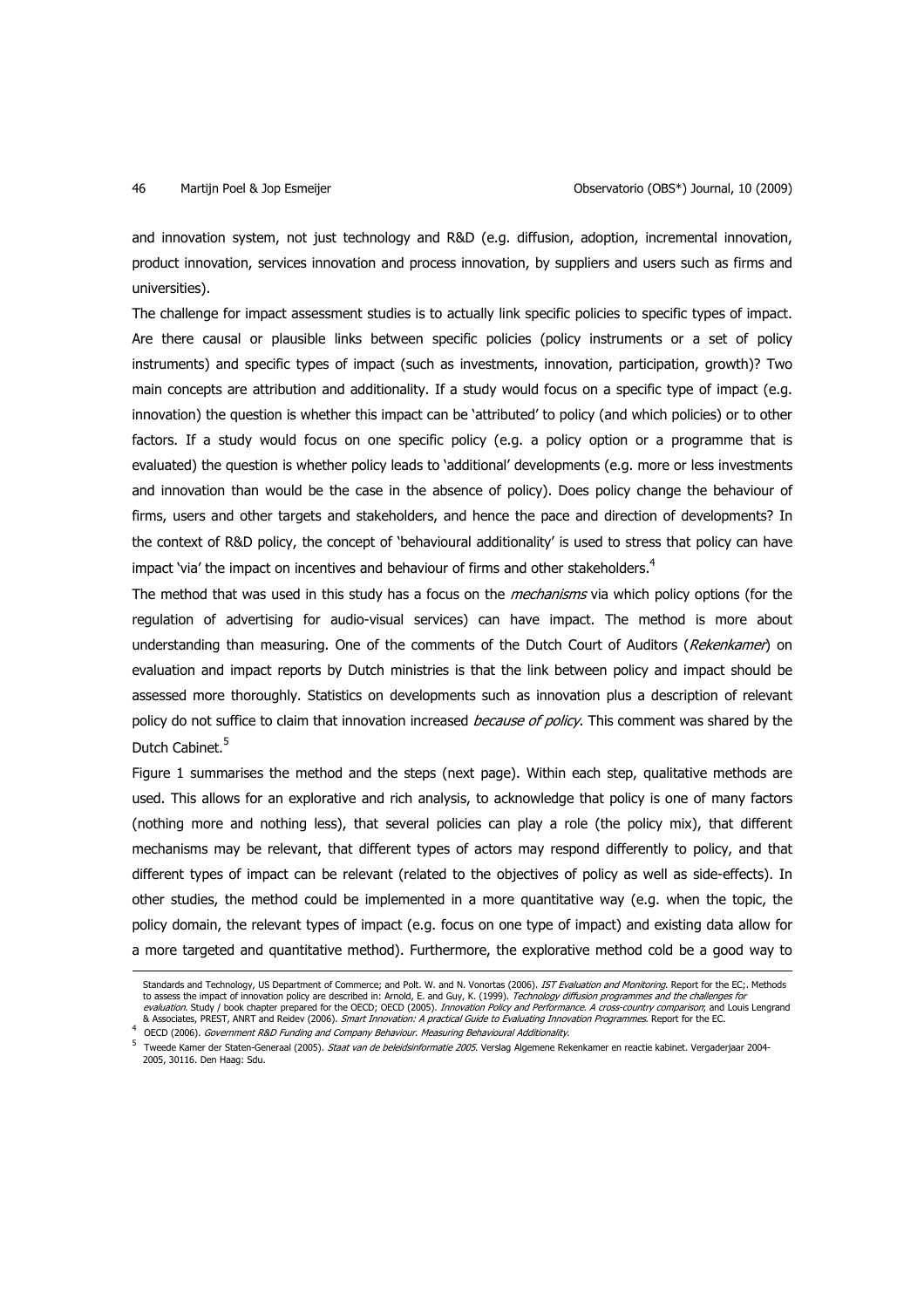identify the main factors and mechanisms ('to open the black box') and to select the factors and indicators to be used in quantitative methods such as statistics, econometrics, cost-benefit analysis and benchmarking.



**Figure 1:** Impact assessment method

The first step is to explore the policy problem, the policy objectives and the context. Starting with the opportunities of digital audio-visual media (economic, social and cultural), the importance of advertising revenues was acknowledged (e.g. for online services), in relation to several issues in the national implementation of the European Audio-Visual Services Directive. This was discussed between the researchers and the relevant ministries.

The second step is to select the main policy issues. Again, the relevant ministries were involved. We selected two complex and less explored issues, that have to be decided in the national (Dutch) implementation of the European AVMS Directive. The first issue concerns the definitions of (and the demarcation between) linear an non-linear AVMS services. More rules apply to linear services, so it makes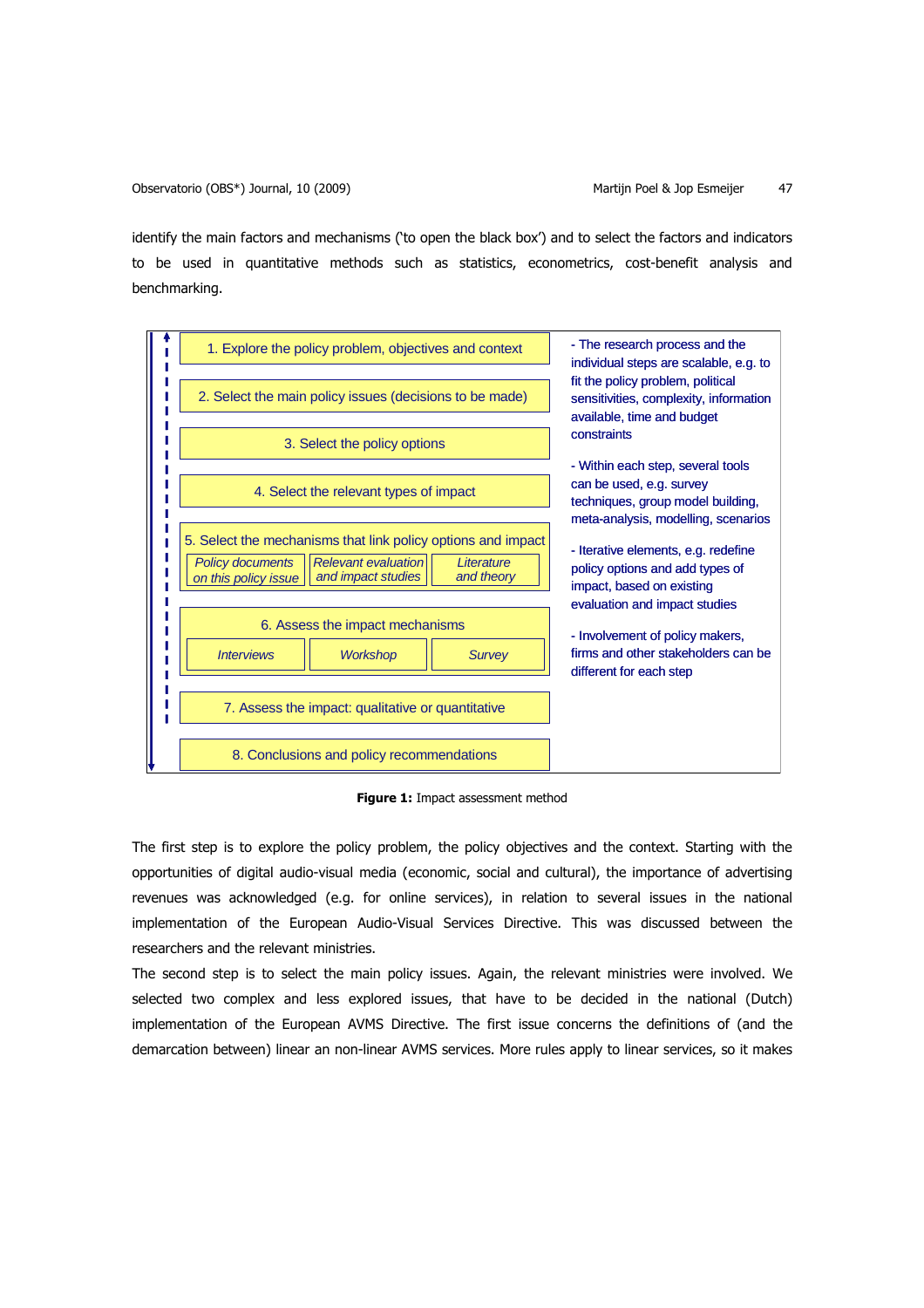a difference whether services fall within the definition of linear services. The second issue is the definition of responsibility and editorial independence. The definition will influence how a service can be designed and provided so that the firm/provider can live up to the rules. The two issues are introduced and addressed in the next two chapters. It was expected that a third issue, the definition of audio-visual media services, would be discussed in several European and national fora, and that it would be touched upon when discussing the two issues of this study. This was the main reason for not selecting the definition of audio-visual services as the main topic for our study.

The third step is to define the policy options. For each of the two issues, the researchers defined an option that can be labelled as light or minimum intervention and a policy option that is more strict. This allows for a discussion whether and how each of the policy options influences mechanisms, whether this is effective, whether negative side-effects occur, and how other policy instruments can be more relevant for the impact/objectives. How the policy options are defined (e.g. two ends of a continuum, as is done in this study) and the number of options that are defined (e.g. two or three) will of course influence the analysis. For example, one of the comments on impact assessment by the EU is that three policy options are defined, which signals that the middle one is most effective or realistic (Renda, 2006).

The fourth step is to decide on the types of impact that are considered relevant and that are addressed in the study. The policy makers involved agreed on the selection of four impact domains: consumer protection, investments, innovation and competition. For each of the domains, more specific impact dimensions were selected, e.g. whether consumers can tell the difference between a commercial message and services/content with a clear responsibility and editorial independence of the provider, and whether service providers will locate, invest and innovate in countries other than the Netherlands.

The fifth step is to select the mechanisms - or the intervention logic - via which the policy options can lead to the relevant types of impact. The list of mechanisms is based on desk research of policy documents on this topic (e.g. the intervention logic in the AMVS Directive), existing evaluation and impact studies (such as impact assessment studies for the EC and Ofcom, the British communications regulator) and literature and theory (such as scientific articles on the AVMS Directive). One of the advantages of the method is that it explicitly builds on existing knowledge. The sources that were used have been mentioned in Chapter one. The mechanisms are selected and structured by the researchers, as will be demonstrated in the next two chapters, and summarised in Figure 2.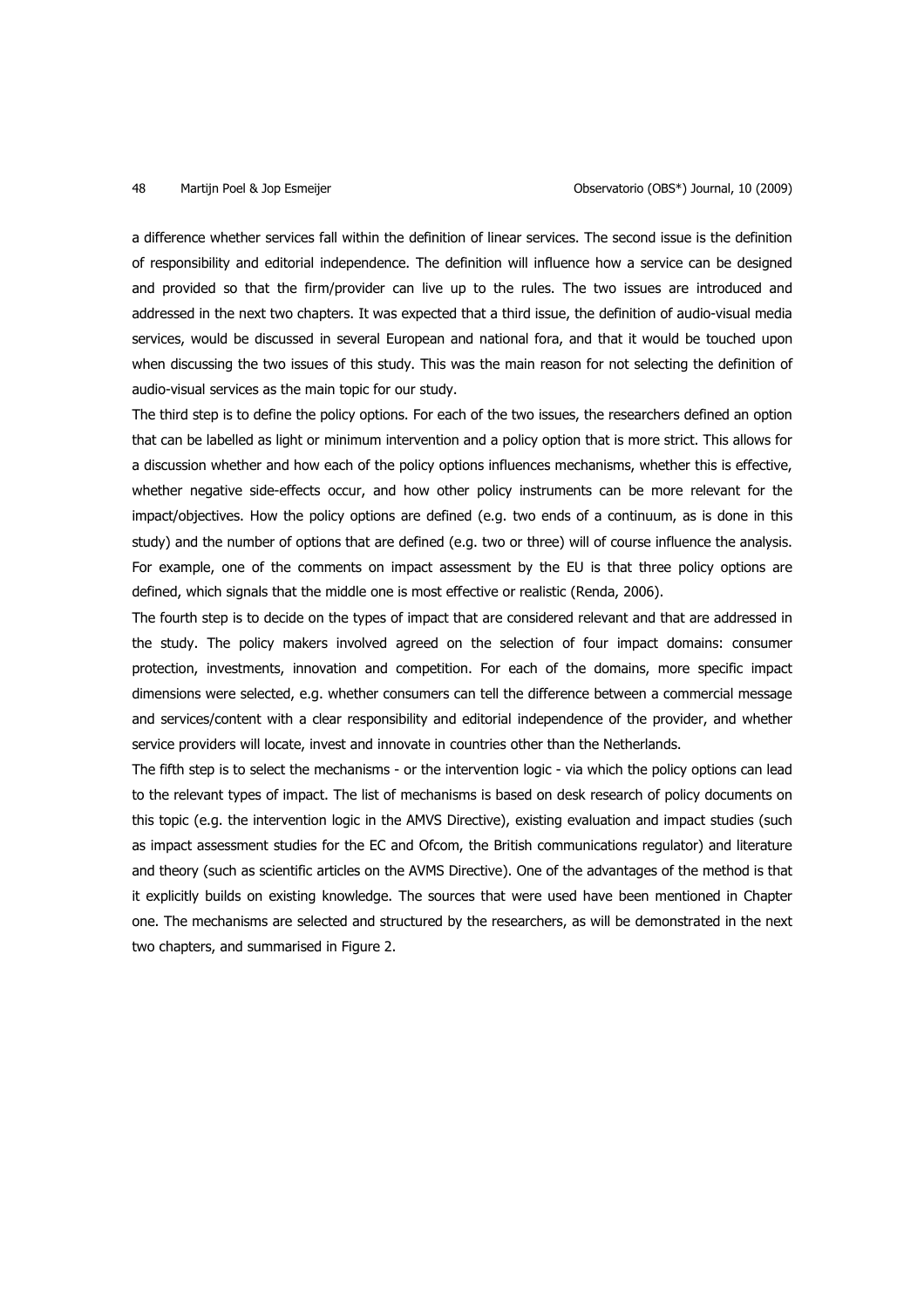

**Figure 2:** Assessing the mechanisms

For each type of impact (for each policy option) a set of mechanisms is selected that – individually or as a set – can lead to the type impact to be addressed. This is presented on the top half of the slide. To acknowledge and assess the relevance of other (contextual) factors and mechanisms, a set of 'other mechanisms' is presented under the label 'context'. This is presented on the bottom half of the slide.

The sixth step is to assess the mechanisms. This was done in a workshop with policy makers and experts (for the first issue) and in interviews with policy makers and experts (for the second issue). Because the policy options lean towards different sides of one continuum, the first policy option (e.g. the light / minimum option) was discussed in detail, added by a brief discussion on how the second option would lead to different impact. The next two chapters contain the main slides that were used during the workshop, and that were circulated before the interviews. In a larger study, it would be possible to have both interviews and workshop for one issue, for example to validate the interview results in a workshop. This could be complemented by a survey (e.g. a survey among market participants). Because this study is no formal consultation, and because it concerns a pilot of an impact assessment method, no survey was conducted.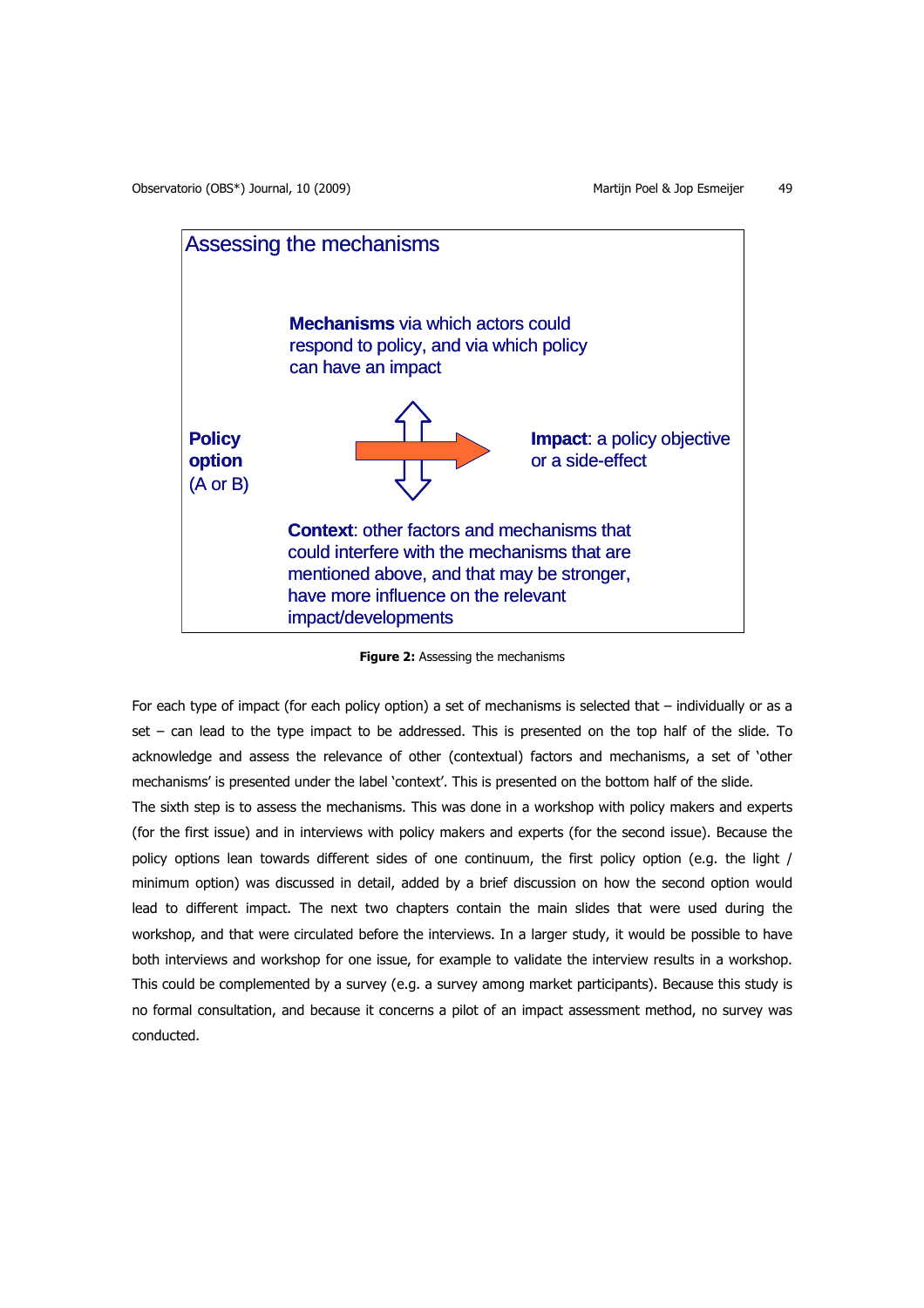The seventh step is to assess the impact. This is a separate step that could be based on several methods and building blocks, e.g. the results of interviews and a survey. In this study, this seventh step was partly integrated with the sixth step. The workshop included the qualitative assessment for the first case, e.g. whether the policy options would have a small or large, positive or negative impact on consumer protection, investment, innovation and competition. Because the second case was analysed in interviews, the researchers did the overall assessment of impact. The seventh step includes the question whether any trade-offs emerge, when one policy option has both positive and negative impact.

The eight step is to draw the main conclusions and to provide policy recommendations. This was done by the researchers, based on the workshop and interviews, and validated by the policy makers that were involved in the study.

The next chapter will present the policy options and the analysis for the first issue in the Dutch implementation of the European AVMS Directive. The fourth chapter will address the second issue. Chapter five presents the main conclusions.

## **3. Linear and non-linear audio-visual media services**

### **3.1. Introduction and policy options**

The answer to the question whether a media service is considered to be linear or non-linear determines the rules that apply to the service. Both types of audio-visual media services have to comply with a minimal set of qualitative rules. The services have to respect human dignity, they may not incite hate or discrimination. There are rules to protect minors. Furthermore, surreptitious and subliminal advertising is prohibited. There are additional rules for linear services. These concern quantitative rules regarding the length and frequency of commercial breaks, and quota for European and independent productions.

The AVMS Directive provides a definition of linear and non-linear services (see below). The definition can not avoid that some existing and emerging services will be hard to categorise as either linear or nonlinear. To some extent, the line between linear and non-linear services can be clarified in the national implementation of the European AVMS Directive. The definition in national laws and regulations, but especially the explanation, examples and interpretation will have an influence on how services are categorised, and hence which set of rules applies to a service. As was mentioned above, if a service is considered non-linear, less rules and restrictions apply. In this chapter we will discuss two policy options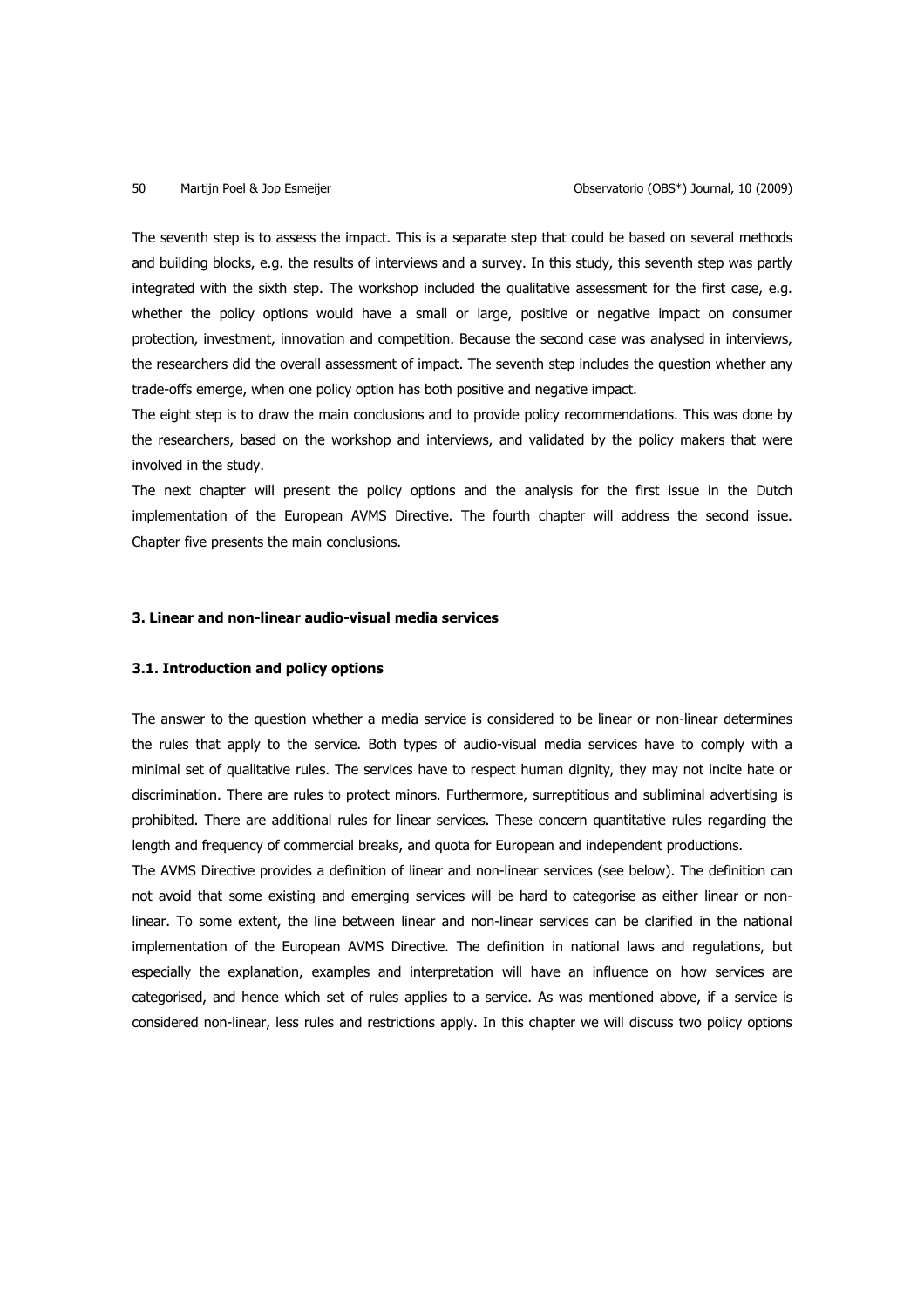for the demarcation between linear and non-linear services, and we will assess the impact on consumer protection, investments, innovation and competition.

The definitions in the AVMS Directive (EC, 2007) are:

- Linear (or: television broadcasting): *'television broadcasting' or 'television broadcast' (i.e. a linear* audiovisual media service) means an audiovisual media service provided by a media service provider for simultaneous viewing of programmes on the basis of a programme schedule (Article 1, sub e);
- Non-linear (or: on-demand): 'on-demand audiovisual media service' (i.e. a non-linear audiovisual media service) means an audiovisual media service provided by a media service provider for the viewing of programmes at the moment chosen by the user and at his individual request on the basis of a catalogue of programmes selected by the media service provider (Article 1, sub g).

The definitions indicate that the main difference between linear and non-linear is the degree to which the user is in control: in control of *what* he sees and *when* he sees it. The AVMS Directive also has some additional characterizations, most importantly that the influence from linear services on society is much bigger than the impact from non-linear services, although it doesn't elaborate upon this idea. Societal impact appears to matter for the categorisation and hence the rules that apply.

We have defined two policy options for the definition and explanation of non-linear services.

| $A - Broad$                                                                                                                                                                                                         | <b>B</b> – Narrow                                                                                                              |  |
|---------------------------------------------------------------------------------------------------------------------------------------------------------------------------------------------------------------------|--------------------------------------------------------------------------------------------------------------------------------|--|
| The viewer has some influence on the moment he or she<br>watches a programme                                                                                                                                        | The viewer chooses a specific moment to watch a<br>programme                                                                   |  |
| The viewer chooses one programme or a pre-selected set<br>of programmes (whole evening) or asks another viewer or<br>the media service provider to make this selection for<br>him/her, based on personal preference | The viewer himself chooses one programme, or every<br>single programme in a set                                                |  |
| The size and availability of the catalogue is irrelevant                                                                                                                                                            | The programmes must be part of a substantial catalogue<br>and must be available for a specific minimum period (e.g.<br>a month |  |
| catalogue is organized according<br>to tips and<br>The<br>preferences of the media service provider or third parties                                                                                                | The selection and organisation of the catalogue is done by<br>the media service provider alone                                 |  |
| The size of the audience is irrelevant. Programmes<br>may<br>be watched simultaneously by one or many viewers                                                                                                       | The programme cannot is not watched<br>paused<br>or<br>simultaneously with other people                                        |  |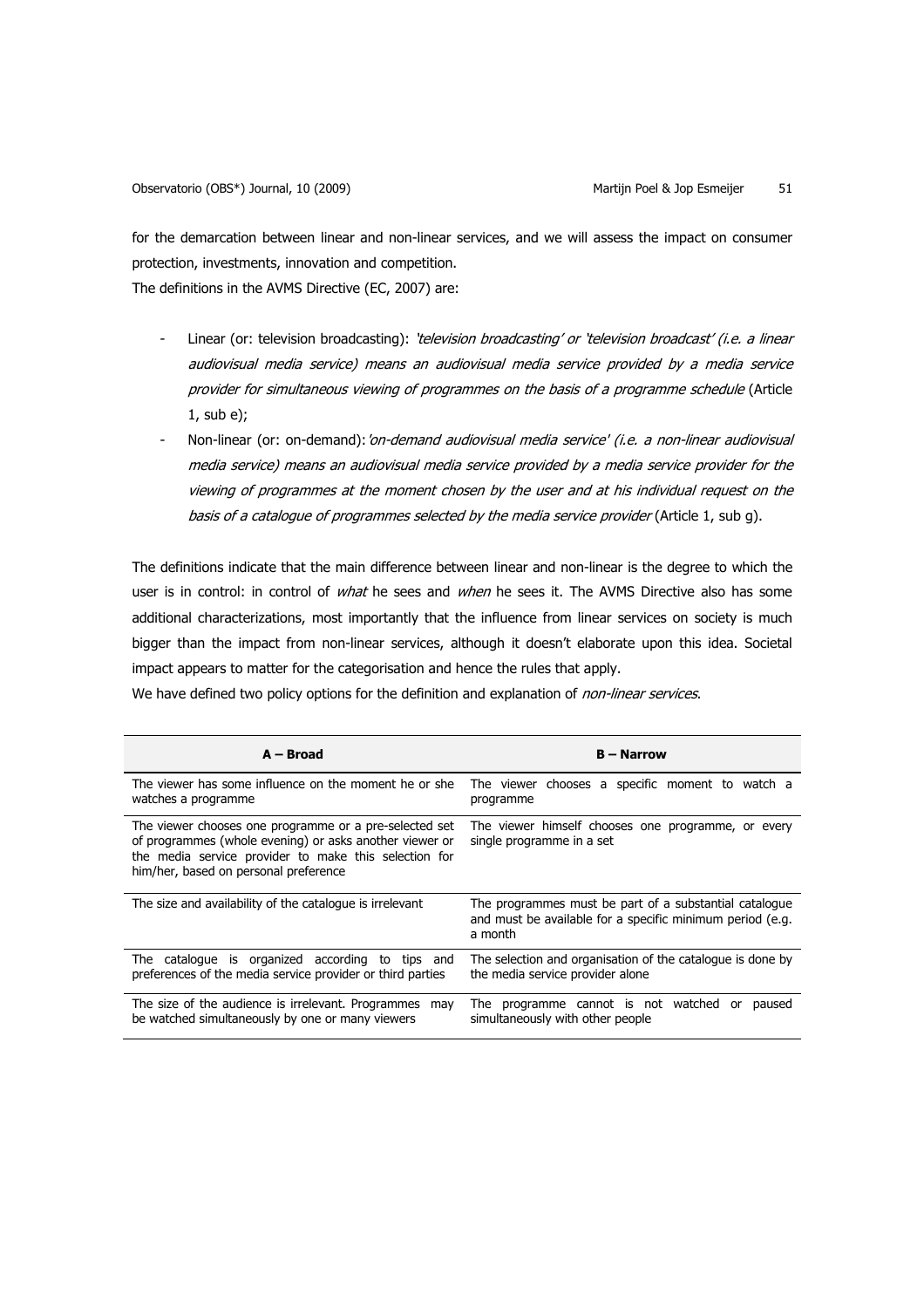We have labelled option A 'broad' and option B 'narrow'. In option A, non-linear has been explained in such a way that almost anything but traditional broadcasting will be considered non-linear. This implies that many services in the grey area between linear and non-linear will be categorised as non-linear and hence that these services only have to comply with the basic set of qualitative rules (not with the quantitative rules). Option B is a narrow definition and explanation of non-linear services which implies that many services in the grey area between linear and non-linear will be categorised as linear and hence that these services have to comply with the qualitative and the quantitative rules (including the restrictions on the length and frequency of commercial breaks and the quota for European and independent productions/content).

Below, we visualise that a choice between policy option A and B - how to draw the line between linear and non-linear services? – will influence the number of AVMS services that qualify as linear rather than nonlinear. As was mentioned above, this paper does not address the line between AVMS services and other services.

| <b>Policy option</b> | Audio-visual media services                  |                                    | <b>Other services (non-AVMS)</b> |
|----------------------|----------------------------------------------|------------------------------------|----------------------------------|
| A                    | Linear services (television<br>broadcasting) | Non-linear services<br>(on demand) | E-commerce, text only, non-      |
| в                    | Linear services<br>(television broadcasting) | Non-linear services (on<br>demand) | professional, non-public, etc.   |

Policy option B implies that - compared to policy option A - more services will qualify as linear services, to which a set of quantitative rules apply.

In this chapter we will discuss the impact of option A on consumer protection, investments, innovation and competition. In general, the impact of option B can be derived from the discussion of option A. Whenever appropriate, we explicitly discuss the impact of option B.

## **3.2. Consumer protection I**

### Pluralism and the quantity of national and European products

As discussed in Chapter 2 we have captured arguments that we have encountered in our desk research in the following slide. It summarises the mechanisms behind the main hypothesis on impact (top half of the slide) and presents some context and mechanisms that may interfere. The slide was used as a starting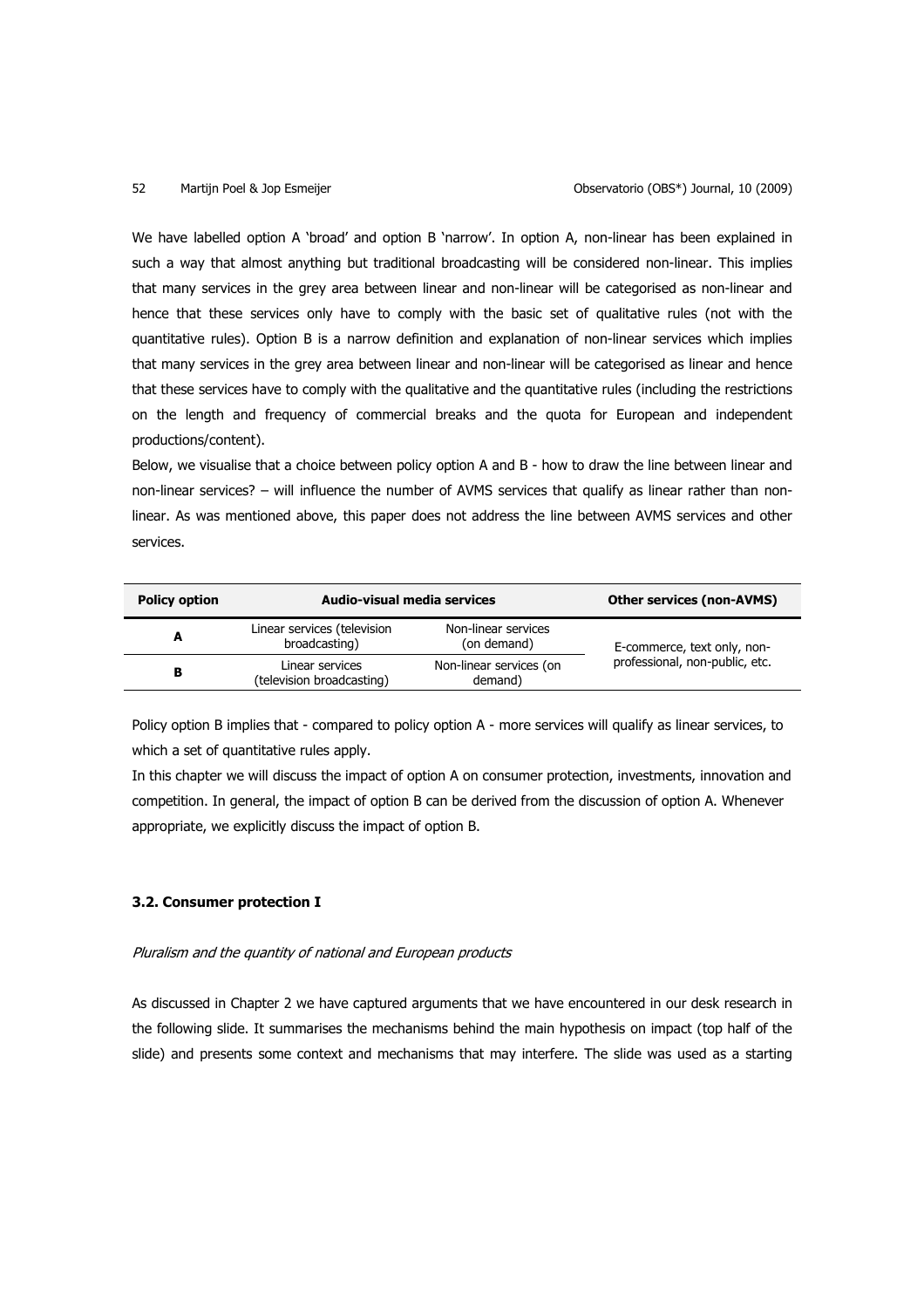point for the discussion in the expert workshop. Consumer protection is defined broadly, to include topics such as commercialisation, advertising that is recognisable (rather than mixed with editorial content) and media pluralism. The first consumer topic to be discussed is the impact of the national implementation of the AVMS Directive on pluralism and  $-$  especially  $-$  on the quantity of national and European products/content.



**Figure 3:** Definition of non-linear: impact on consumer protection

Hypothetical impact

A definition of non-linear that will cover almost anything but traditional broadcasting, will result in a decrease in the quantity of Dutch and European content" because:

most media service providers will provide non-linear services as this will free them from quota regarding European and independent productions. Media service providers will use this freedom, and;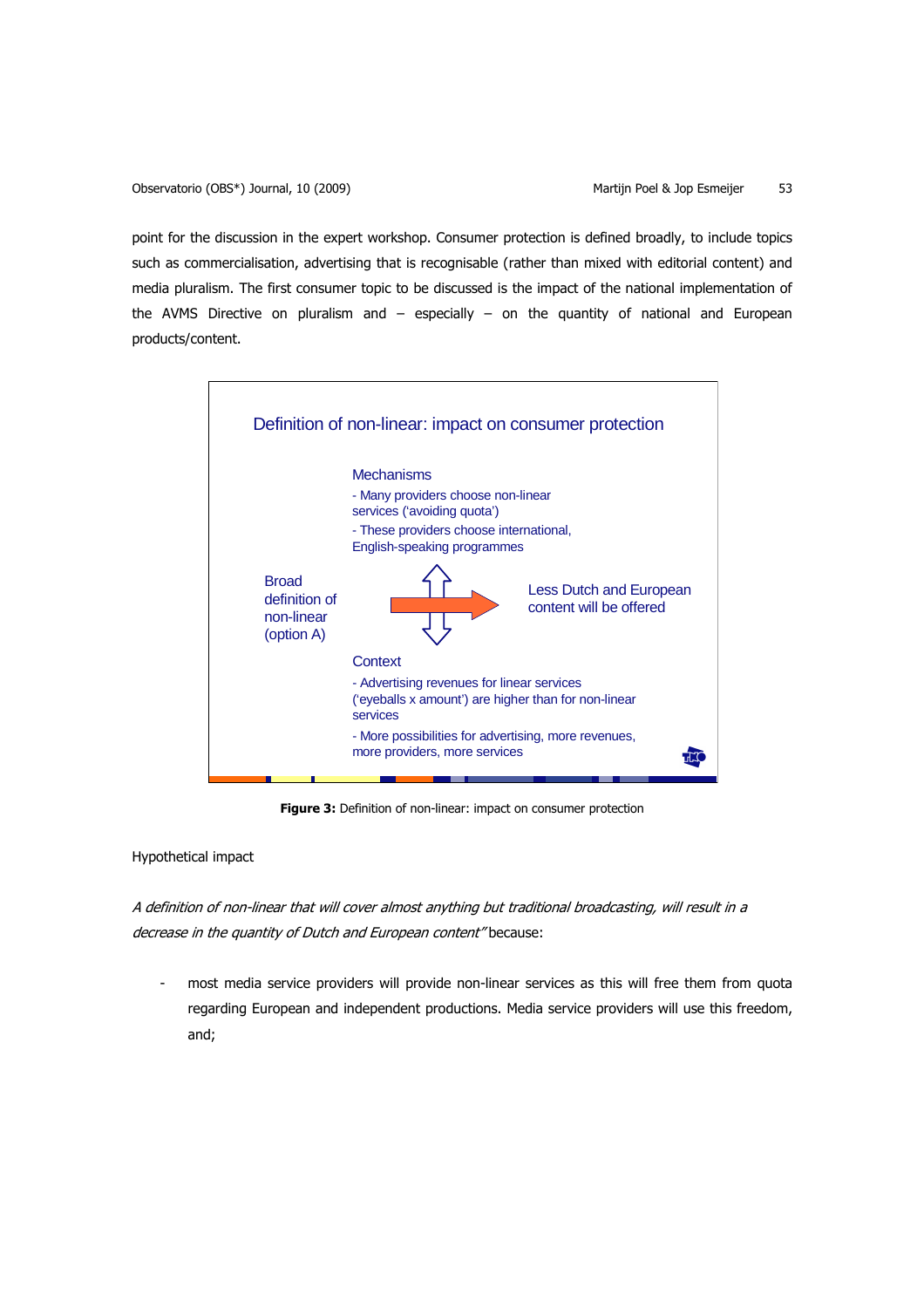in the selection and production of content, media service providers will choose internationally orientated, English-spoken productions.

On the other hand,

- it is still questionable whether the advantages of non-linear services (e.g. less rules) compensate for the loss of a mass-sized audience. To target mass markets, e.g. with national content, remains a lucrative strategy. A service provider that (completely) leaves the linear realm and focuses on on-demand services, with more targeted yet smaller audiences, could earn less revenues than a mass media player;
- another mechanism is that the rise of non-linear services  $-$  with few rules and relatively large commercial freedom – will increase the overall advertising revenues of the sector. More revenues could lead to more media service providers, more services, new services and more revenues, which can result in more national and European productions.

## Conclusion

In general, the quantity of Dutch and European content (and its contribution to pluralism) is not expected to suffer from a broad definition of non-linear audio-visual media services (option A). The opposite effect might even be more likely. Firms will benefit from option A (nearly all new services will be classified as non-linear) and will explore this commercial flexibility. This includes new services and existing services that include national and European content.

One could argue that a narrow definition of non-linear (option B) does not stimulate national and European content. If a substantial number of (new) services will be classified as linear, the quota on European products/content apply to these services. This seems to have a positive impact on media pluralism. However, many linear services target the biggest possible audiences, with content that appeals to the 'average viewer' and that includes content that is cheap to buy or make. Yes, this will include European and national products/content but the quota do not influence the quality of the content.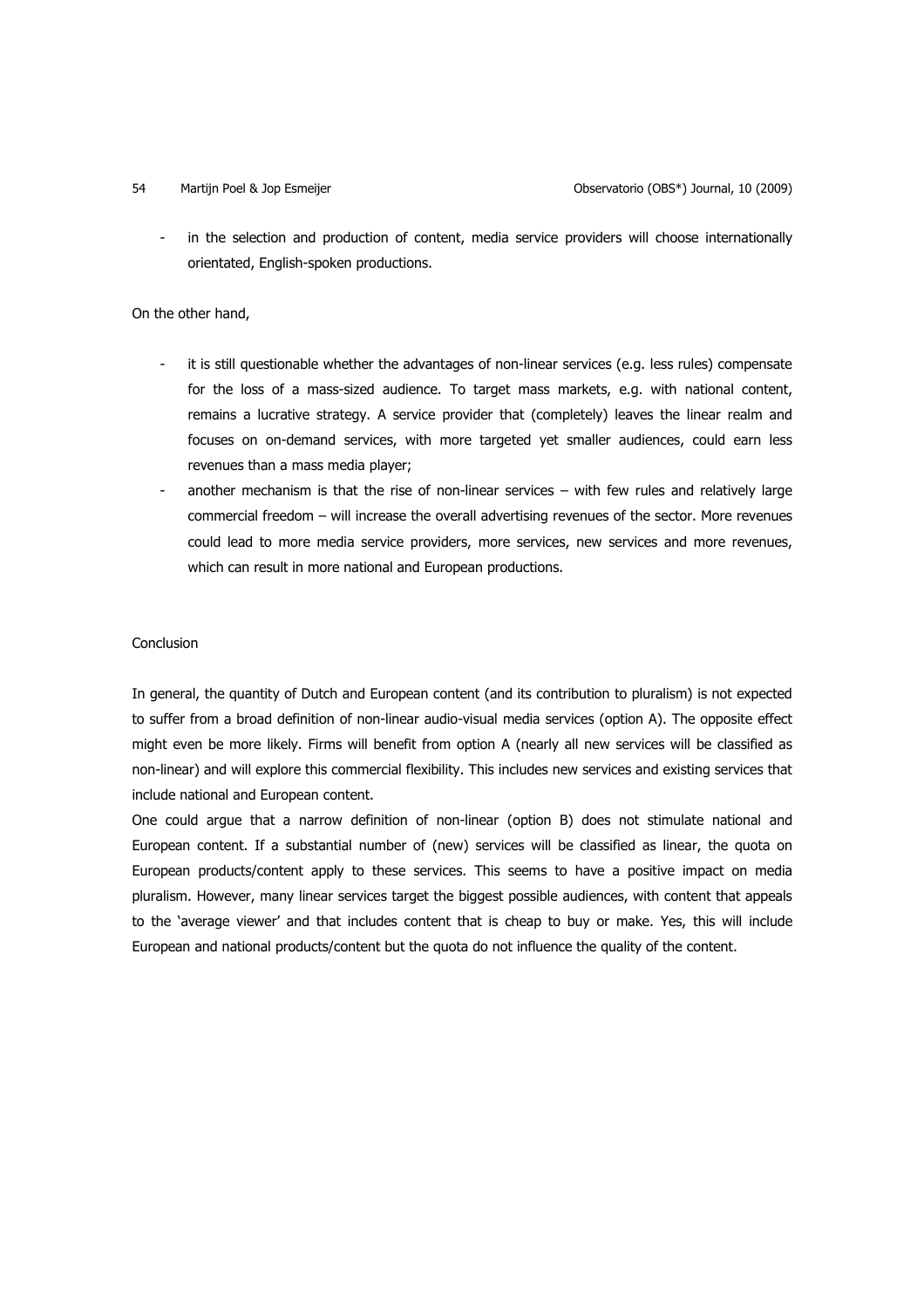### About the mechanisms

Adopting a broad definition - that will result in less services for which quota apply - will mean more commercial flexibility, a broader range of services and content (Dutch, European, US, different genres) with more choice for users.

Users are still interested in Dutch (and European) content, including regional and local content. Therefore foreign programmes will not necessarily be a substitute for national (or European) productions.

Product placement as a means to generate revenues will become more important. Dutch advertisers that target Dutch audiences will not be able to apply product placement in non-Dutch programmes. The need of (Dutch or European) media producers and service providers to use product placement as a means of financing their productions provides an incentive to produce (or buy) Dutch content.

Not all business models depend on advertising. Paid content may become more important, e.g. pay-TV packages via cable and satellite and paid content on the internet.

A broad definition of non-linear might indeed provide a small incentive for firms to introduce non-linear services (or to adapt services in order to fall within the category of non-linear services) and to exploit the freedom in the amount of advertising. However, traditional linear services still reach mass markets. Linear services are still (the most) interesting for advertisers. This is highly relevant for advertising for products that are used by large parts of the population.

It's difficult to assess how consumer preferences are different in a linear and non-linear context. For example, US or UK produced series may be prominent in TV schedules but may also be a among the favourites in on-demand services on the internet. The preferences of users, the variety of content (e.g. on the internet) and the combined use of different platforms and services by users, must be taken into account when discussing the offering of Dutch and European content.

## **3.3. Consumer protection II**

### More advertising and commercialisation of the media landscape

The following slide was used to structure the discussion.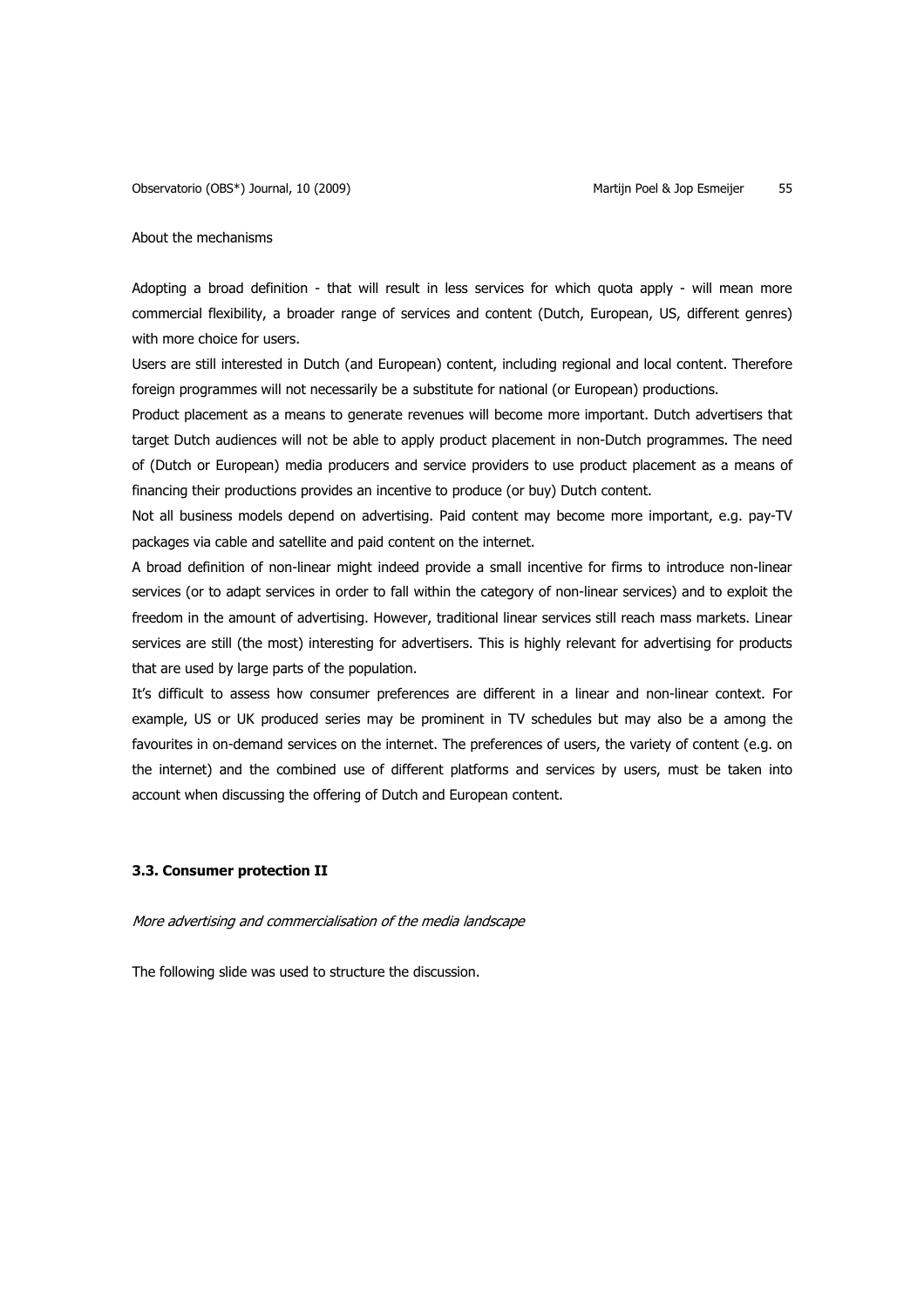56 Martijn Poel & Jop Esmeijer Observatorio (OBS\*) Journal, 10 (2009)



**Figure 4:** Definition of non-linear: impact on consumer protection

Hypothetical impact

A definition of non-linear that will cover almost anything but traditional broadcasting, will lead to an increase in both frequency and length of advertising. Because:

- Most (new) media services will be positioned as non-linear services since this allows service providers to avoid quota for the frequency and length of advertising.
- Media service providers try to maximize their revenues by showing more and longer commercials and also by experimenting with new forms of (interactive) advertising.

On the other hand,

Advertising revenues for linear services - that are still able to reach mass audiences - are bigger than advertising revenues for non-linear services. This is an incentive for media service providers to stick with more traditional, linear services.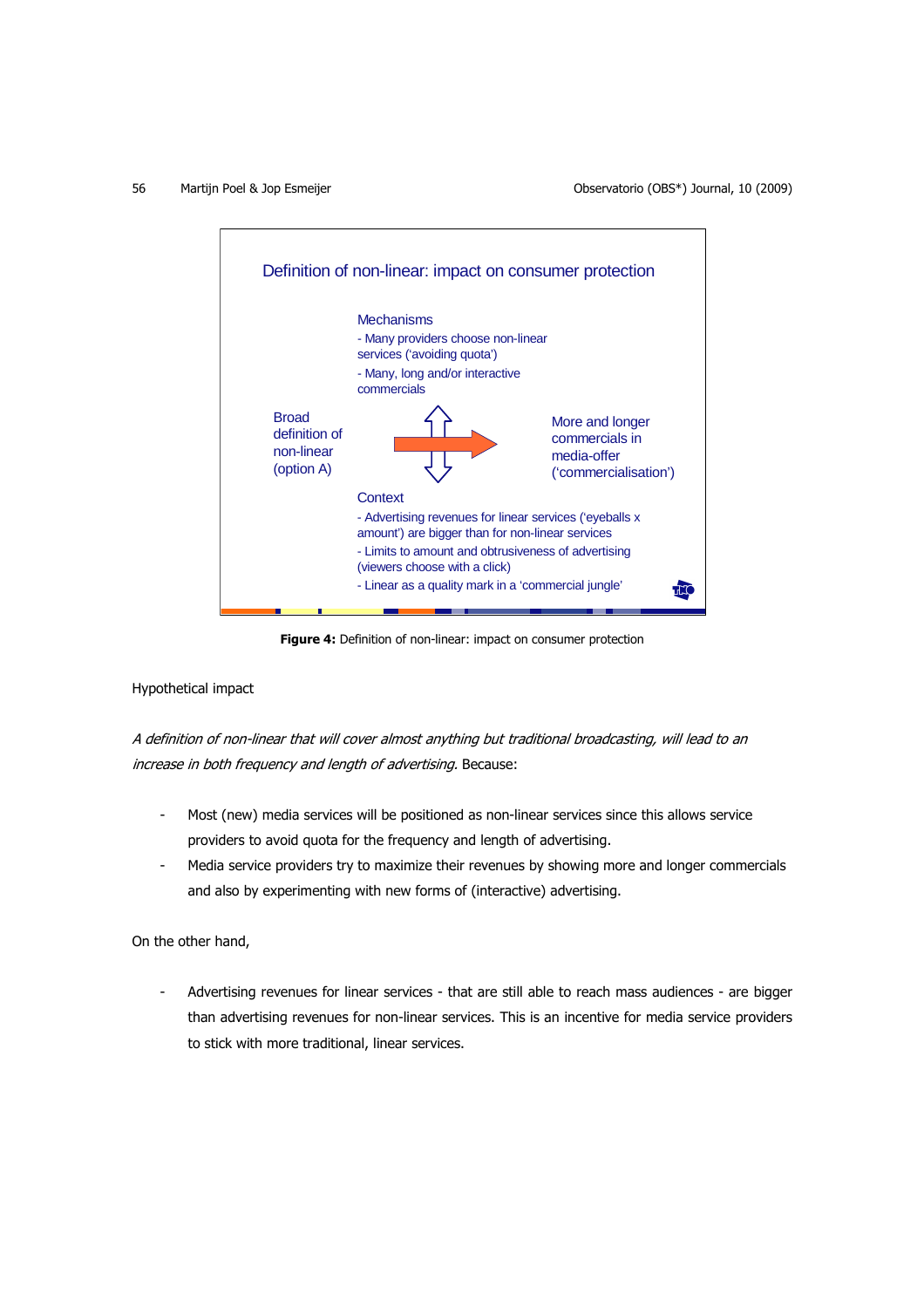- Secondly, if the quantity of advertisements will grow substantially, this will become a nuisance for users. They will switch to competing services with just one click of the mouse (or the remote control).
- Thirdly, to clearly present a service as a non-linear service with more rules and restrictions could become a quality mark in a commercial jungle. Users know that the amount of advertising will not be excessive.

## Conclusion

The choice for a broad or narrow definition of non-linear services will not affect consumer protection with respect to the frequency and length of advertising. Many firms will provide linear services (with a maximum amount of advertising) to target mass markets. Providers of non-linear services have incentives to prevent excessive advertising and to explore well received types of advertising such as product placement.

### About the mechanisms

negative.

When discussing the consequences for consumers, it is very important to take into account the perceptions of consumers with respect to different types of advertising. New types of advertising, such as product placement, are perceived less negatively than old fashioned commercial blocks. In fact, when people enjoy a certain programme, they are more likely to enjoy the product placement as well. Product placement is perceived more positively in non-linear services because users have chosen the non-linear (on-demand) service. Linear services – and the product placement in linear services - are more obtrusive. Furthermore, on-demand services allow for targeted forms of advertising, based on (aggregated) characteristics of viewers. If advertising is better targeted, it will be perceived as less obtrusive and

Media service providers always try to optimize advertising revenues, both in quantity and in (new) forms of advertising. Optimise does not equal maximise. If the quantity of advertising will stretch viewers' tolerance to the limits, media service providers will loose viewers. People accept advertising in nonexpensive linear services or free internet services, but they are less willing to tolerate advertising in paid services (linear or non-linear). Furthermore, to increase the quantity of advertising can devaluate the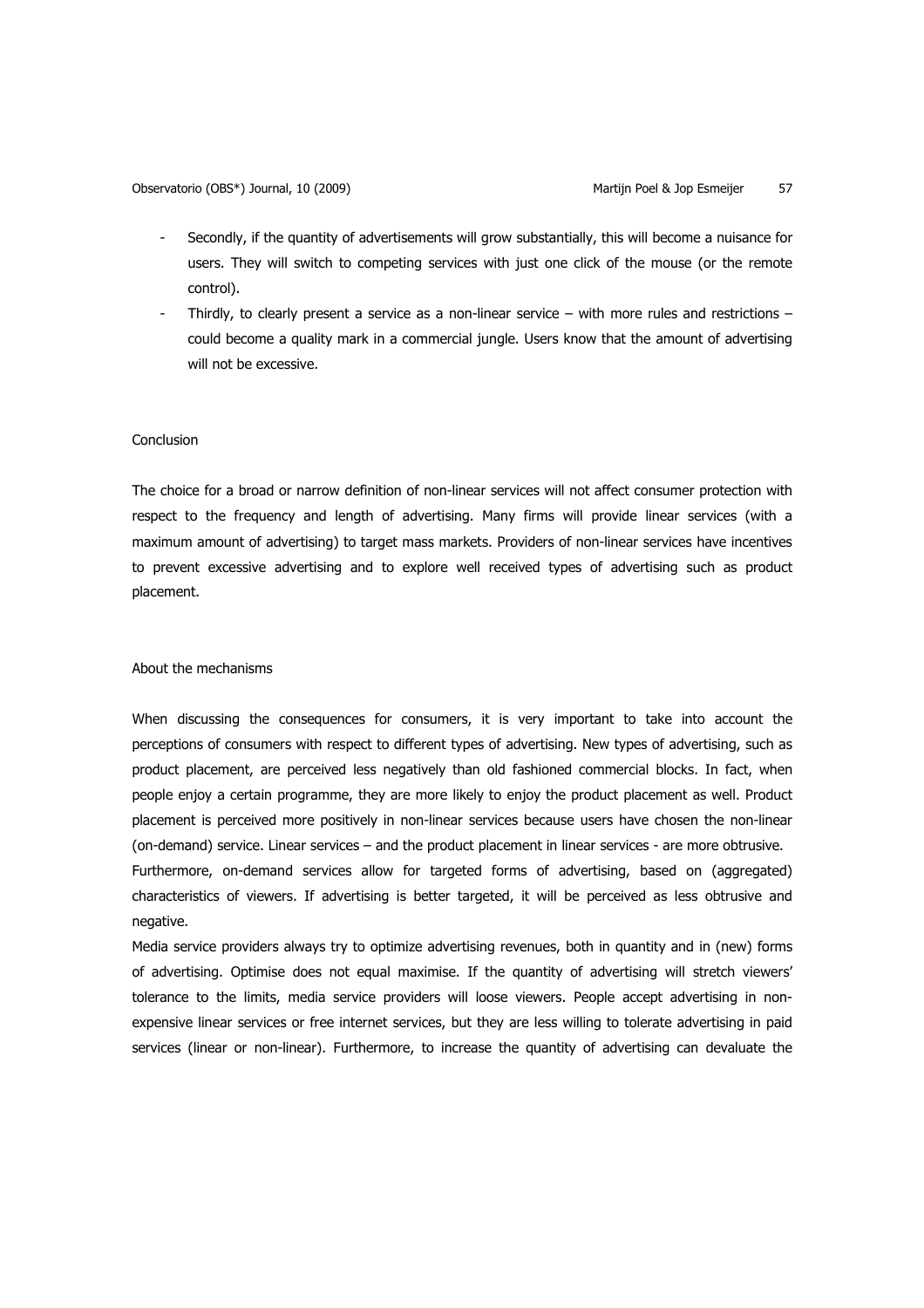value of every individual advertisement. Service providers have an incentive to maintain scarcity (and high prices) in the context of specific programmes, e.g. one sponsor of a programme and not more than 10 advertisers before a programme starts. As a result, stretching the amount of advertising might not be the most profitable option.

A linear service with limited advertising will not be a safe haven and a quality mark in the jungle of linear and non-linear services. This mechanism was not recognised. Many users will not differentiate between linear and non-linear services. Furthermore, several types of advertising play a role and advertising can be inserted without irritating users.

To use advertising-free content might become a privilege for the people who can afford to pay for the content. This leaves a substantial part of society that will only be able to consume advertising-funded media services. The difference between user groups (old-young, rich-poor, digital literacy, etc.) must be taken into account when assessing the impact of advertising.

There are uncertainties as to how advertising rules  $-$  such as quota  $-$  apply to linear services in an online environment. Advertisements can be loosely linked to the content, for instance banners next to videos rather than advertisements that precede the programme. These uncertainties have to be tackled before a more strict policy option (such as option B) can be expected to have an impact.

## **3.4. Investments**

The following slide was used to structure the discussion.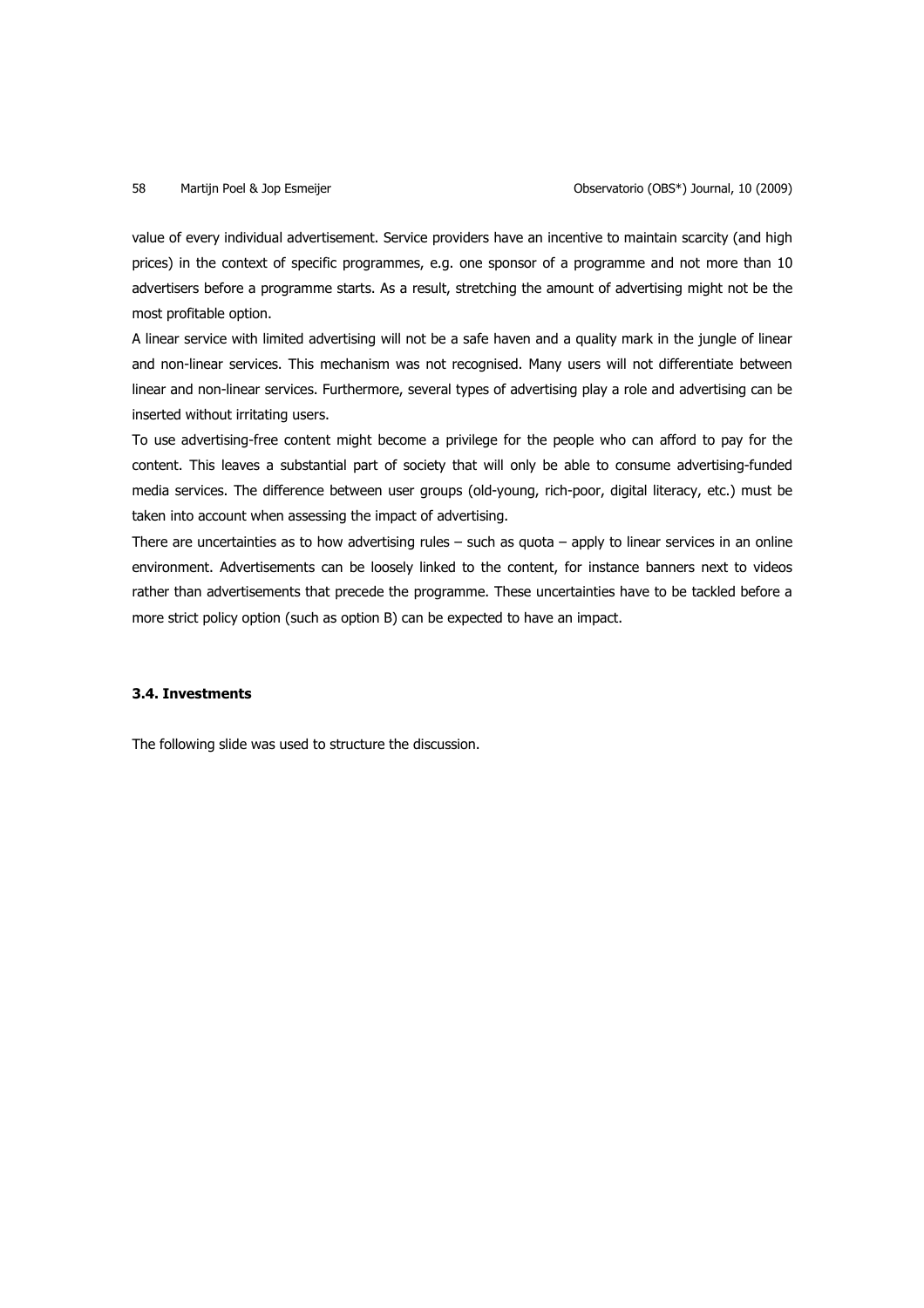

**Figure 5:** Definition of non-linear: impact on investments

## Hypothetical impact

A definition of non-linear that will cover almost anything but traditional broadcasting, will increase investment in the Dutch AV industry. Because:

- A broad definition of non-linear services gives more regulatory certainty any service in the grey area will be labelled a non-linear service - which makes the Netherlands a more attractive place for firms to locate and invest.
- A broad definition of non-linear services gives companies more commercial freedom when it comes to advertising and European products/content, which makes the Netherlands an attractive place for firms to locate and invest.
- New companies will settle in the Netherlands and the existing ones will not leave.

On the other hand,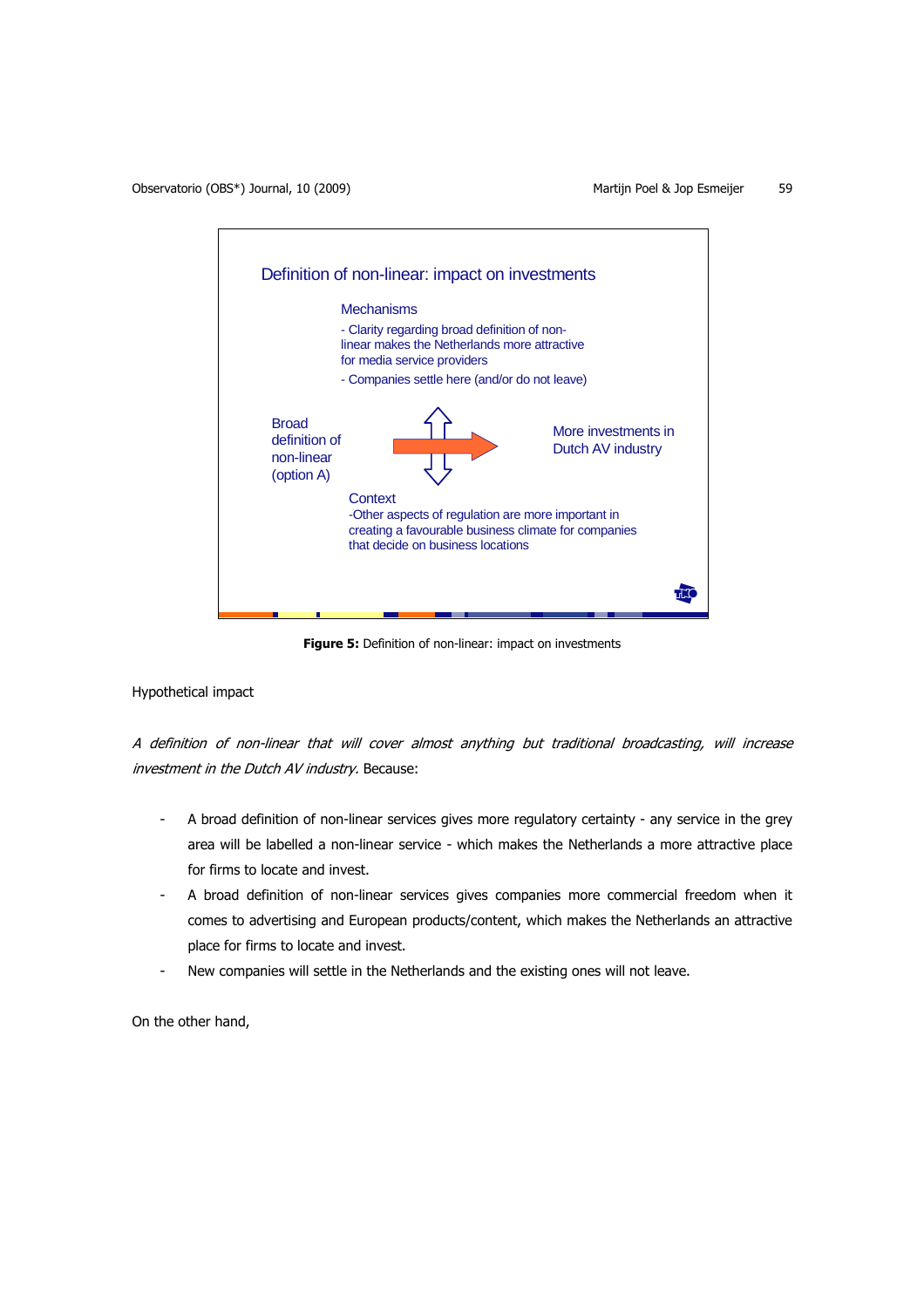Other elements of the policy and regulatory framework are more important for investment decisions than possible exemptions from quota on advertising and national and European products.

## **Conclusion**

A broad definition of non-linear services could give a country an edge over countries that will apply a more strict definition. However, this element of the regulatory framework is only one of many factors to attract new firms or to keep firms within the country. Other factors include financial regulations, infrastructure and available competences. Still, when two countries are highly similar with respect to the business climate, media regulation and a broad definition of non-linear services could do the trick. The effect is small and depends on the decisions that are made in other European countries.

### About the mechanisms

The implementation of a broad definition of non-linear services (option A) could be one of the factors to attract new firms or to keep firms within the country. A narrow definition (option B) may have the opposite effect. This might be especially relevant for media service providers from non-member states who are looking for a location in Europe from which they can hold office to serve markets in several countries (e.g. a US or Indian media service provider).

With respect to location, investments and innovation, it must be mentioned that media service providers often combine linear and non-linear services. The Netherlands (e.g. Endemol) has a good position in media formats for linear services, including linear services that include interactive elements (e.g. voting) and that are combined with on-demand services. For investment decisions, the regulatory framework for both non-linear and linear services is relevant. A broad definition of non-linear (with many new services being classified as non-linear) will make the regulatory framework more appealing to firms. Investments in non-lineair services could trigger investments and innovation in linear services.

It is impossible to know what the media industry will look like in five years. Therefore, a broad definition of non-linear will be more likely to hold in the future: any service in the grey area between linear and nonlinear will be labelled a non-linear service. Future proof policy, with legal certainty, is known to stimulate investments.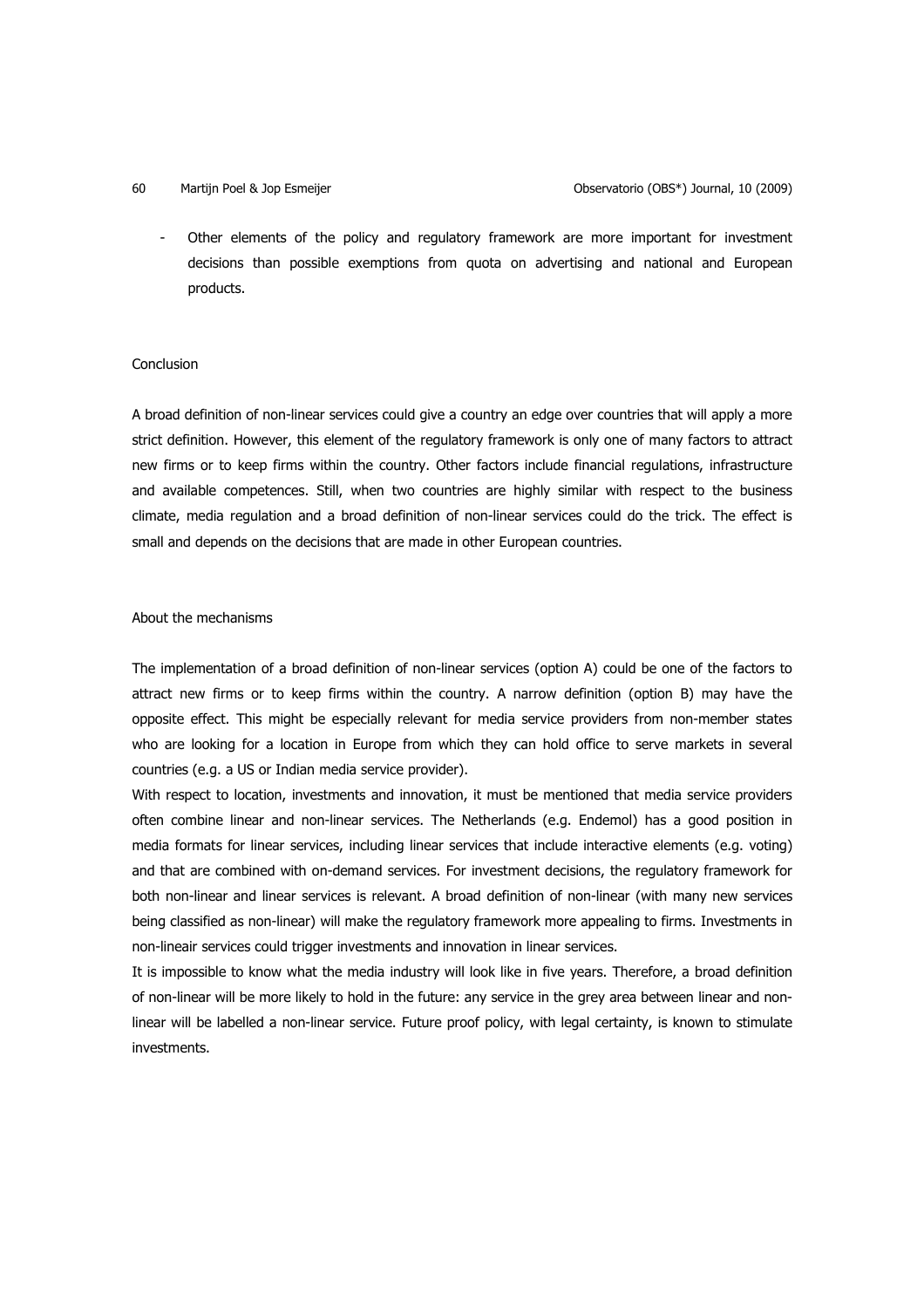Media regulation is one of the factors that influences location and investments decisions. Media service providers – especially those that are not yet located in the Netherlands - might be more sensitive to other incentives. This includes financial regulations, infrastructure, available competences and other facilities. A less strict regulation will only be an advantage if these 'basic' requirements are sufficiently covered. It's the combination of AVMS regulation and other factors that has to attract media service providers. Furthermore, regulation regarding the definition of non-linear can only create a competitive advantage for the Netherlands if other countries implement a more strict definition.

## **3.5. Innovation**

The following slide was used to structure the discussion.



**Figure 6:** Definition of non-linear: impact on innovation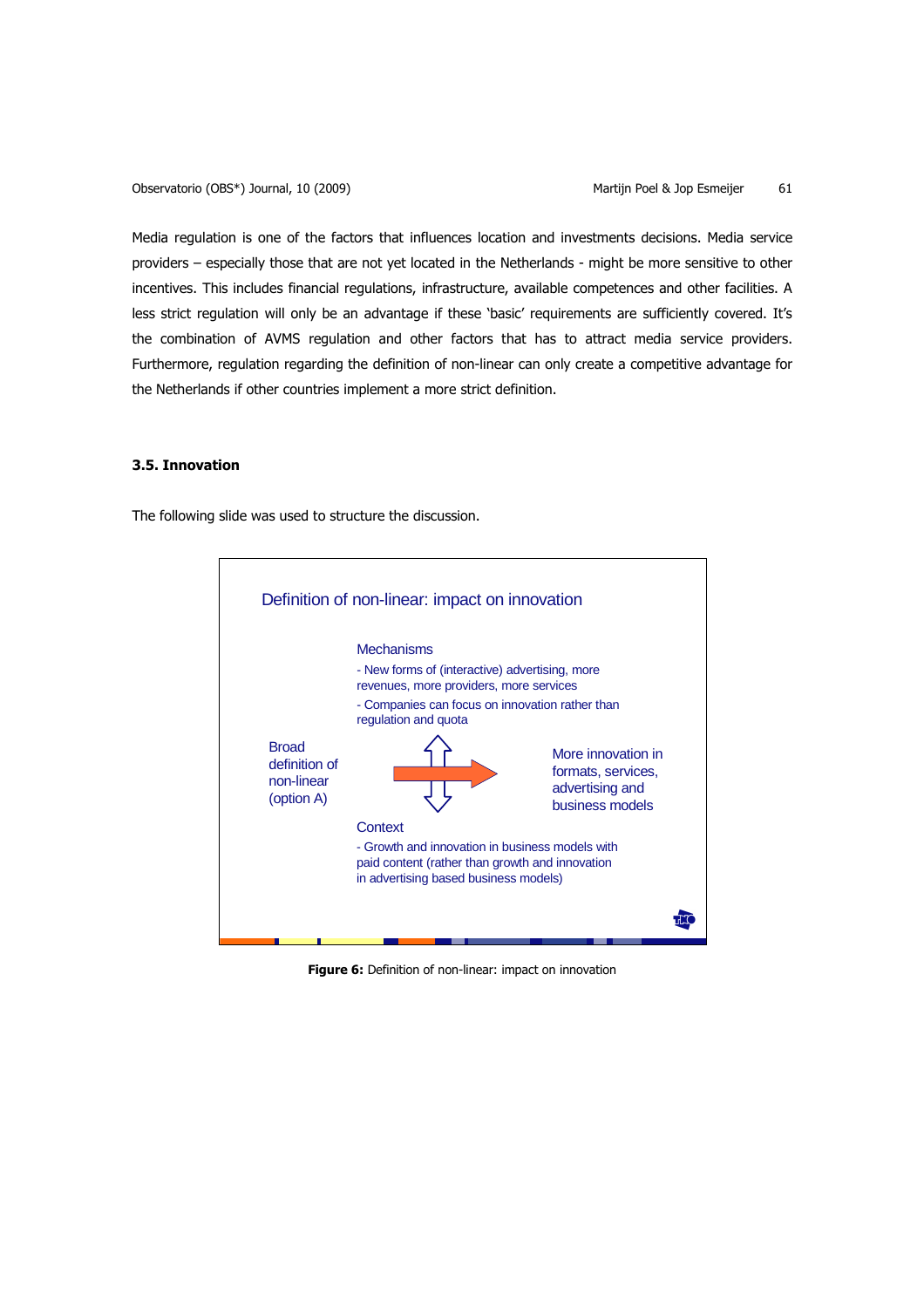## Hypothetical impact

A definition of non-linear media services that will cover almost anything but traditional broadcasting, will result in more innovation in formats, services, advertising (tools and formats) and business models. Because:

- A broad definition of non-linear services will allow for more and new forms of advertisements, which will lead to increasing revenues, more media service providers and more media services. This will create a virtuous circle of more innovation in the field of formats, media services, advertising and business models.
- A broad definition of non-linear services will allow start-ups to focus on innovation rather than checking which definitions, rules and quota apply to their services.

## On the other hand,

There could be more innovation in paid services and business models than in advertising based services and business models. For example, innovation in micropayments and subscription models can be more important than innovation in product placement.

## Conclusion

In this case, the general principle applies. The light and clear regulation of option A (nearly all new service will be classified as non-linear services) provides for more commercial freedom and innovation. As was mentioned earlier, regulation is one of many factors. The extent to which a broad definition of non-linear will lead to (radical) new formats, services, advertising techniques and business models, is influenced by user demand, entrepreneurship and other factors. Still, a broad definition of non-linear service allows for more innovation in the non-linear domain. It also allows for more innovation in formats and services that explore the synergy between the linear and non-linear domain.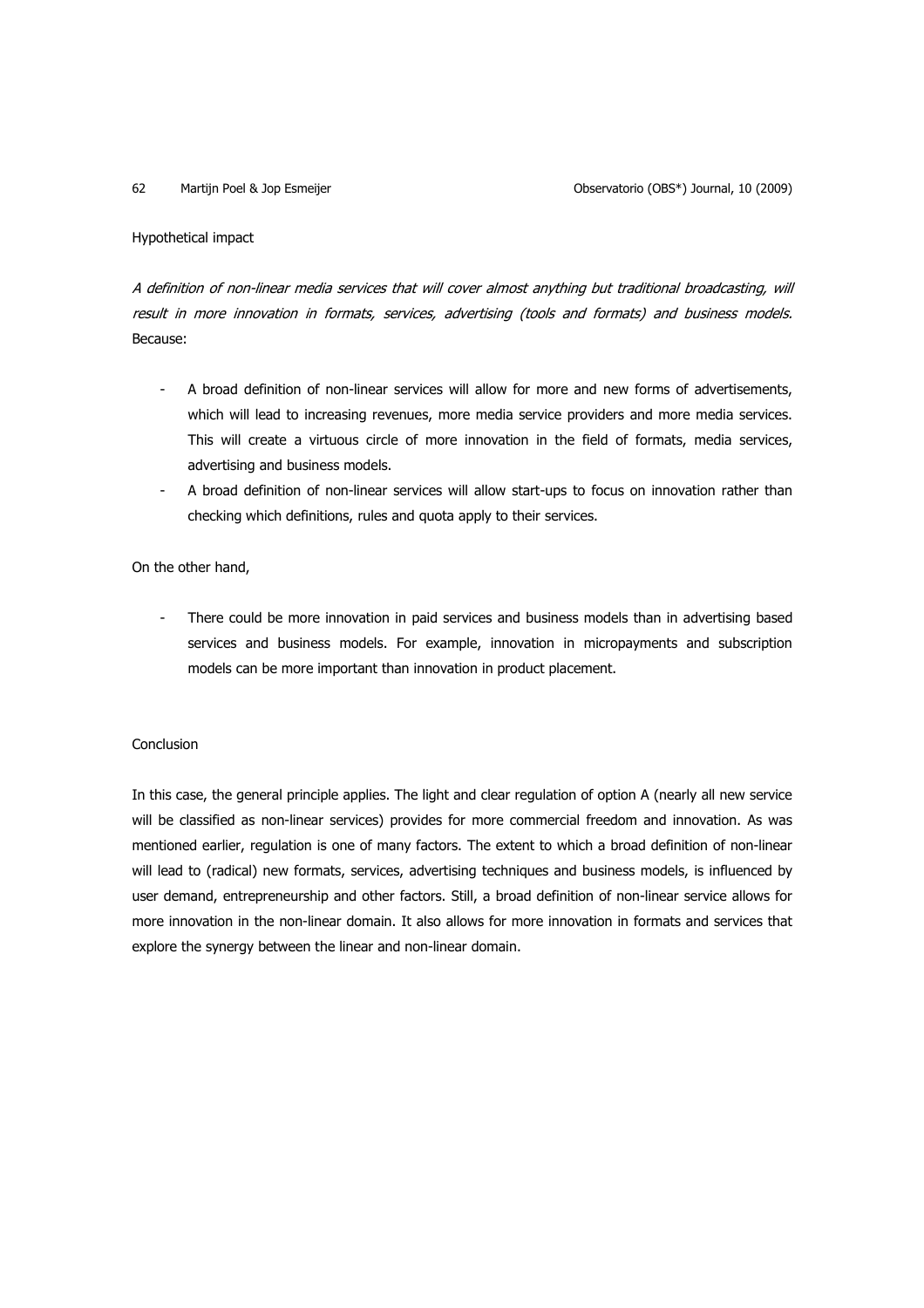### About the mechanisms

If media services providers don't have to worry about regulation, they can focus more on innovation. This applies to large firms and especially to small (new) firms. This can benefit non-linear services as well as linear services.

A focus on innovation does not necessarily mean that media service providers will only create new, revolutionary formats, e.g. to be piloted from/in the Netherlands and to be exported to other countries. Firms will still cater to popular demand and the general public might not be ready for too much change. For more than ten years, interactive television has been hailed as the next big thing, but it still failed to appeal to a mass audience. Even in the non-linear domain, most popular are premium series and films that were produced for traditional linear TV channels.

Innovation in business models and in advertising (tools and formats) will also be influenced by viewers/users and other factors. Still, a broad definition of non-linear services will provide more commercial flexibility to firms that innovate in business models and advertising.

Furthermore, it is questionable whether the total advertising revenues of the media industry will continue to increase and – especially – whether these revenues will be used for innovation. Whether money is available for innovation, and how the money is spent, is also influenced by other policies and by factors such as shareholders and entrepreneurship.

## **3.6. Competition**

The following slide was used to structure the discussion.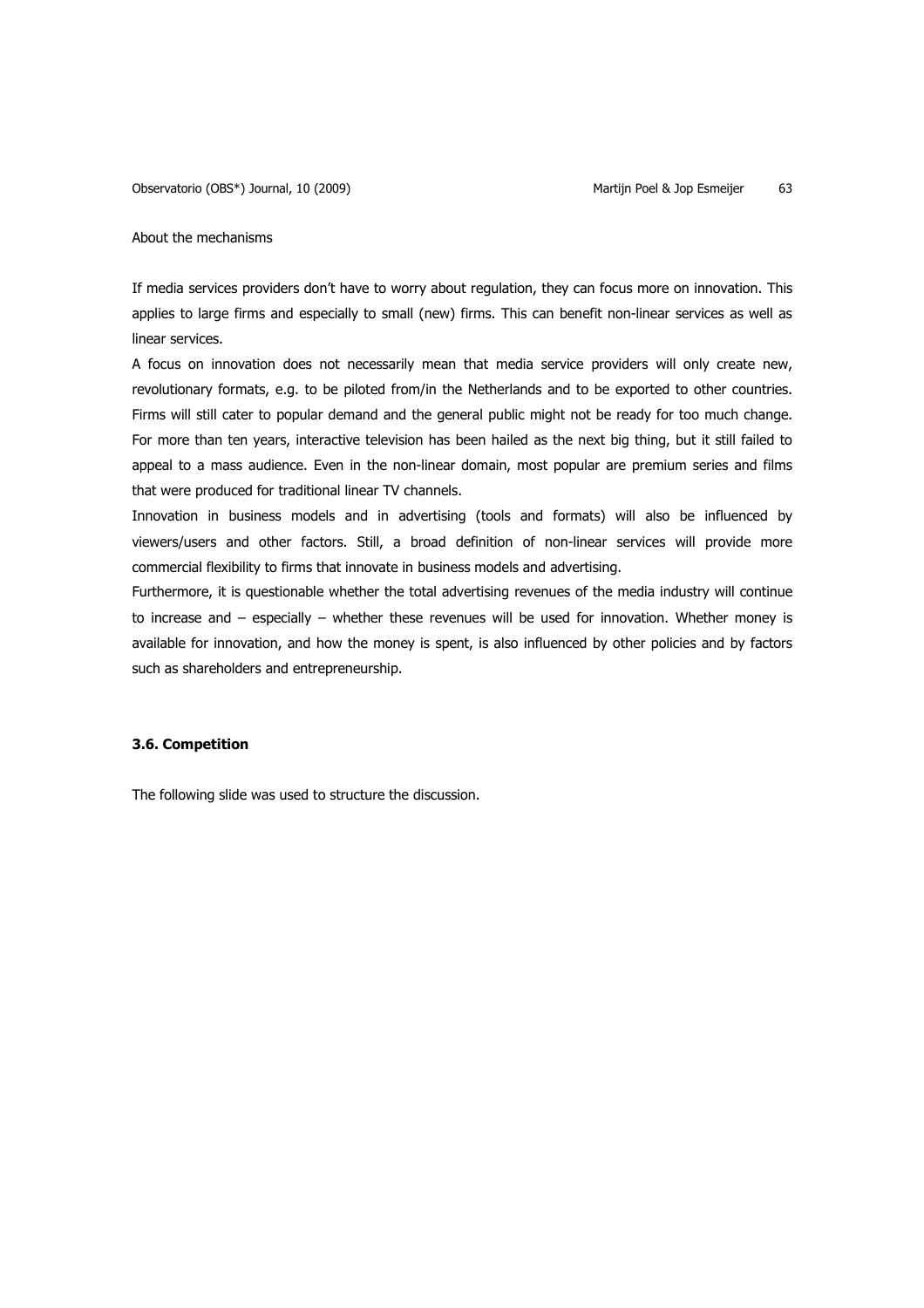

**Figure 7:** Definition of non-linear: impact on competition

## Hypothetical impact

A definition of non-linear media services that will cover almost anything but traditional broadcasting, will lead to more competition in media markets. Because:

- A broad definition of non-linear services will allow more and new forms of advertisements, which will lead to more revenues and more start-up media service providers and market entrants.
- A broad definition of non-linear services will allow large and small firms to focus on innovation rather than regulation and quota. Especially for small (new) firms, light regulation may be crucial, given the lack of skills and scale to address legal issues (e.g. no legal department).

On the other hand,

The number of market entrants is predominantly determined by other factors than regulation.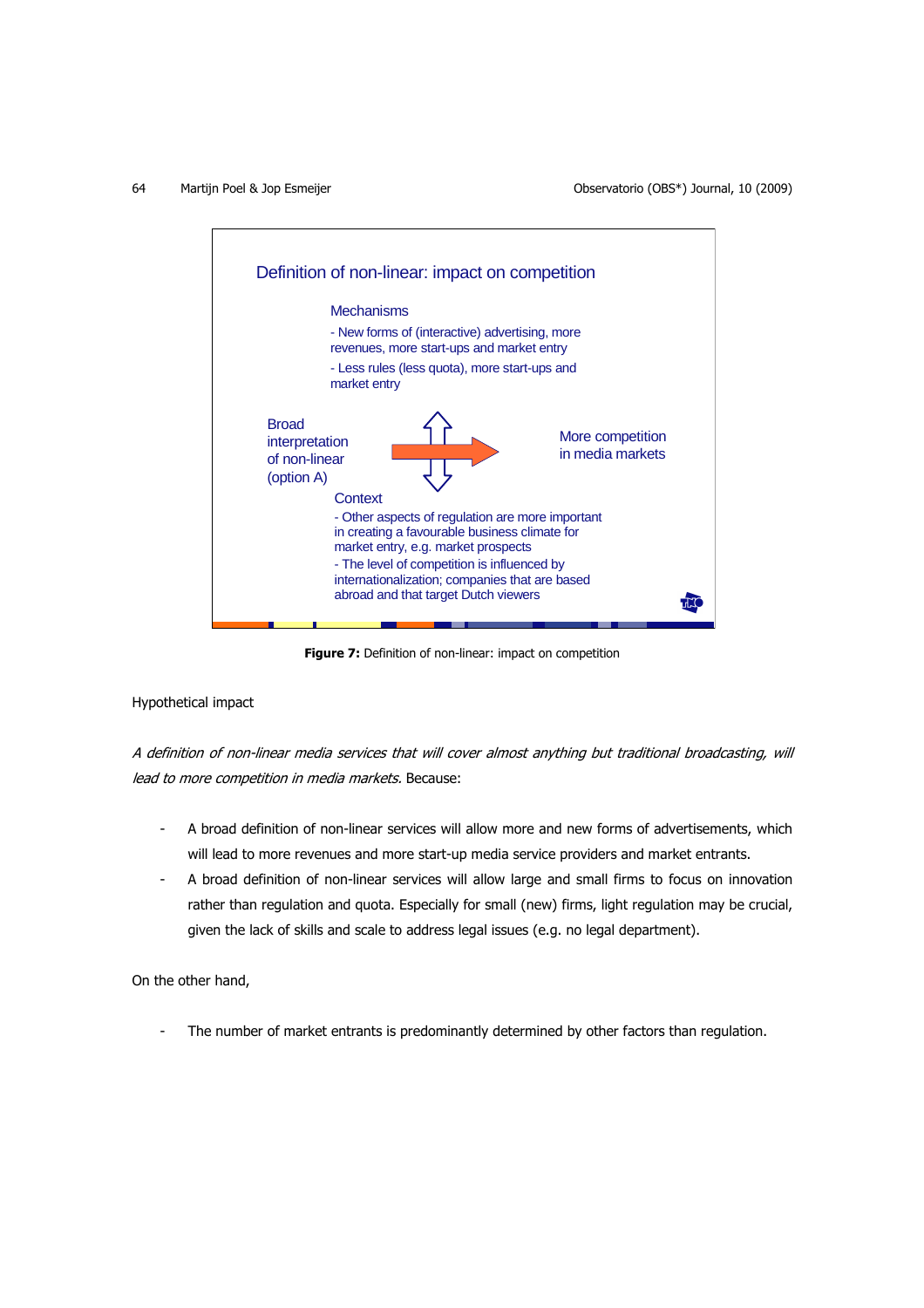Competition mainly comes from international companies that target Dutch viewers from abroad. They target Dutch consumers while respecting the rules in their country of origin.

## Conclusion

The experts assessed that competition is probably not influenced by the definition of non-linear services. If there is an impact, it is likely to be small (e.g. less burdens (red tape) for small firms). It may also have a small and negative impact on the level playing field between traditional broadcasters and firms that provide similar services via the internet. It may also have a small and negative impact on competition between firms that operate from the Netherlands and firms that operate from other European countries. This is relevant for competition between countries (the competitiveness of the Netherlands) rather than competition between firms in the market. The decisions taken by other member states will also influence whether a European level playing field will emerge.

## About the mechanisms

The experts recognised the mechanism related to a broad definition of non-linear services. More and new forms of advertisements, increasing revenues, more start-ups and market entrants can increase competition. However, the impact was assessed as uncertain. For instance, the size of the media market and the advertising market will not grow due to a definition in the law. The pie may be rearranged but this need not stimulate entry and competition.

The second mechanism was assessed as relevant yet small. Especially for small (new) firms, light regulation is crucial, given the lack of skills and scale to address legal issues. Small firms will not have a legal department and they may be reluctant to hire lawyers.

It was mentioned that most media service providers have adopted cross media strategies, offering both linear and non-linear services. This combination is becoming more important. Competition between media service providers is becoming more complex, e.g. linear against non-linear, competition between individual services and between bundles, competition between firms that operate from the Netherlands and firms that operate from abroad, and competition between different platforms (such as internet).

From the perspective of the Netherlands - and competition between countries - a broad definition of nonlinear media services may be useful to attract firms. However, foreign media service providers might be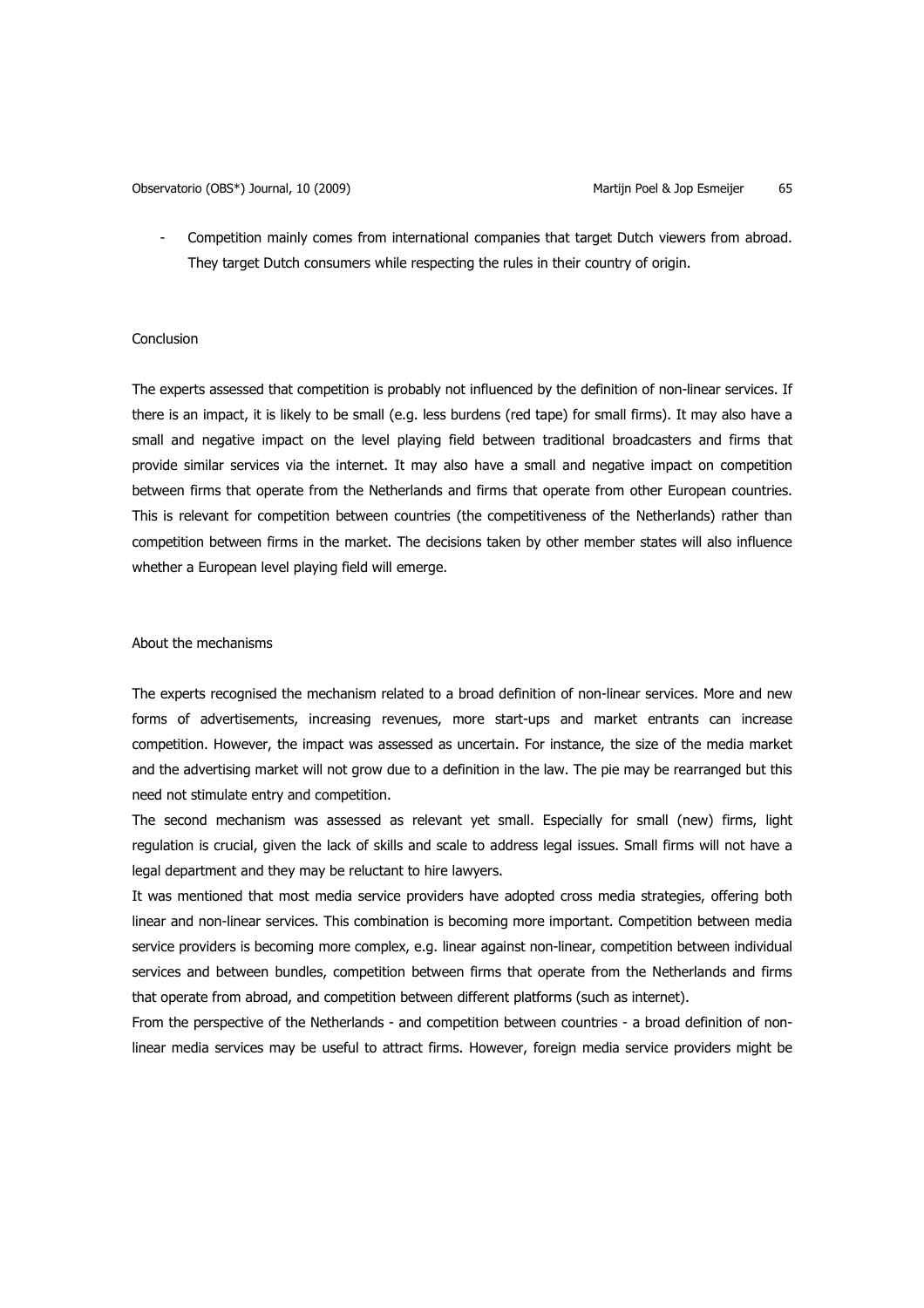more sensitive to other incentives, like financial regulations, infrastructure, available competences and other facilities. See above the section on investments.

With respect to a level playing field, it was mentioned that services in the online domain may be designed to fall under the definition of non-linear services, whilst competing head-on with traditional broadcasters. The possibilities to tilt the level playing field are higher with a broad definition of non-linear.

Furthermore, it is questionable whether competition is something to strive for when it comes to pluralism, as too much competition will stifle diversification in the media market (ruinous competition).

## **3.7. Conclusion**

A broad definition of non-linear (option A) implies that almost anything but traditional broadcasting television will be regarded as non-linear rather than linear. This means that relatively few services will have to comply with the quantitative rules that apply to linear services (limits to advertising and quota for European and independent content). The analysis demonstrated that this does not lead to less consumer protection. This is mainly because firms will explore the commercial flexibility, with a mix of existing and new services, with national, European and non-European content. Media pluralism need not be affected. A broad definition of non-linear (option A) is expected to not harm consumer interests with respect to the frequency and length of advertising. Many firms will provide linear services (with rules on the maximum amount of advertising) to target mass markets. Providers of non-linear services have incentives to prevent excessive advertising and to explore well received types of advertising such as product placement.

With respect to investments, it was concluded that a broad definition of non-linear services could give a country an edge over countries that will apply a more strict definition. When two countries are highly similar with respect to the business climate, media regulation and a broad definition of non-linear services could make a country slightly more attractive for firms to locate their business and to invest. The effect is small and depends on the decisions that are made in other European countries. It was acknowledged that this element of the regulatory framework is only one of many factors to attract new firms or to keep firms within the country.

A broad definition of non-linear may also stimulate innovation. To some extent, this is because the Netherlands is more attractive for business (see above). To some extent, this is because firms know that nearly all new services will be classified as non-linear services. This provides more commercial freedom and innovation. Again, regulation is one of many factors. Still, a broad definition of non-linear service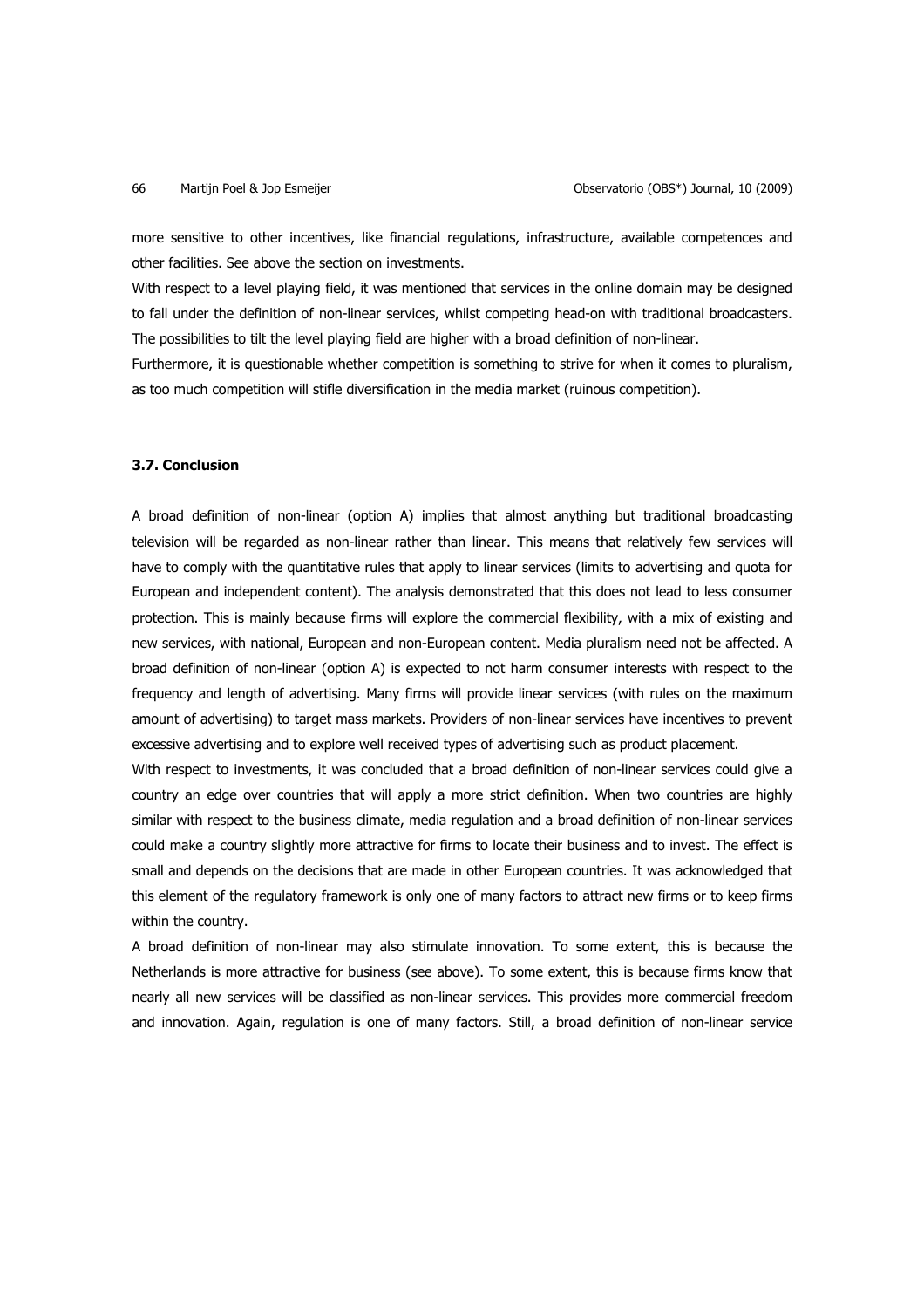allows for more innovation in the non-linear domain. It also allows for more innovation in formats and services that explore the synergy between the linear and non-linear domain.

The impact on competition in media markets is uncertain. There can be an impact on the level playing field in Europe, but this depends on the implementation of the AVMS Directive in other member states. Because the impact assessment method allows for an analysis of several policy objectives (several types of impact) some experts expected that the analysis would reveal a trade-off between consumer protection and business interests. This has not been the case. Option  $A - a$  relatively light and business friendly option – does not provide policy makers with a difficult trade-off between the interests of consumers and the media sector, or a trade-off between the interests of different segments of the media sectors.

## **4. Responsibility and editorial independence**

### **4.1. Introduction and policy options**

From the first sketches in 2003 to the final version that has just been passed by the European Parliament, the AVMS Directive has contained a number of ambiguous terms regarding advertising. One example is thematic placement. This has been a topic in the first version of the directive and in the discussions on advertising. There is no definition of thematic placement in the final version of the AVMS Directive.

Thematic placement has been discussed in combination with product integration. Product integration is defined as: "The intervention of any undertaking or body in the plot of a film or fictional programme seeking to promote in particular a product, service or brand" (Amendment 72 EP First Reading).

Although thematic placement, as a term, has made it into the final version, it's definition did not. The term product integration is not mentioned in the final version. Because the AVMS Directive doesn't contain a definition of thematic placement, it's also difficult to determine it's relation to product placement. Based on the draft versions of the directive it is very likely that thematic placement is a specific type of product placement. Whereas 'normal' product placement is about showing a product or brand in a service (e.g. an actor that is drinking Coca Cola), thematic placement involves more subtle influence of advertising on the plot (e.g. actors that always meet in a bar, that always drink beer, including Heineken). This implies that the influence of thematic placement can be substantial yet difficult to recognise for viewers/users. There have been similar discussions on sponsoring.

The AVMS directive explains that product placement can not have (too much) influence on the responsibility and editorial independence of service providers (and programme makers) and that the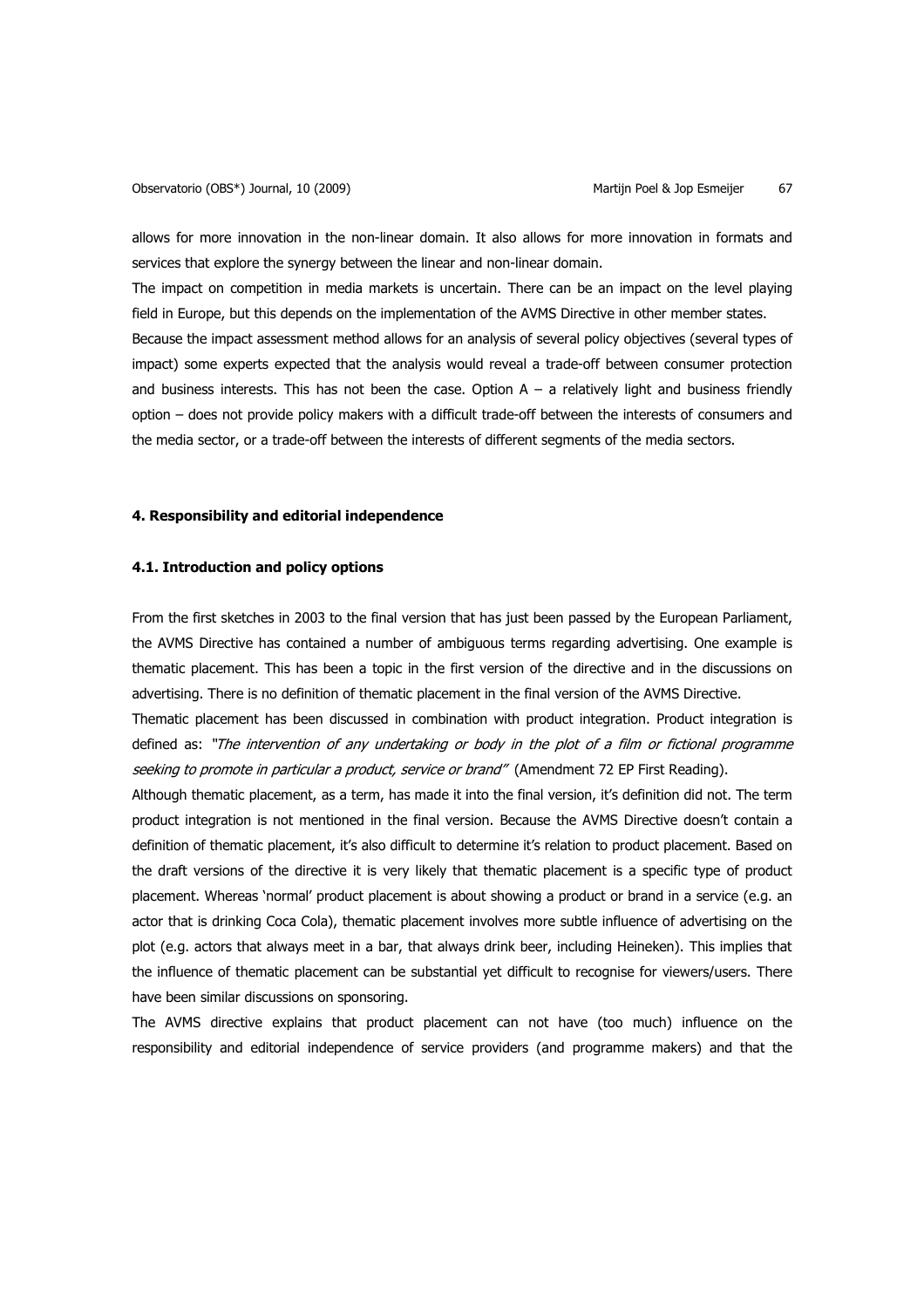influence must be made explicit to viewers/users. The directive states that product placement must be mentioned at the start of a programme. Furthermore:

"The programmes that contain product placement shall meet at least all of the following requirements: (a) their content and, in the case of television broadcasting, their scheduling is in no circumstances influenced in such a way as to affect the responsibility and editorial independence of the media service provider" (Article 3g).

A similar description is used to describe the limitations regarding sponsoring. Member states may choose to waive these requirements if the programme in question has not been produced or commissioned by the media service provider (e.g. a programme that has been produced for the US market). In another paragraph the AVMS Directive mentions that Member states can further specify the idea of editorial responsibility themselves, as well as of 'effective control':

"The notion of editorial responsibility is essential for defining the role of the media service provider and thereby for the definition of audiovisual media services. A definition of editorial responsibility is therefore also required. Member states may further specify aspects of this definition, notably the notion of 'effective control', when adopting provisions to implement this Directive. This Directive is without prejudice to the liability exemptions established in Directive 2000/31/EC of the European Parliament and of the Council of 8 June 2000 on certain legal aspects of information society services, in particular electronic commerce, in the Internal Market (Directive on electronic commerce)." (preamble 23).

Here, the Directive refers to editorial responsibility whereas the articles on product placement and sponsoring refer to responsibility and editorial independence. This is a slightly different phrasing. It is clear that there is room for national interpretation, definitions and explanation. The AVMS Directive clarifies that responsibility and editorial independence concern the actual content of media services, but also the selection and programming of the content. It is not explained what this means in detail, and in which situations product placement or sponsoring are considered as a breach of the responsibility and editorial independence (too much control for advertisers).

The AVMS Directive allows member states to define a set of rules regarding product placement, to prevent influence on responsibility and editorial independence. Existing Dutch media regulation contains rules on specific do's and don'ts regarding the blending of editorial content and advertising. This includes rules on zooming in on products, mentioning the advantages of products, the name of products, etc. Ofcom, the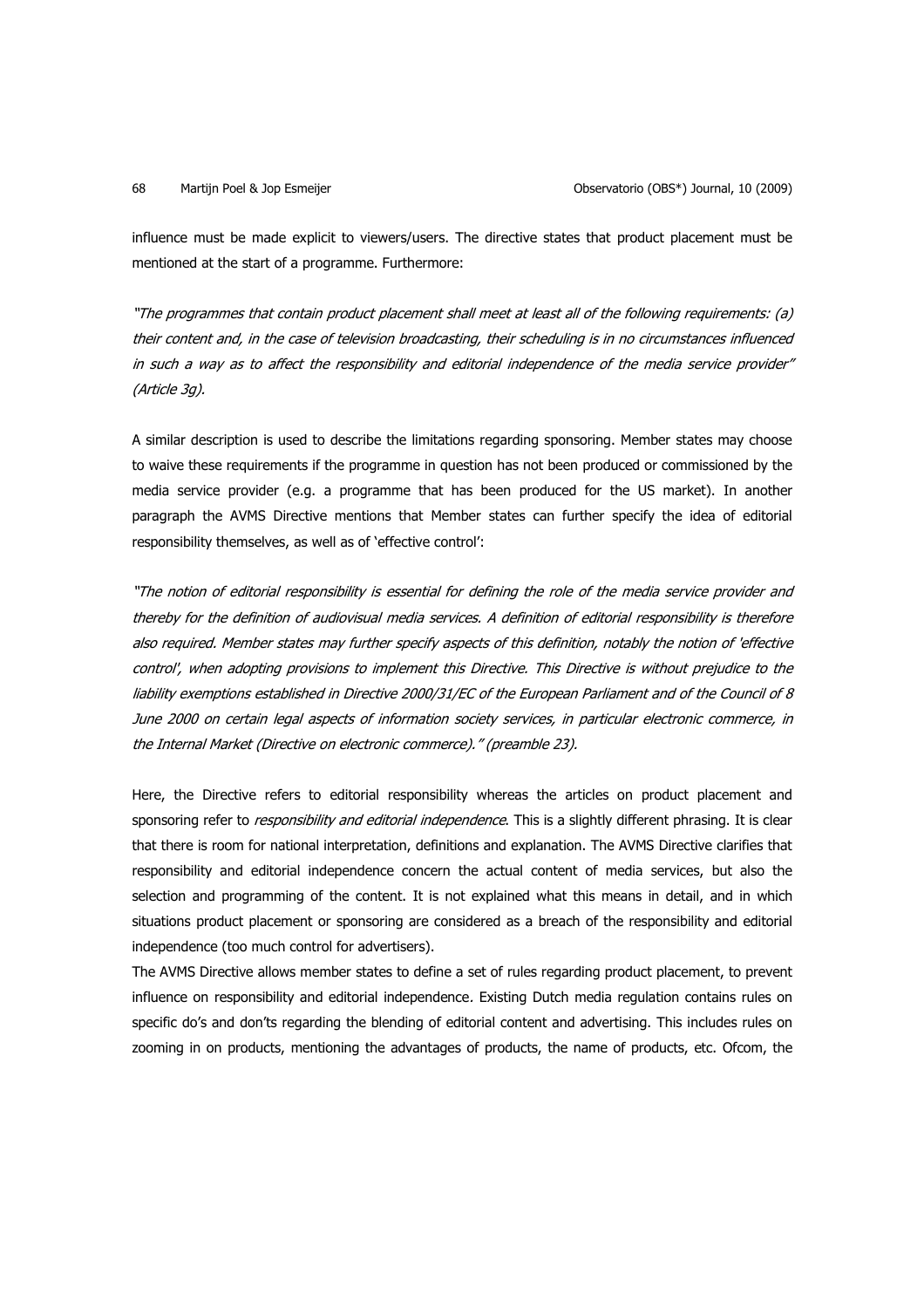British communications regulator, has addressed this issue with a focus on 'undue prominence.' If advertising elements have found their way in editorial content, there must be editorial justification rather than a commercial deal: "The way in which a brand is presented or referred to in a programme should not be subject of negotiation or agreement with any supplier"<sup>6</sup>.

We have defined two options with respect to responsibility and editorial independence and the influence of product placement (see below). Option A is labelled 'A strict set of rules.' This option consists of a set of strict, detailed and clear rules. This option is inspired by the current Dutch legislation in which product placement is prohibited. This option also includes a detailed yet clear national implementation on how users/viewers are informed about product placement. This is combined with the obligation for media service providers to publish a programme statute, to protect consumers and to protect programme makers vis-à-vis management and advertisers.

Option B is labelled 'Focus on final responsibility.' Option B is less detailed and provides more freedom for media service providers and advertisers. The focus is on the final responsibility by media service providers when it comes to the selection, organisation and actual content of media services. In some cases, there can be influence by advertisers, as long as the final decisions and responsibility remains with the media service provider and the programme makers. Undue prominence is  $-$  of course  $-$  not allowed but the focus is on the clear and explicit promotion of products. The main example is to provide sales information such as product characteristics, price, availability, etc. In option B, media service providers can decide how to inform users/viewers about product placement. Furthermore, a programme statute is not compulsory.

In this chapter we will discuss the impact of option  $A - a$  strict set of rules – on consumer protection, investments, innovation and competition. The discussion had a clear focus on product placement. Elements of the discussion are relevant for sponsoring since sponsoring – like product placement – needs to respect responsibility and editorial independence.

 $\overline{a}$ 

<sup>&</sup>lt;sup>6</sup> Ofcom (2007). Guidance Notes. Section 10: Commercial References and Other Matters, 13 December 2006.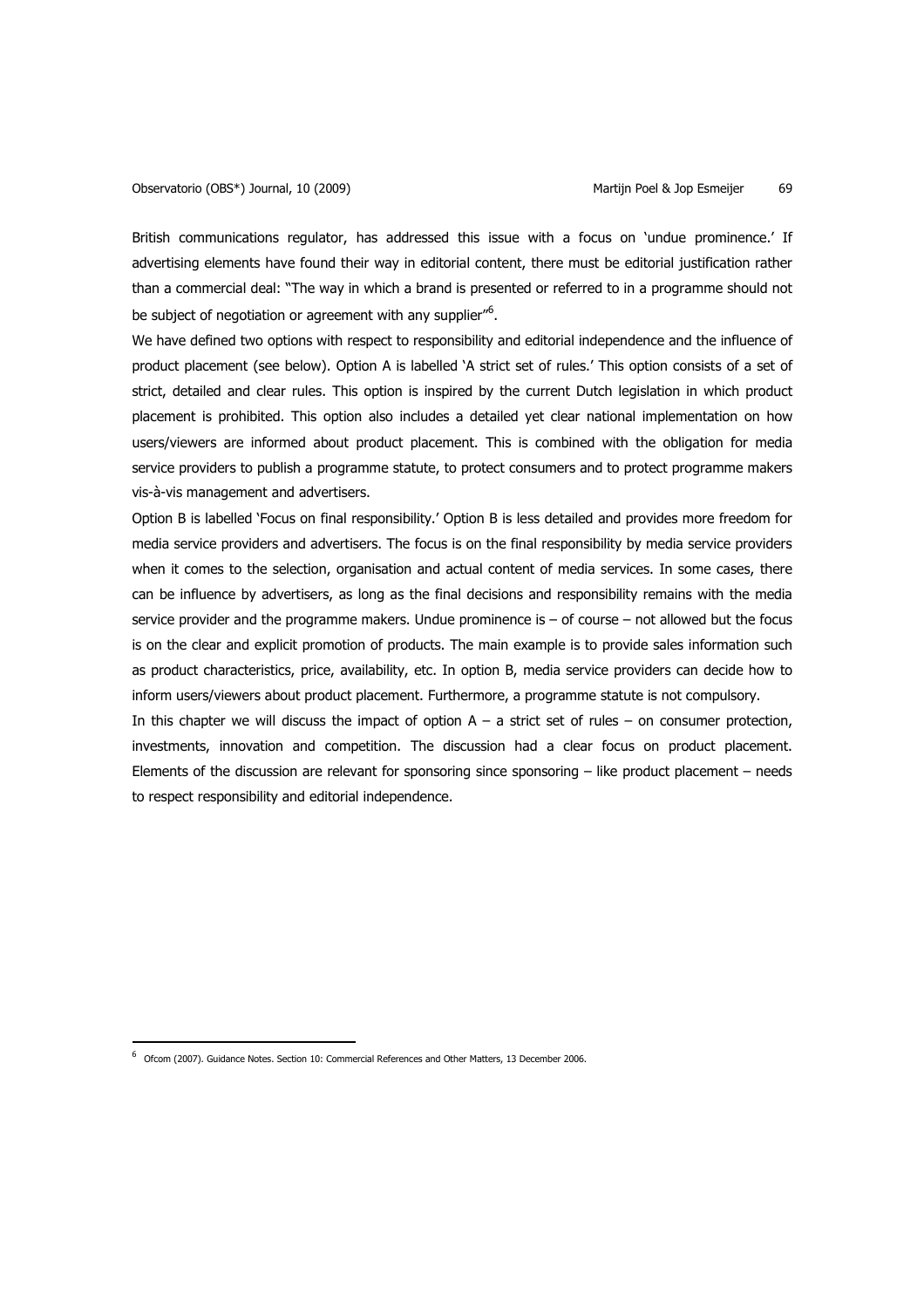# 70 Martijn Poel & Jop Esmeijer **Observatorio (OBS<sup>\*</sup>)** Journal, 10 (2009)

| $A - A$ strict set of rules                                   | $B$ – Focus on final responsibility                             |
|---------------------------------------------------------------|-----------------------------------------------------------------|
| "responsibility and editorial independence" can be observed   | "responsibility and editorial independence" refers to the final |
| from the selection and content of media services              | responsibility by media service providers                       |
| No undue prominence: rules and criteria that are inspired by  | No undue prominence: focus on sales information (that is not    |
| the current Dutch media regulation                            | allowed)                                                        |
| Programme statute is compulsory                               | Programme statute is not compulsory                             |
| Viewers must be informed according to strict rules defined in | Viewers only have to be informed according to the               |
| Dutch media regulation                                        | specifications in the AVMS Directive                            |

# **4.2. Consumer protection I**

Non-surreptitious advertising

The following slide was used for the discussion in the interviews.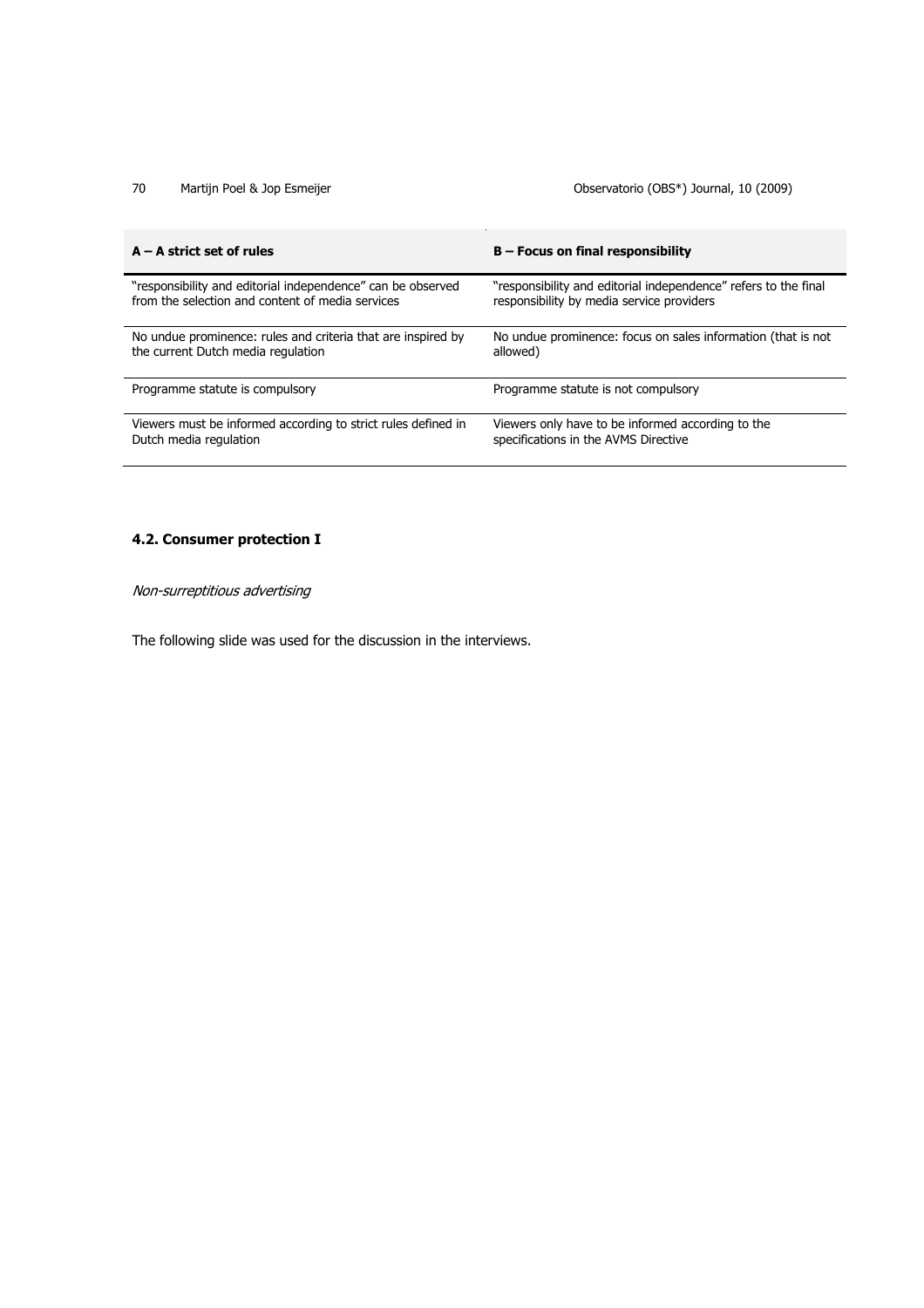

**Figure 8:** Responsibility and editorial independence: impact on consumer protection

## Hypothetical impact

A strict set of rules on product placement will guarantee better protection for consumers; they will be mislead less often because product placement will be limited and recognizable. Because:

- Media service providers accept the strict yet clear rules.
- Regulators enforce the rules successfully.

On the other hand,

Media service providers who want to experiment with product placement (and sponsoring) will settle outside the Netherlands, while still targeting the Dutch audience.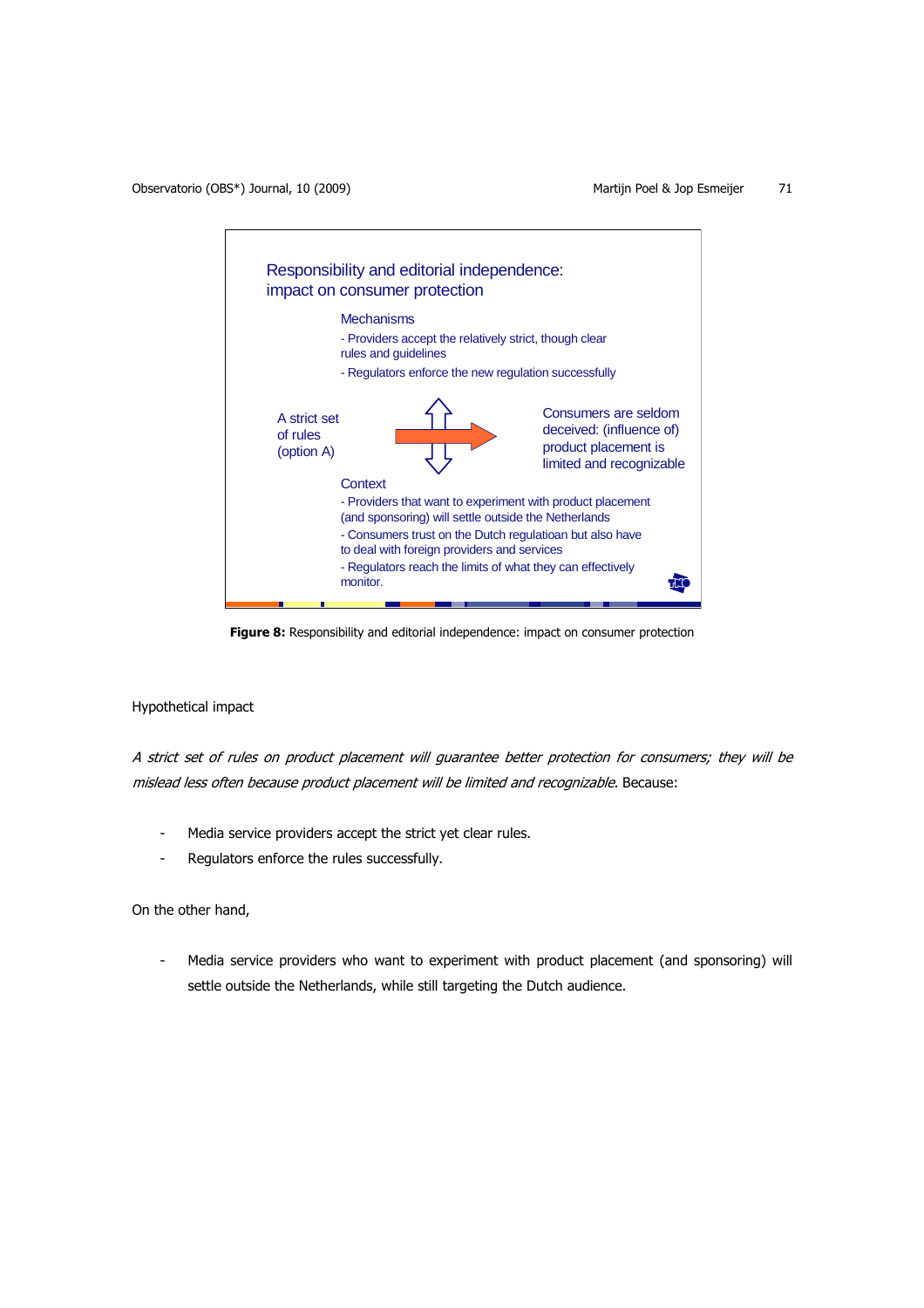- Consumers will trust Dutch regulations ('content is based on editorial motives rather than the influence of advertising') but not all content is originated from the Netherlands, not even all content that is primarily aimed at Dutch consumers.
- Regulators can only monitor a certain amount of media services. They reach the limits of what they can effectively monitor, which creates possibilities and uncertainties for firms, and a false sense of protection for consumers.

## Conclusion

A set of strict and clear rules on product placement (option A) will increase the level of consumer protection. Firstly, strict rules can lead to less product placement. If product placement is applied, a strict set of rules will decrease commercial influence and increase editorial independence. It was mentioned that very strict rules will create incentives to 'hide' product placement. This comes at the expense of consumer protection, even if regulators can identify subtle and illegal types of product placement. Secondly, a programme statute can protect programme makers (vis-à-vis media service providers and advertisers). Indirectly, the independence of programme makers has a positive impact on the protection of consumers. Thirdly, it is important to assess whether consumers are aware of the distinction between editorial content and advertising. Nearly all consumers know that media services in general contain product placement, but 28% can't pinpoint product placement in specific programmes. The most effective way to guarantee consumer protection is a mix of clear rules on how to inform consumers that a programme contains product placement, to make programme statutes obligatory, and to stimulate media literacy.

### About the mechanisms

The main mechanism is that strict rules on product placement will lead to better consumer protection. A strict set of rules may decrease the volume of product placement (some advertisers switch to other types of advertising) and will decrease the number of services/programmes where editorial independence and responsibility is at stake.

Maybe more important than focussing on the extent to which product placement should be allowed, is whether consumers recognise product placement. Empirical evidence is needed to determine to what extent consumers are uncertain and confused about the distinction between editorial content and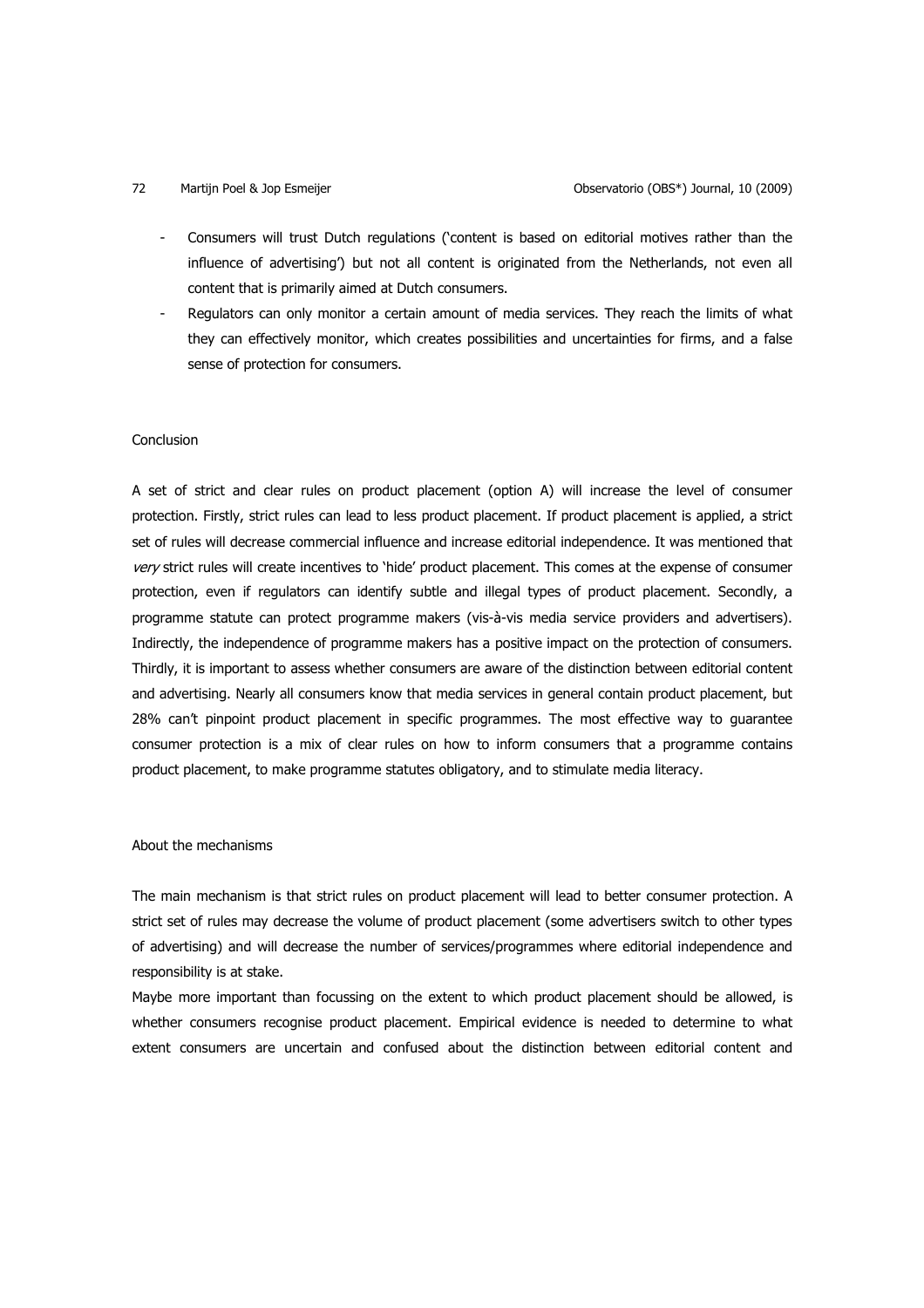commercial communications. In 2006, 95% of the Dutch population was aware of the prominence of product placement in general (as opposed to 73% in 2000). However, less people were able to recognize product placement in specific programmes (72%). This implies that 28% of consumers did not recognise product placement in specific programmes. Still, only 12% thought that product placement was unacceptable. Another conclusions was that many people favour product placement over spot-advertising (commercial blocks) (Van Reijmersdal, 2007).

These figures that were presented indicate that it is important to inform viewers about the existence of product placement in a specific programme, with clear guidelines on how this must be done. This approach could be more effective than to apply general notions of 'undue prominence' or to minimise product placement.

One possible disadvantage of very strict rules on product placement, is that firms are given an incentive to 'hide' product placement. This may trigger illegal types of product placement. Advertisers and media service providers may opt for very subtle product placement, that is not mentioned to consumers (at the start of a programme) and that will not be noticed by the average viewer. It may take regulators some time to identify subtle and illegal types of product placement.

Consumer protection is not only a matter of curtailing product placement in media services. An important aspect is digital literacy and media literacy.

Furthermore, protecting consumers is not confined to the national legislation of one specific Member State. It is important to consider the decisions that are being made in other member states. Consumers do not only watch Dutch programmes on Dutch channels from Dutch media service providers who are located in the Netherlands. They watch foreign programmes (in which case the rules on product placement can be waived), they watch services that are provided by foreign media service providers (that operate under different rules). Foreign media service providers can even focus on Dutch market (e.g. RTL). Especially on the internet, the number of foreign media service providers is unlimited. Because these services and service providers are subject to another set of rules on product placement (the country of origin principle) they do not necessarily provide the same level of consumer protection. As a result, viewers are asked to develop a schizophrenic viewing pattern – to anticipate different levels of protection. This is not realistic. Furthermore, viewers are generally not aware of the country of origin of a programme. The reality of media consumption calls upon member states to steer to a European average for consumer protection, or at least some sort of coordination with countries with the same language (e.g. the Netherlands and Flanders; UK and Ireland) and countries in which international players are based (e.g. Luxembourg).

The internationalisation of media markets  $-$  and the differences between national regulations  $-$  does not create complications for digital literacy and media literacy programmes. The skills to be obtained are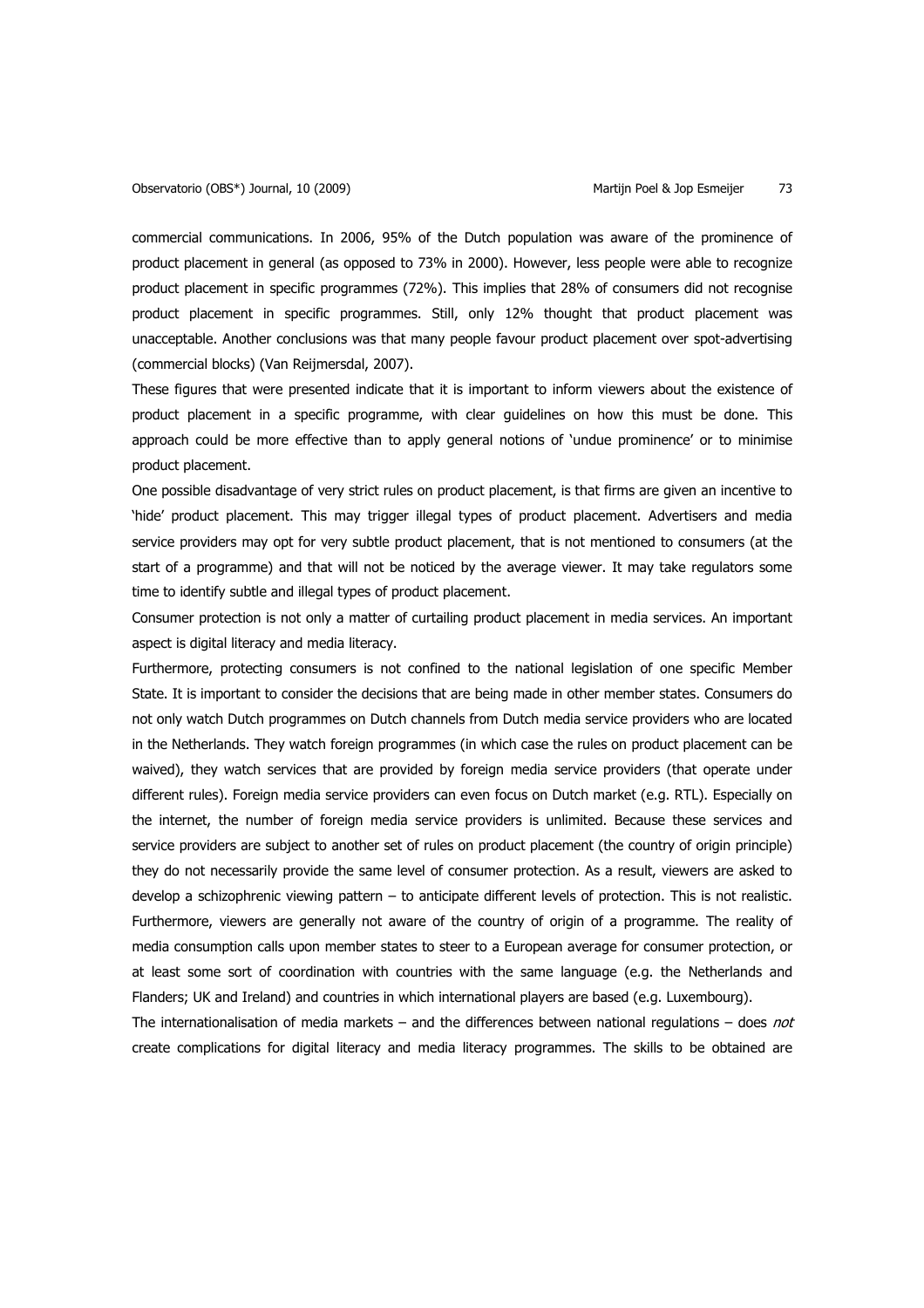relevant for all programmes that are consumed, including programmes that originate from countries with less strict rules on product placement.

It will not be possible to keep out foreign media services on basis of ethical objections to excessive product placement. This option is not within the scope of the AVMS Directive exception-rule.

One of the instruments to ensure editorial independence for programme makers is a programme statute. Policy makers can oblige media service providers to introduce and publish programme statutes, in which the creative freedom and the abolishment of commercial interference is guaranteed. To protect programme makers (and indirectly consumers) policy makers and other stakeholders should be clear about the content of programme statutes, procedures, appeal mechanisms and sanctions.

A strict set of rules on product placement presents regulators with a challenging task. The number of media service providers and services is large, especially in the online environment. An effective monitoring and sanction framework is required.

## **4.3. Consumer protection II**

The following slide was used to prepare and structure the interviews.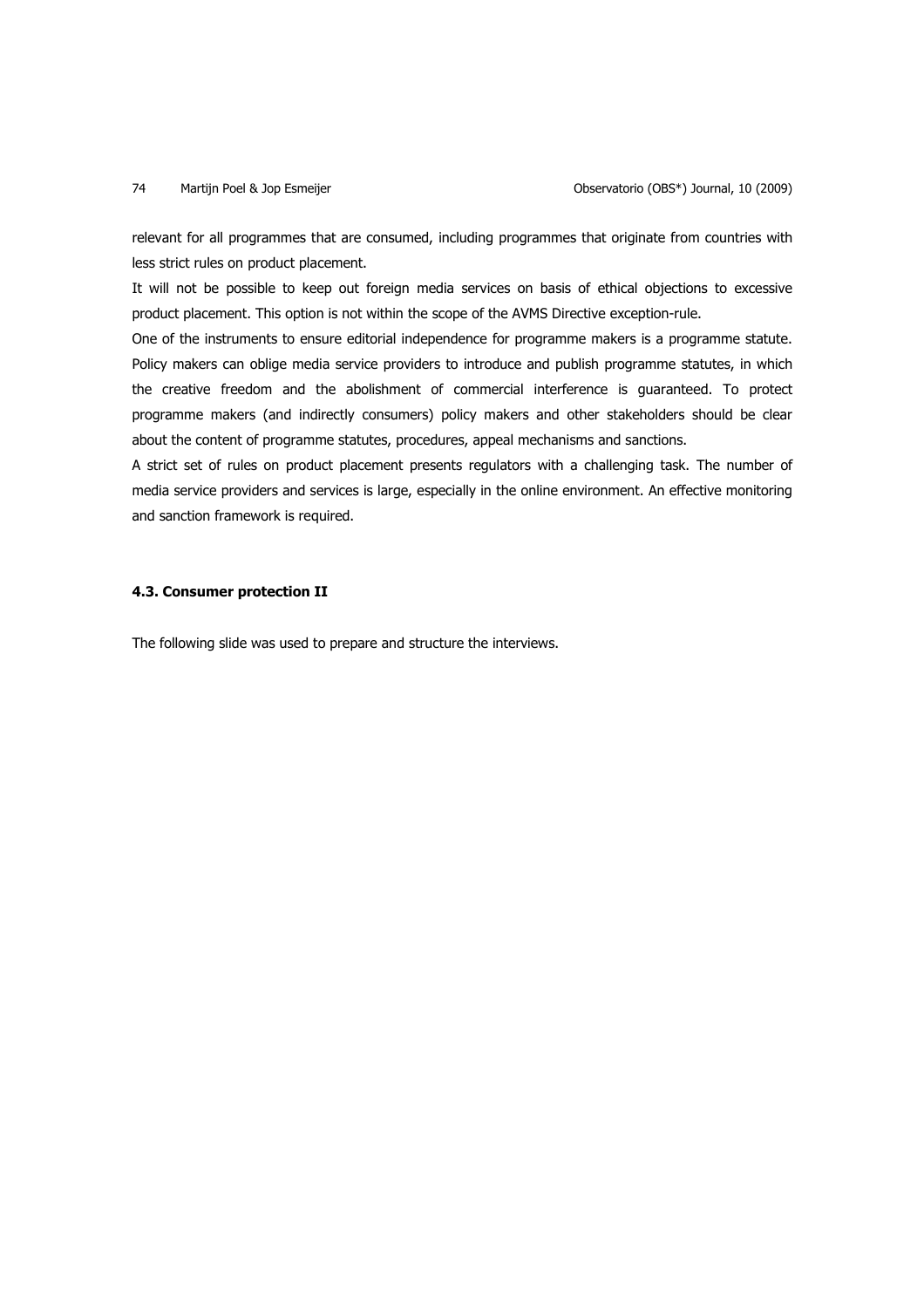

**Figure 9:** Responsibility and editorial independence: impact on consumer protection

Hypothetical impact

A strict set of rules on product placement will guarantee better protection for consumers as it will result in a more independent public debate, free from commercial interference. Because:

- Media service providers management and programme makers accept the set of rules, including guidelines for a programme statute and how to inform viewers that a programme contains product placement. The issues, experts and positions in programmes such as series and documentaries, are not influenced by commercial interests.
- Regulators focus on those services and programmes that are relevant for the public debate.

On the other hand,

Media service providers that want to experiment with product placement (and sponsoring) will settle outside the Netherlands.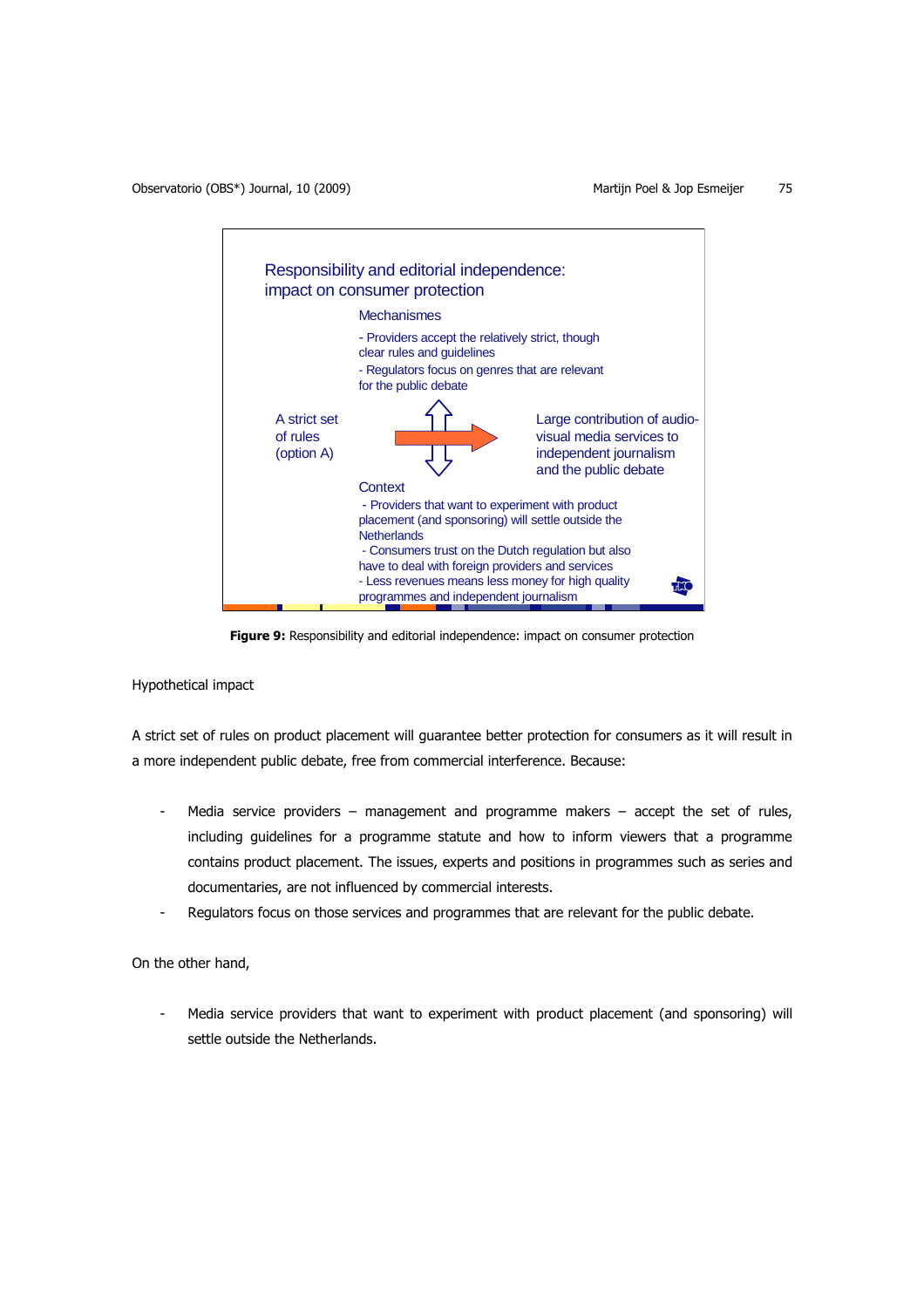- Consumers will trust Dutch regulations, but not all content is originated from the Netherlands, not even all content that is primarily aimed at Dutch consumers.
- Less advertising revenues will lead to less high quality services, less independent journalism and less contribution of audio-visual media services to public debates.

## Conclusion

It is unlikely that the advertising rules in the AVMS Directive will have an impact on the contribution of audio-visual media services to independent journalism and the public debate. Programmes that have the most immediate influence on the public debate, such as news, are already protected by the AVMS Directive. Here, product placement and sponsoring are prohibited. Other genres and mixed genres (e.g. infotainment) can include journalism and can be relevant for the public debate. However, there are many uncertainties in the links between policy option A or B, product placement, and the contribution of audiovisual media services to independent journalism and the public debate. For instance, one could claim that programmes that are highly relevant for the public debate (e.g. documentaries) are likely to be of little interest for advertisers.

### About the mechanisms

In general, the links were assessed as highly uncertain. The choice between a strict set of rules on product placement (option A) and a less strict approach (option B) is not very relevant for independent journalism and the public debate.

The AVMS Directive prohibits product placement (and sponsoring) in programmes that are considered to be highly relevant for the public debate (such as news). Furthermore, programmes such as documentaries, infotainment and series that touch upon societal issues, may not always be interesting for advertisers. Product placement will mainly be present in entertainment programmes that are less important for the public debate.

Furthermore, it is a question whether it is necessarily a bad thing if programmes that have some influence on the public debate contain product placement. For instance, product placement in popular soaps need not be a bad thing, as long as product placement is recognisable and as long as the programme makers are protected from advertisers.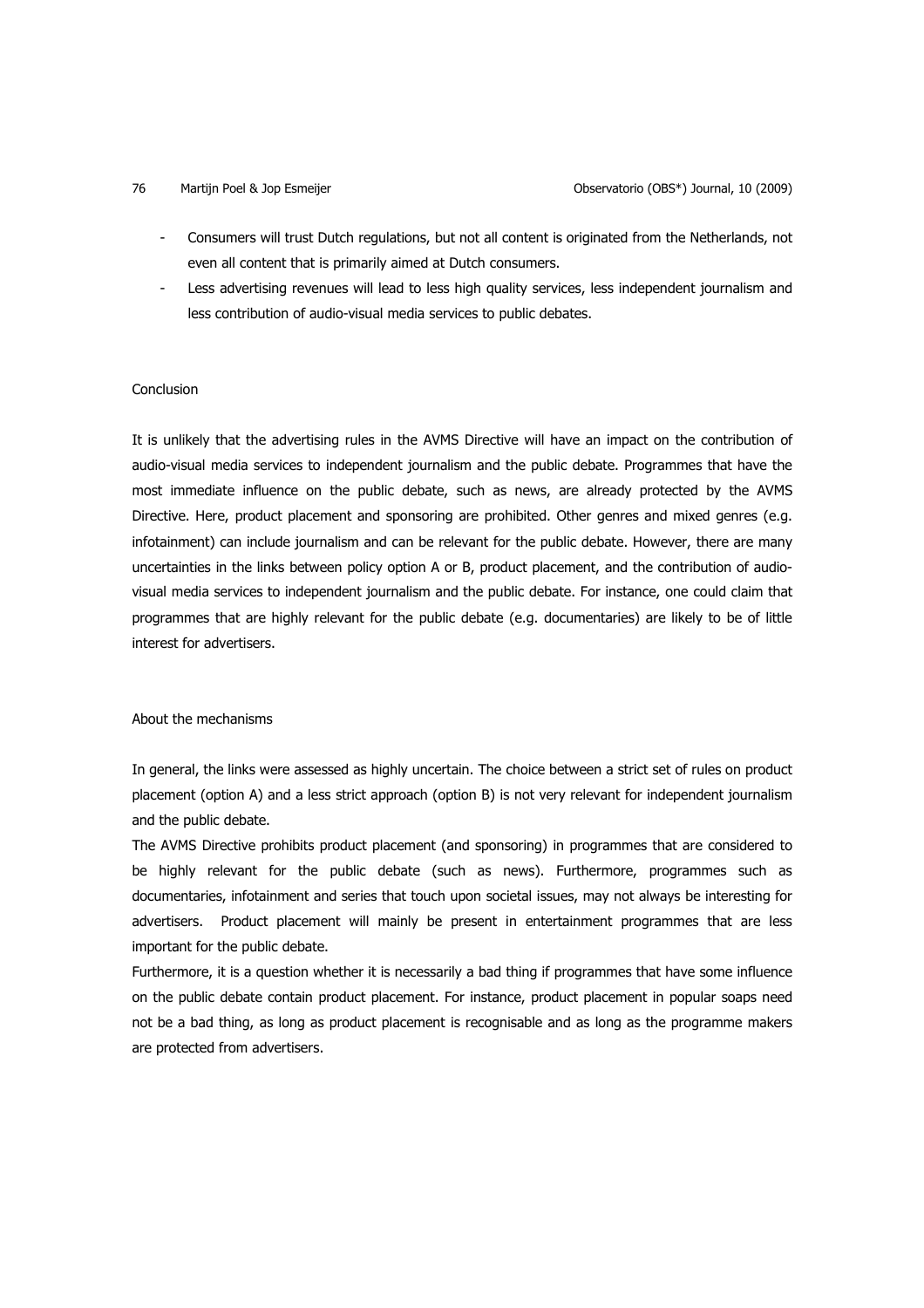## **4.4. Investments**

The following slide was used to prepare and structure the interviews.



**Figure 10:** Responsibility and editorial independence: impact on investments

Hypothetical impact

A strict set of rules on product placement will reduce investments in the Dutch AV industry. Because:

- Media service providers that want to experiment with product placement (and sponsoring) will settle outside the Netherlands, in countries with less strict rules.
- Less advertising revenues (or less growth in advertising revenues) because of the restrictions on product placement, an important type of advertising.
- Regulators reach their limits, which creates uncertainty in the market, one of the main factors to decrease investments.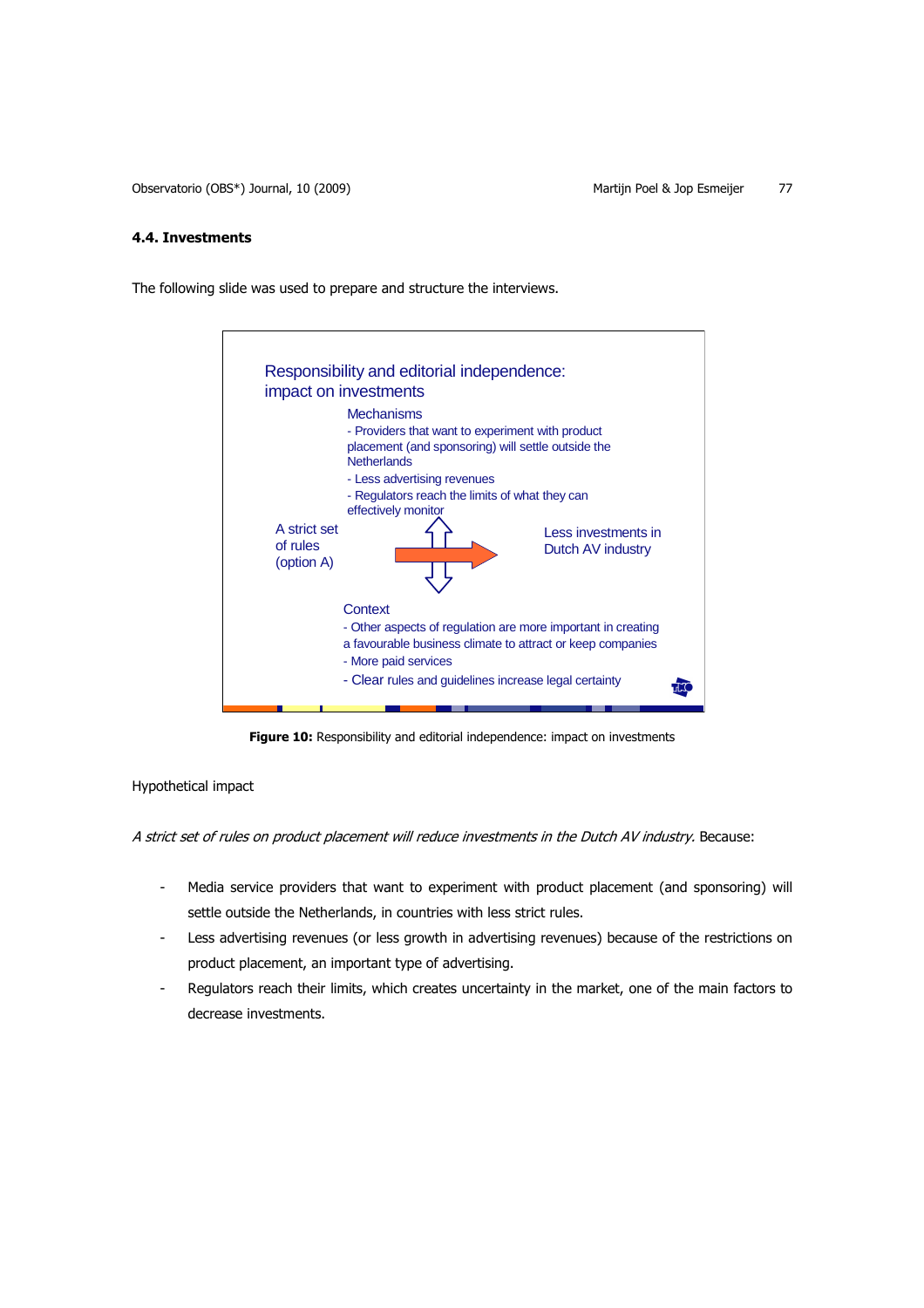On the other hand:

- Other aspects of national policy and regulation are more important in creating a favourable business climate.
- There will be many new and innovative paid services for which product placement is less relevant.
- Clear yet strict rules and guidelines will increase legal certainty.

### Conclusion

It is difficult to assess the impact of product placement regulation on business location and investment decisions, because there are many other factors involved (other regulations, infrastructures, taxes, education, demand, quality of life, innovation networks, etc.). However, although the impact might be small, strict rules on product placement might just be the straw that will break the camel's back. Media regulation is a relevant factor for the business climate in which media service providers operate. For firms that expect large revenues from product placement, strict rules on product placement can influence decisions on business locations (headquarters and operations) and investments. This applies to firms that are planning locations in Europe and for firms that are now based in the Netherlands.

## About the mechanisms

When discussing the impact of product placement rules on investments, it is important to consider that other factors, like other regulations and infrastructure, taxes, education, demand, quality of life (for the staff) and innovation networks are important as well. Furthermore, it is difficult to tell how important each factor will be, when a specific type of service provider is looking for a location to (re)settle.

Still, service providers have to deal with regulation upon regulation and although the impact of the product placement regulation in itself might be less substantial than others, it might be the straw that will break the camel's back. Media regulation can trigger media service providers to look for a location in a Member State with less strict rules.

This is not just (although mostly) a matter of money. Sentiment also comes into play. Media service providers may have to turn down product placement ideas of their advertisers, which is a nuisance for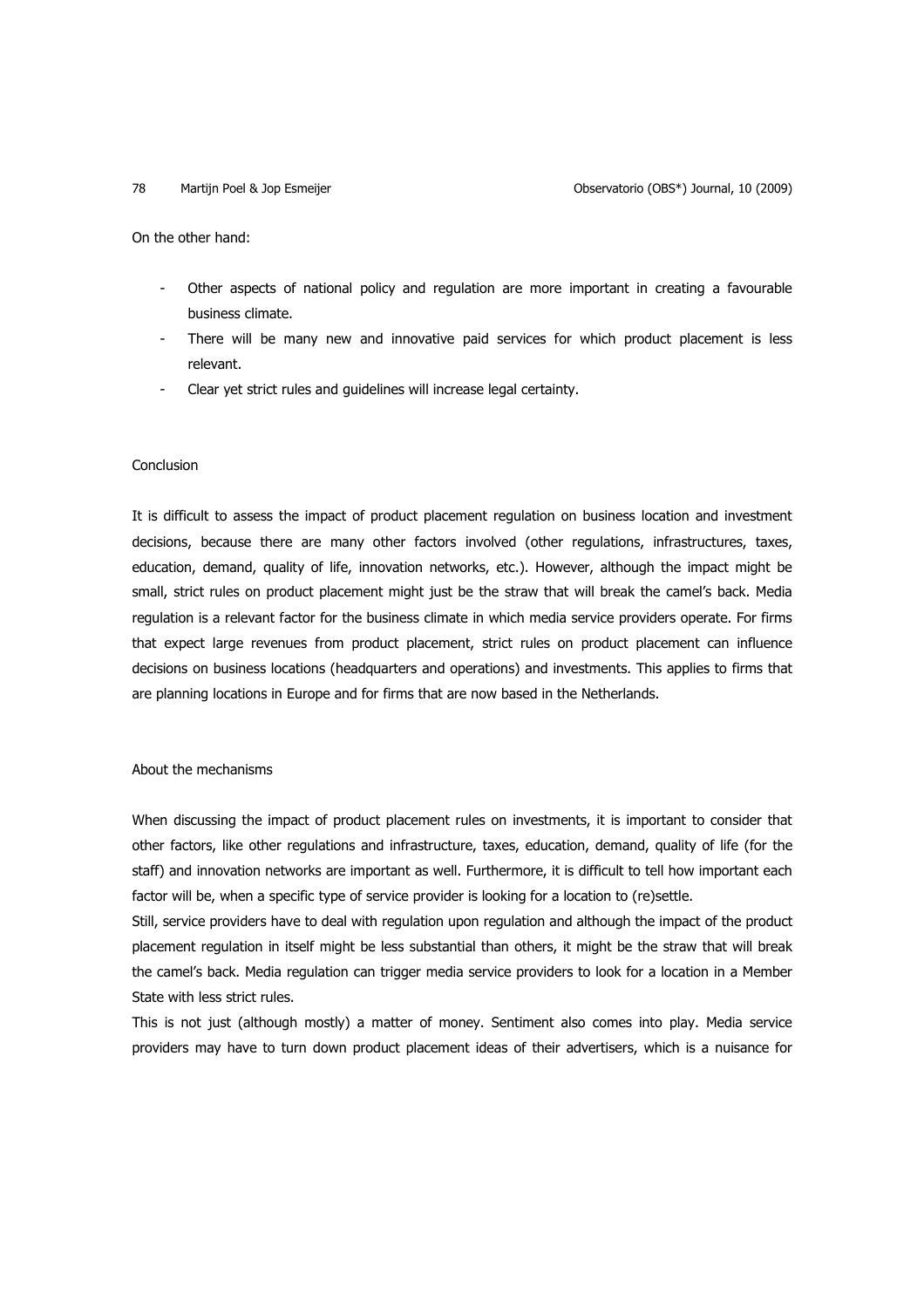commercial companies that rely on advertising revenues. To add some nuance: there are no (large) cases known with broadcasting regulation pushing a firm outside the Netherlands. The rise of Dutch commercial TV located in Luxemburg (RTL) was due to the *prohibition* of commercial TV. It had nothing to do with the details in Dutch media regulation. Furthermore, RTL has located many activities in the Netherlands, which creates employment. A new international player, Joost, decided to locate in the Netherlands. Despite the nuance, a Member State must prevent loosing its competitive edge over other member states.

It was mentioned that the rules on product placement need not decrease or increase the total volume of advertising revenues that are linked to Dutch viewers and/or firms that operate from the Netherlands. More commercial freedom regarding product placement does not mean that the total expenditure on advertising will rise more quickly. It is expected that the total pie of advertising revenues will grow moderately, due to economic growth and other factors. Different types of advertising will compete for the pieces.<sup>7</sup>

Furthermore, product placement also has its downsides as commercials and even products and brands are sometimes relevant for a few months or years only. This isn't a problem for programmes that focus on current affairs (which have a short life-span) but it can be a problem for films or television series for which many re-runs are foreseen. For these programmes, product placement is less relevant. This reduces the impact of product placement on business location decisions, revenues and investments.

## **4.5. Innovation**

 $\overline{a}$ 

The following slide was used to prepare and structure the interviews.

<sup>7</sup> According to a 2006 TNO report by Leurdijk et al. (Reclame 2.0), advertising expenditure will grow from 858 million Euro to 996 million Euro in 2008 and up to 1.5 billion Euro by 2012. Television broadcasting will remain highly important, with advertising expenditures of 1.2 billion Euro in 2012, 80% of total advertising expenditures. Advertising revenues on the internet will reach 220 million Euro by 2012. In 2005, the ratio spot/non-spot advertising was 89:11, but it is expected that in 2012 it will be 50:50.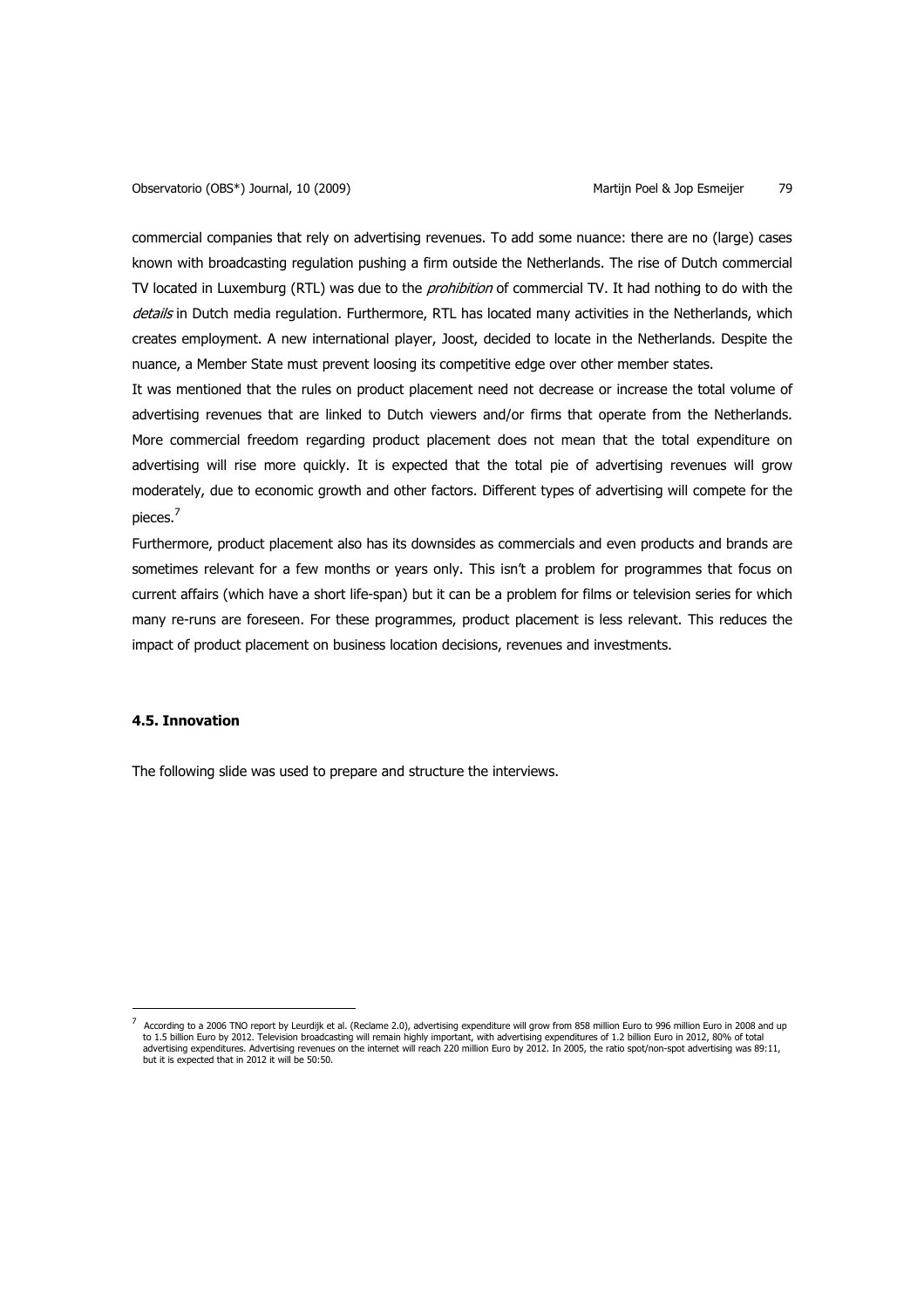

Figure 11: Responsibility and editorial independence: impact on innovation

Hypothetical impact

A strict set of rules on product placement will reduce innovation in formats, services, advertising and business models. Because:

- There will be few new types of (interactive) advertising, which will only lead to a small increase of revenues and the number of service providers and services.
- Service providers that want to experiment with product placement (and sponsoring) will settle in other member states.

On the other hand,

There will be more paid services and more innovation in payment based business models, formats and services (e.g. micropayments and subscription models).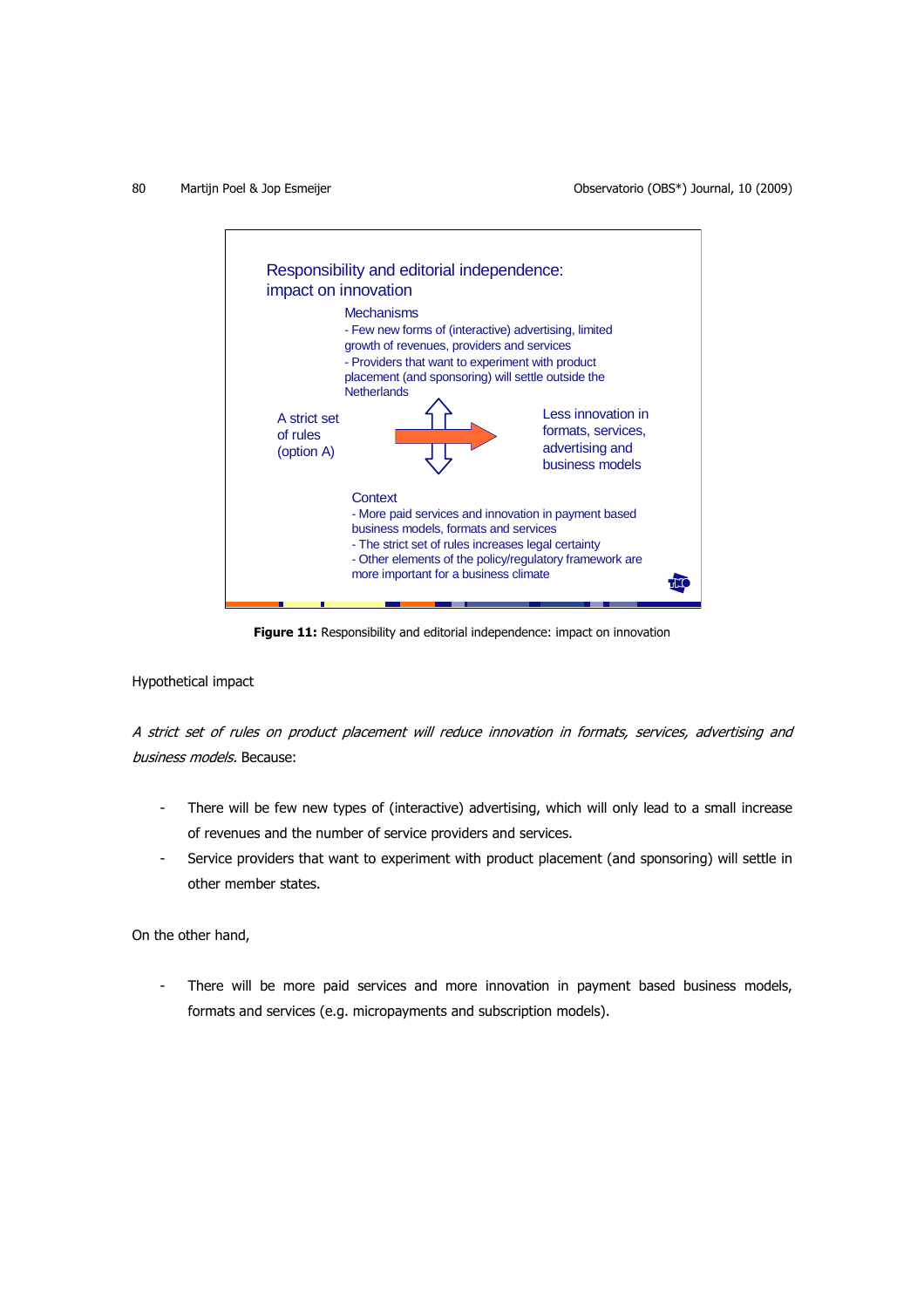- The set of strict yet clear rules (e.g. detailed guidelines) will create legal certainty, which is a key factor for investments and innovation.
- Other elements of the policy/regulatory framework are more important for a business climate.

## **Conclusion**

Advertising spots (commercial breaks) are still the most important revenue source for media service providers. The importance of product placement is growing. Advertisers are always looking for the most effective way to reach consumers. A strict set of rules on product placement (option A) will limit commercial flexibility and innovation with respect to product placement. This is a small and negative effect. Strict rules for product placement will provide advertisers (and media service providers) with incentives to explore other types of advertising in audio-visual services and in other media (e.g. print and outdoor). The impact on innovation will be more substantial for firms that focus on product placement and on services (e.g. genres) and business models that rely on product placement. To some extent, the impact on innovation is indirect. As was mentioned above, a strict set of rules has a small and negative impact on the business location of media firms and on investments; i.e. less firms and less investments. This does not stimulate innovation. Option  $B - with$  less strict rules and with a focus on final responsibility  $-$  is expected to have a small and positive impact on investments and innovation. A small disadvantage of option B is that it can be more difficult to implement option B into clear rules that increase legal certainty. Furthermore, it must be stressed that the impact of option A or option B will be small, that the impact will be different for different types of firms, and that the impact will depend on the rules that are implemented in other countries.

### About the mechanisms

At least for now, product placement in the Netherlands is not the most important revenue source for the AV industry, with spot advertising still being far more important. However, there is no clear line between firms that rely on product placement and firms that rely on spot advertising. Many advertisers, media service providers and services explore a combination of product placement and spot advertising. This means that a strict set of rules – that will limit commercial flexibility – is relevant for a range of firms.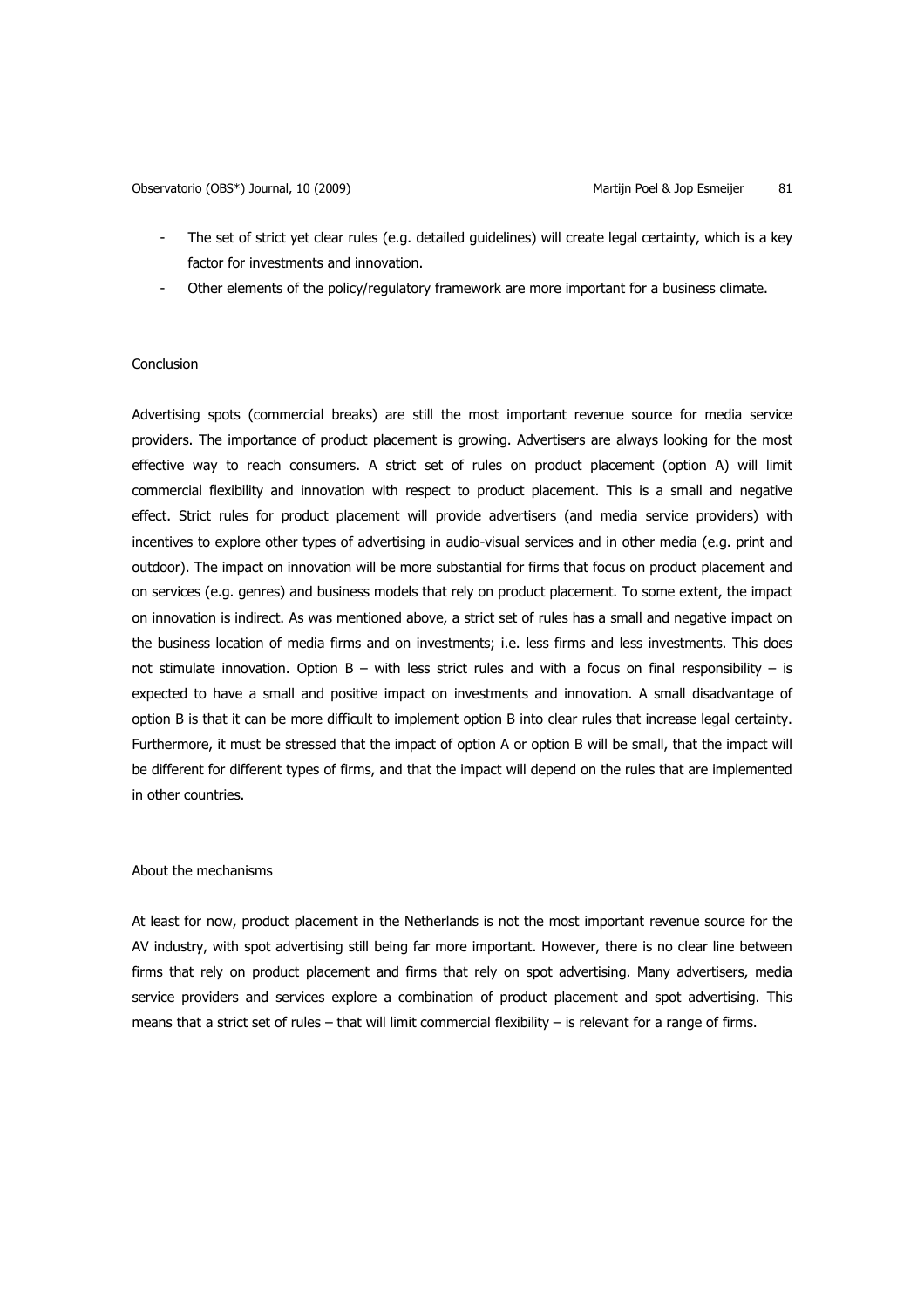The importance of non-spot advertising is growing, especially in the on-demand environment. Advertisers always look for the most effective way to reach consumers. Strict rules for product placement will provide advertisers (and media service providers) with incentives to explore other types of advertising in audiovisual services (e.g. sponsoring). Firms will also explore options in other media (e.g. print magazines, free newspapers, outdoor advertising). The impact on innovation will be more substantial for firms that focus on product placement and on services (e.g. genres) and business models that rely on product placement. This can decrease the revenues of audio-visual media service providers, with a possible effect on the sources for innovation and the incentives to innovate in audio-visual services. The impact of strict rules on product placement on innovation is assessed as negative yet small.

To some extent, the impact of product placement rules on innovation will be indirect. As was mentioned above, a strict set of rules has a small and negative impact on the number of media firms in the Netherlands and on investments. This is highly relevant for firms that want to invest and innovate in product placement (and in sponsoring, where similar rules will apply).

The small and negative impact of option A (as opposed to option B) must not be overestimated. Four issues were mentioned.

No matter if rules are strict or light, the rules should be as clear as possible. Media service providers require clear, predictable and stable regulations. This is highly relevant for innovation. Which rules will apply to which new services? What will (not) be allowed? The expert assessment is that option A (more strict and detailed rules) appears to be a bit more clear than option B. Option B has a focus on the *final* responsibility of media service providers, a narrow interpretation of undue prominence and a light approach on how consumers are informed that a programme contains product placement. What is *final* responsibility? How will regulators decide on cases where viewers are informed 'quickly' that a programme contains product placement?

It must also be mentioned that components of option  $A -$  such as a very clear message before a programme to announce product placement – will not reduce the incentives to innovate. Other components of option A can have a negative impact on innovation. For example, the rules that will be used to monitor content and to identify product placement, can signal that several types of product placement will not be allowed.

A third remark that nuances the disadvantages of option A (a strict set of rules) is that there are many ways to innovate in advertising and services. Product placement is only one option. One could claim that product placement fits the traditional broadcasting system, with programmes for large audiences. Many innovations concern interactive and personalised services, where banners, sponsoring and micro-payments may be more efficient than product placement.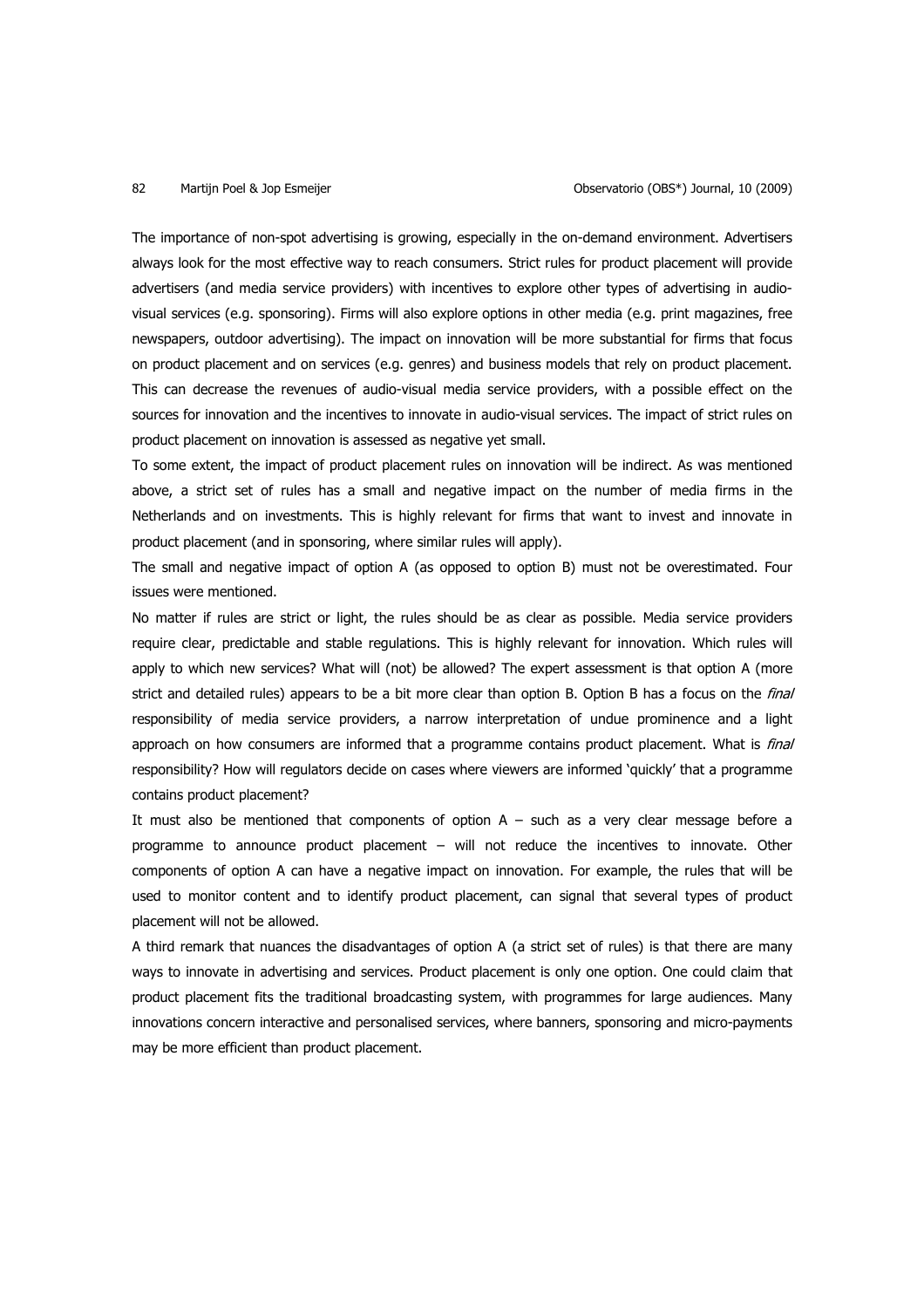A fourth remark is that the impact of option A (or option B) will depend on the implementation of the AVMS Directive in other countries.

## **4.6. Competition**

The following slide was used to prepare and structure the interviews.



**Figure 12:** Responsibility and editorial independence: impact on competition

Hypothetical impact

A strict set of rules on product placement will lead to less competition in media markets. Because:

- Existing media service providers accept the new rules.
- A strict set of rules can be an entry barrier for start-ups and other small firms.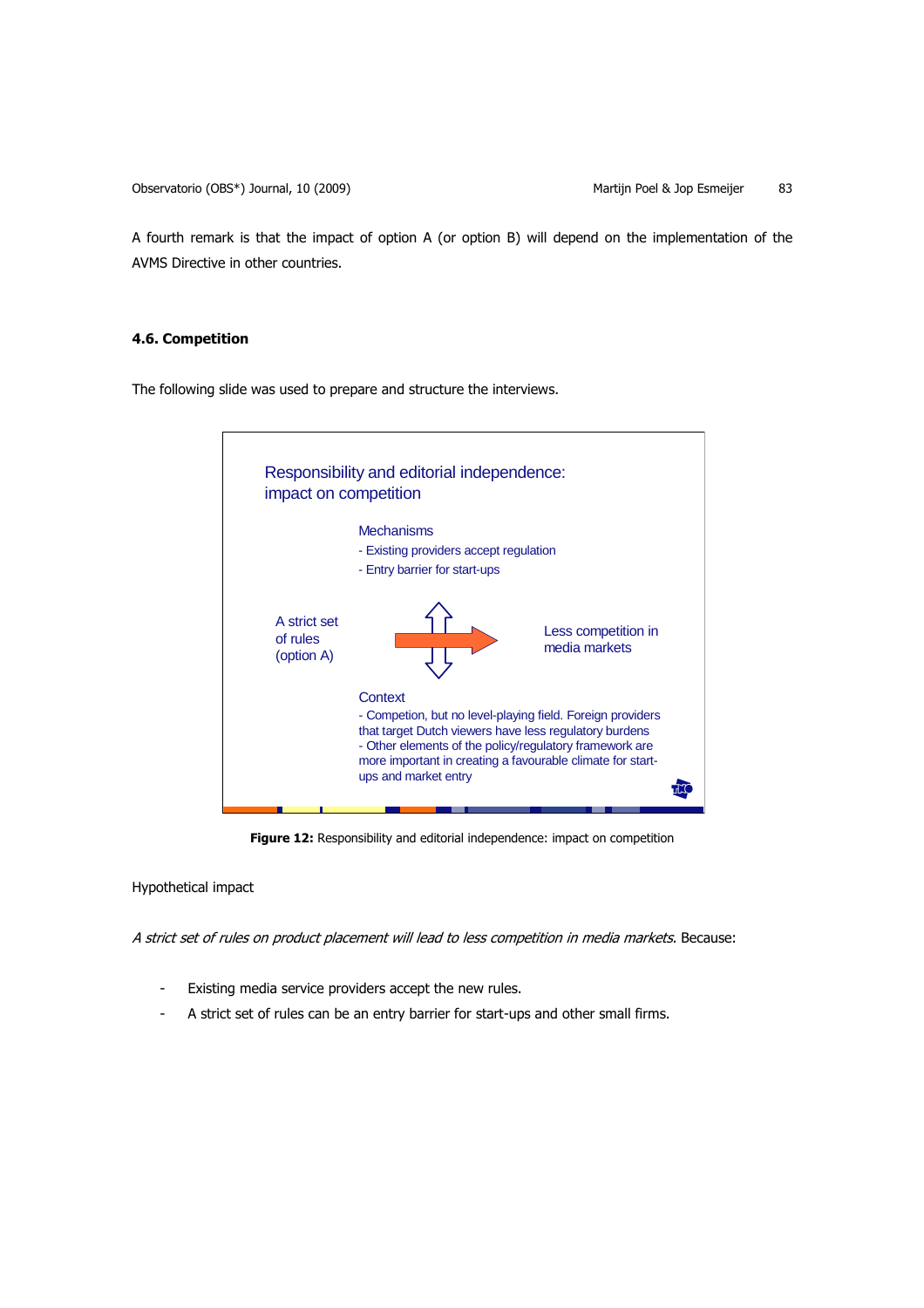On the other hand:

- There will be competition but no level-playing field. Foreign media service providers can target Dutch consumers and have to comply with less strict rules on product placement.
- Other elements of the policy/regulatory framework are more important for a favourable business climate for start-ups and other firms that enter (Dutch) media markets.

## Conclusion

A strict set of rules on product placement (option A) could have a very small and negative impact on competition. A strict set of rules, with restrictions for product placement, can decrease the commercial options to enter the market and to earn revenues. A strict set of rules can also pose an administrative burden and an entry barrier for small firms and start-ups that are based in the Netherlands. Small firms may avoid the regulatory complexity and put more emphasis on other types of advertising (such as sponsoring) and possibly on other media markets (such as text-based services and services that rely on user created content) and other fields of business. This can reduce market entry and reduce competition in markets for audio-visual media services. However, if the set of rules is strict yet clear, small firms can easily assess whether specific types of product placement will be allowed. Competition in media markets also comes from international players, large and small, that are located in other countries. Strict rules in the Netherlands do not hinder foreign firms for the eyeballs and advertising revenues in Dutch media markets. If other countries adopt less strict rules, Dutch players have to compete in a non level playing field.

### About the mechanisms

A strict set of rules, with several restrictions for product placement, can decrease the commercial options to enter the market and to earn revenues. Small and large firms that consider entering media markets (or to leave media markets) will assess the different sources of revenues. Together, the different sources of revenues should allow for a profitable service and firm. Product placement can be an important source of revenues. A strict set of rules may have a small and negative effect on the revenues from product placement.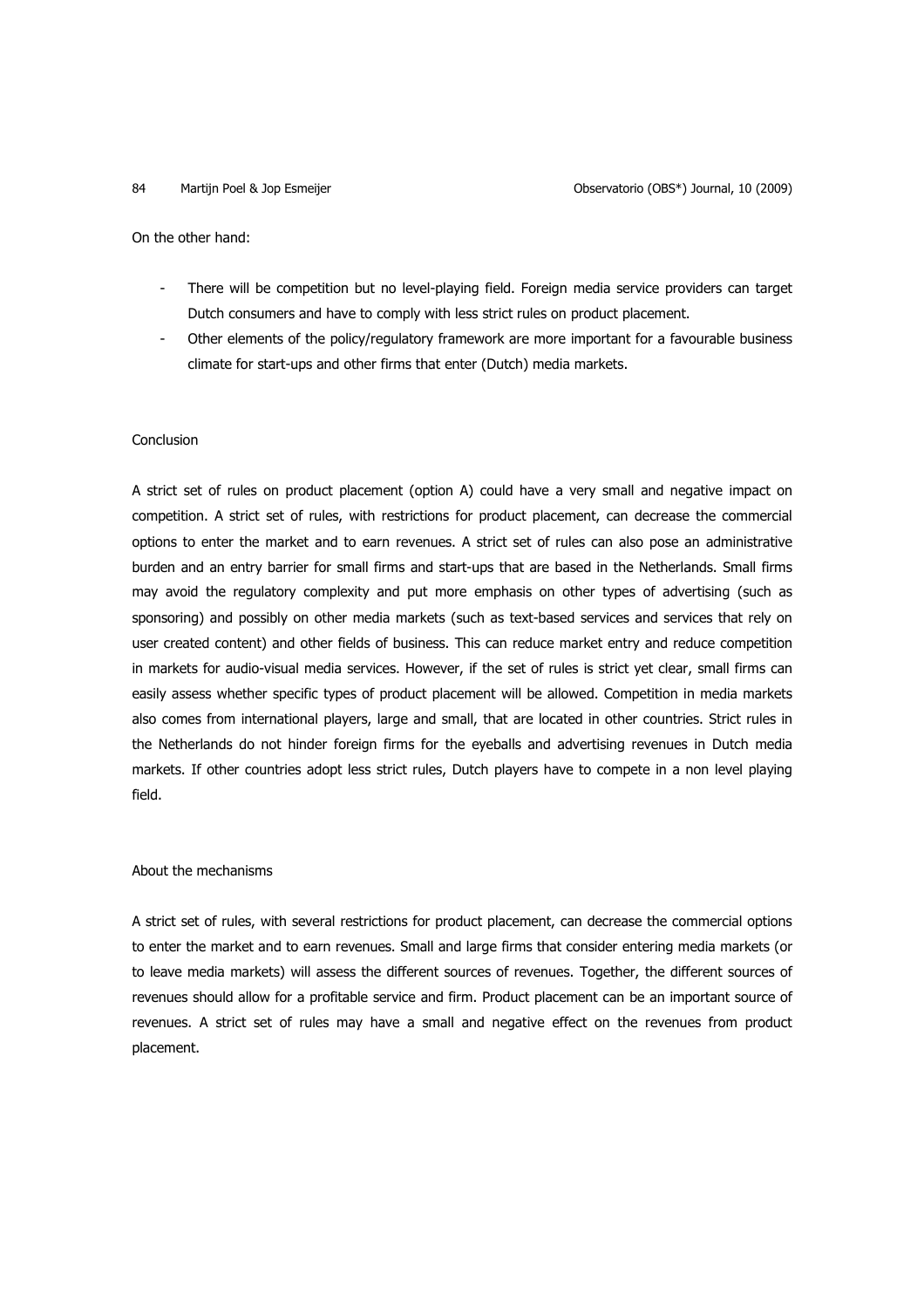A strict set of rules can be an administrative burden and an entry barrier for small firms and start-ups that are based in the Netherlands. In general, the less rules the better. Small firms may avoid the regulatory complexity. They can redirect their strategy towards other types of advertising (such as sponsoring) and possibly to other media markets (such as text-based services and services that rely on user created content) and other fields of business (non-media). This can reduce market entry and reduce competition in markets for audio-visual media services. In general, administrative burdens are more burdensome for small companies or start-ups than for large companies. Large companies can spread administrative and legal costs across a large volume of revenues and a set of services. Often, a legal department exists.

As was mentioned in the context of investments (see above), rules must be clear. It is expected that a strict set of rules (option A) can be implemented a bit more clearly than the less strict approach in option B. A clear implementation of option A should allow small firms to easily assess whether specific types of product placement will be allowed. Clear yet strict rules need not decrease market entry.

Firms that compete in Dutch media markets – the markets for Dutch consumers and advertisers – can be based in the Netherlands or in other countries. Especially for services that are provided via the internet, a business location need not be close to consumers and advertisers. Regional offices may be sufficient to understand and to strike deal. A strict set of rules on product placement in the Netherlands does not hinder foreign firms. The rules will probably have more impact on the level playing field than on market entry and effective competition in Dutch media markets. If other countries adopt less strict rules (or more strict rules), Dutch players have to compete in a non level playing field. To some extent, this is a fact of life when European harmonisation leaves room for national differences, to fit with national policy objectives and the national market context.

### **4.7. Conclusion**

A set of strict and clear rules on product placement (option A) will increase the level of consumer protection, compared to a focus on final responsibility (option B). Several mechanisms were identified. For example, a strict set of rules will decrease commercial influence and increase editorial independence. As was mentioned above, several elements of option A are perceived relevant. This includes clear rules on how to inform consumers that a programme contains product placement, and to make programme statutes obligatory. An effective policy mix to protect consumers also includes initiatives to stimulate media literacy. This is relevant for policy option A as well as policy option B.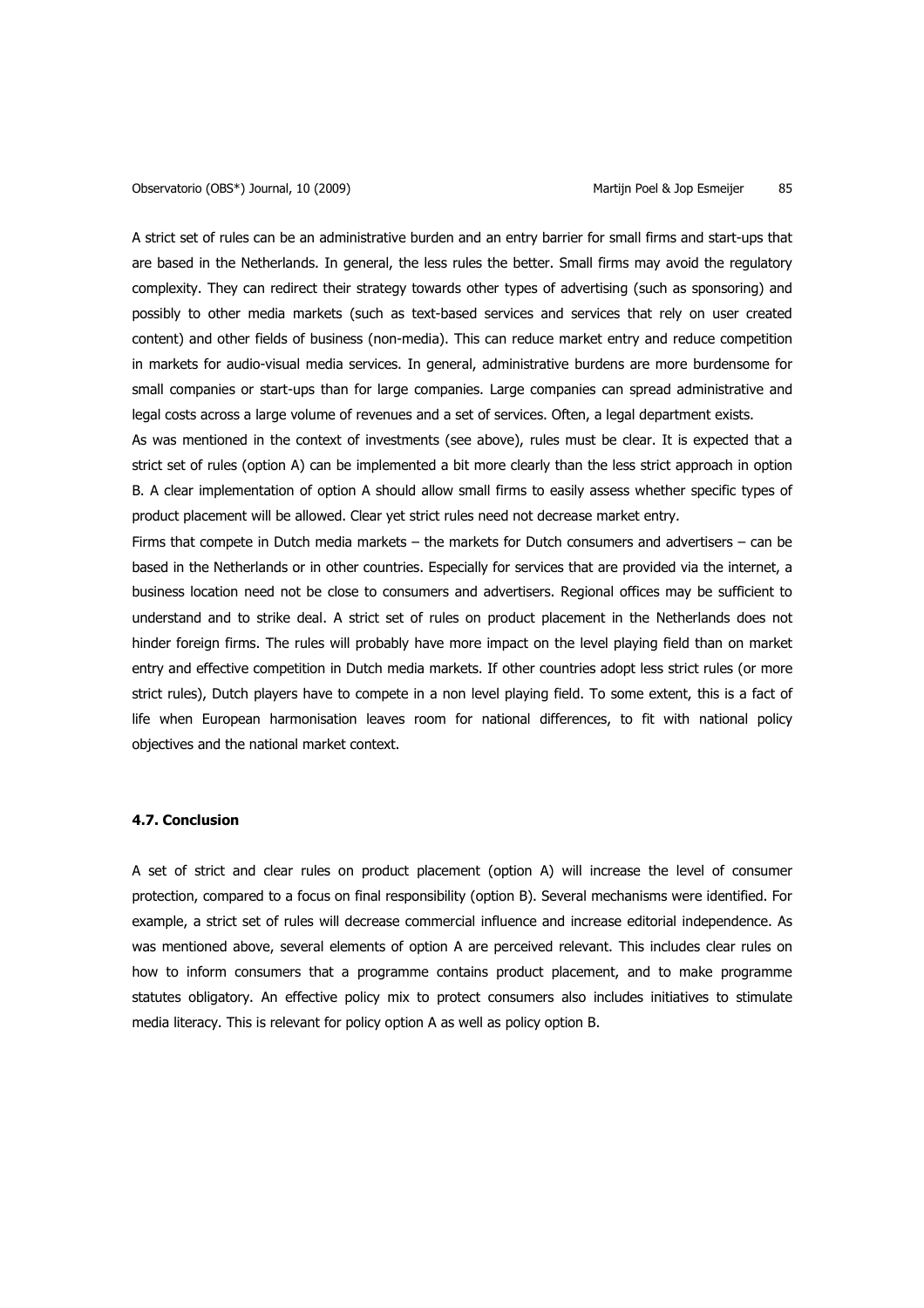It has been very difficult to link policy option A (and policy option B) to the contribution of audio-visual media services to independent journalism and the public debate. Programmes that have the most immediate influence on the public debate, such as news, are already protected by the AVMS Directive. Here, product placement and sponsoring are prohibited. Other genres and mixed genres (e.g. infotainment) can include journalism and can be relevant for the public debate. For these genres, it is not clear how policy option A or B will have an impact.

The impact of product placement regulation on business location and investment decisions is probably small and negative. For firms that expect large revenues from product placement, strict rules on product placement can influence decisions on business locations (headquarters and operations) and investments. Many other factors are involved (other regulations, infrastructures, taxes, education, demand, quality of life, innovation networks, etc.).

A strict set of rules on product placement (policy option A) will limit commercial flexibility and innovation with respect to product placement. This is a small and negative effect. Strict rules for product placement will provide advertisers (and media service providers) with incentives to explore other types of advertising in audio-visual services and in other media (e.g. print and outdoor). The impact on innovation will be more substantial for firms that focus on product placement and on services (e.g. genres) and business models that rely on product placement. To some extent, the impact on innovation is indirect. As was mentioned above, a strict set of rules has a small and negative impact on the business location of media firms and on investments. Option B – with less strict rules and with a focus on final responsibility – is expected to have a small and positive impact on investments and innovation. A small disadvantage of option B is that it can be more difficult to implement option B into clear rules that increase legal certainty. Furthermore, it must be stressed that the impact of option A or option B will be small, that the impact will be different for different types of firms, and that the impact will depend on the rules that are implemented in other countries.

A strict set of rules on product placement (option A) could have a very small and negative impact on competition. A strict set of rules, with restrictions for product placement, can decrease the commercial options to enter the market and to earn revenues. A strict set of rules can also pose an administrative burden and an entry barrier for small firms and start-ups that are based in the Netherlands. This can reduce market entry and reduce competition in markets for audio-visual media services. However, if the set of rules is strict yet clear, small firms can easily assess whether specific types of product placement will be allowed. Competition in media markets also comes from international players, large and small, that are located in other countries. Strict rules in the Netherlands do not hinder foreign firms for the eyeballs and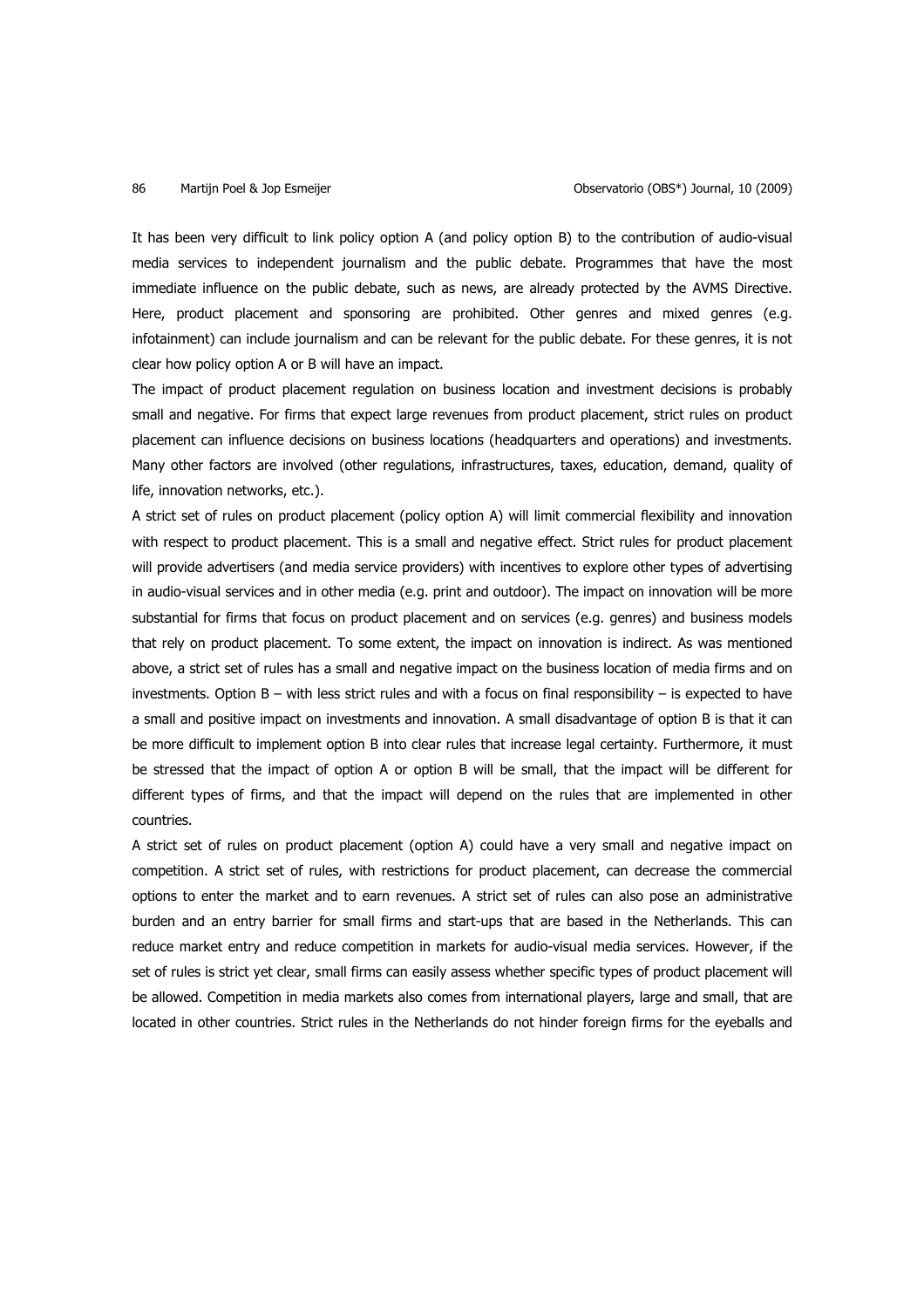advertising revenues in Dutch media markets. If other countries adopt less strict rules, Dutch players have to compete in a non level playing field.

The impact assessment indicates that policy makers are confronted with a trade-off. A set of strict and clear rules on product placement (option A) will increase the level of consumer protection, but this may come at the expense of investments and possibly innovation and competition. Policy option B is more 'business friendly' and provides less consumer protection. The impact will be different for different players, and will depend on the implementation of the AVMS directive in other countries. This must be analysed. To some extent, the solution to the policy problem could be in the detailed design and implementation of policy option A or policy option B. It was also mentioned that additional policy instruments are relevant. Examples are programmes to stimulate media literacy, and education and consumer empowerment in general.

Also note that the analysis is relevant for sponsoring as well. Sponsoring – similar to product placement – may not influence services in such a way to affect the responsibility and editorial independence of the media service provider. It is likely that a strict set of rules on sponsoring will increase the level of consumer protection, at the expense of investments and possibly innovation and competition. Again, this will be different for different players, and it will depend on the implementation of the AVMS directive in other countries.

## **5. Conclusion**

Europe's member states are in the process of implementing the 2007 Audio-visual media services Directive. This report has addressed two implementation issues. For each implementation issue, two policy options have been formulated. An impact assessment method was used to assess the impact of each policy option on consumer protection, investments, innovation and competition. The method combines desk research and expert consultation. It is an explorative method with a focus on understanding the mechanisms via which policy interventions can have impact.

The first implementation issue concerns the definition and explanation of non-linear services. How to draw the line between linear services and non-linear is relevant because linear services will be regulated more strictly. Linear services have to comply with quantitative rules regarding the length and frequency of commercial breaks, and quota for European and independent productions. A broad definition of non-linear (option A) signals that a very small level of control for users is sufficient for a service to qualify as nonlinear. This implies that almost anything but traditional broadcasting television will be regarded as non-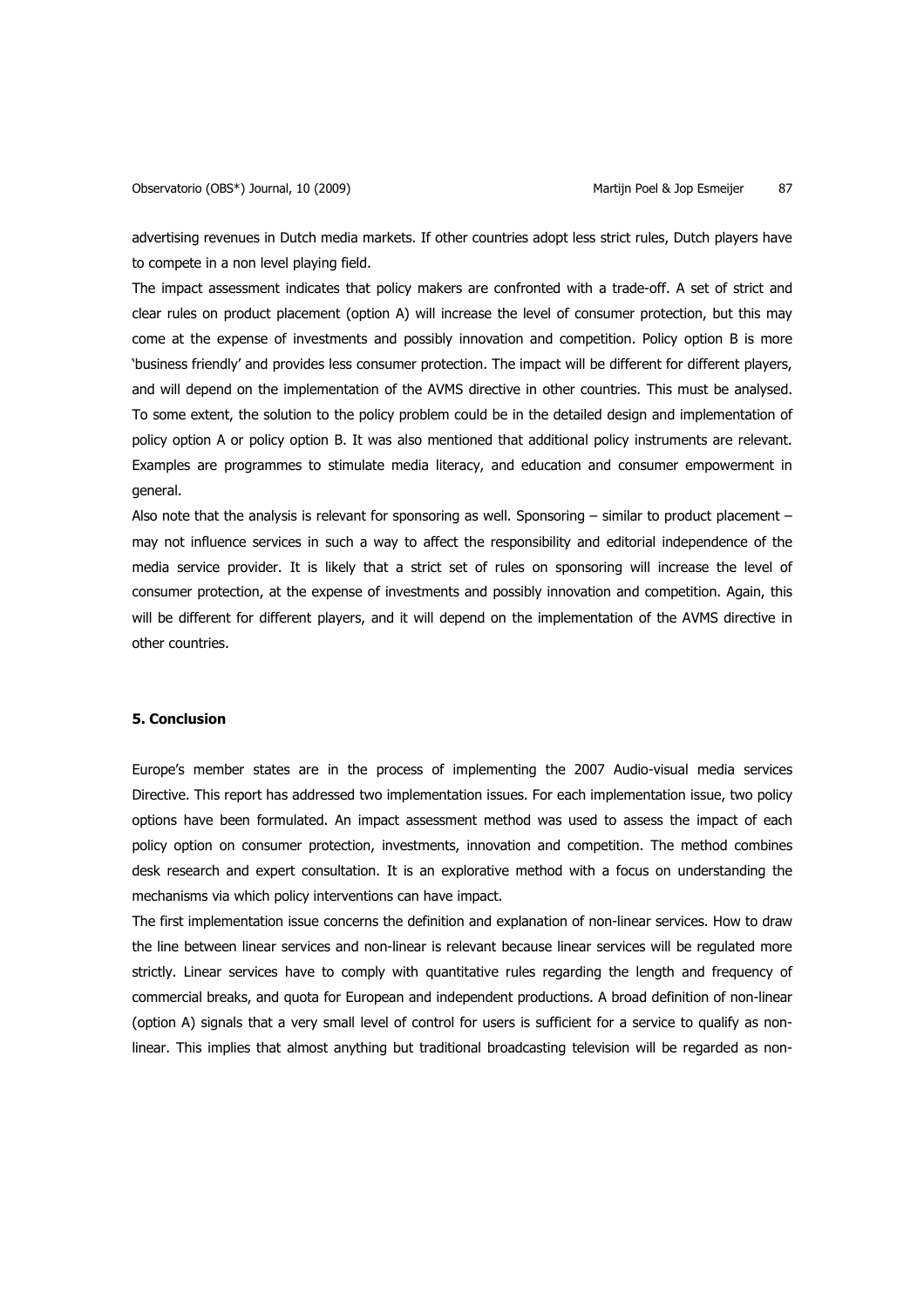linear rather than linear. This means that relatively few services will have to comply with the quantitative rules that apply to linear services (limits to advertising and quota for European and independent content). Option B, a narrow definition of non-linear services, will mean that more services will qualify as linear (compared to option A). For example, a number of new (internet) services with limited user control will qualify as linear.

The analysis demonstrates that - compared to policy option  $B -$  option A does not lead to less consumer protection and that it has a small and positive impact on investments and innovation. It must be stressed that the impact is small and that it depends on the decisions that are made in other European countries. The impact of policy option A or B on competition was uncertain. To summarise: option  $A - a$  relatively light and business friendly option – does not provide policy makers with a difficult trade-off between the interests of consumers and the media sector, or a trade-off between the interests of different segments of the media sectors.

A trade-off did emerge for the second implementation issue. The directive allows member states to define a set of rules regarding product placement, to prevent influence on responsibility and editorial independence (to protect consumers and programme makers). Option A consists of a set of strict, detailed and clear rules. This option includes a detailed yet clear national implementation on how users/viewers are informed about product placement. This is combined with the obligation for media service providers to publish a programme statute, to protect consumers and to protect programme makers vis-à-vis management and advertisers. Option B has a focus on final responsibility by media service providers when it comes to the selection, organisation and actual content of media services. In some cases, there can be influence by advertisers, as long as the final decisions and responsibility remains with the media service provider and the programme makers. In option B, media service providers can decide how to inform users/viewers about product placement. Furthermore, a programme statute is not compulsory.

It was concluded that a set of strict and clear rules on product placement (option A) will increase the level of consumer protection, but it may come at the expense of investments and possibly innovation and competition. Policy option B is more 'business friendly' and provides less consumer protection. The impact will be different for different players, and will depend on the implementation of the AVMS directive in other countries. This must be analysed in more detail, e.g. with a quantitative analysis on the impact on specific players (e.g. Dutch or foreign players for which product placement is the main source of revenues). To some extent, the solution to the policy problem could be in the detailed design and implementation of policy option A or policy option B. For example, option A includes elements such as clear rules on how users/viewers have to be informed about product placement. This element of policy option A may not have a negative impact on investments and innovation.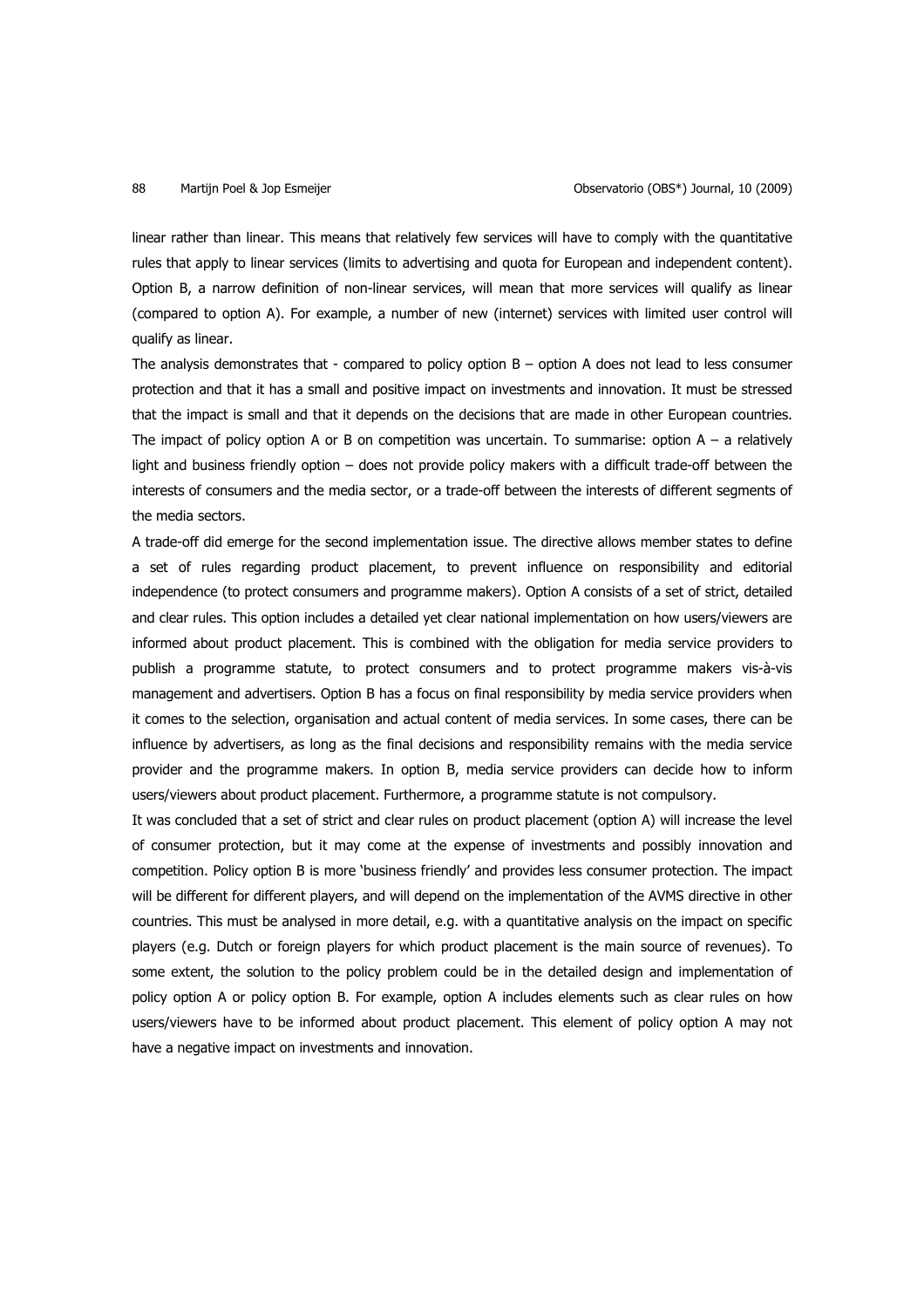It was also mentioned that other policy instruments are relevant. The full policy mix matters. Relevant for consumer protection are programmes to stimulate media literacy, education and consumer empowerment in general. For this type of policy interventions, there will be few trade-offs between different policy objectives or between different stakeholders. With respect to investments and innovation, it can be mentioned that several policy instruments can be used to attract foreign media players (e.g. fiscal instruments, business locations, infrastructures and innovation programmes). Still, media regulation can be one of the factors.

The analysis of the product placement issue is relevant for sponsoring as well. Sponsoring – similar to product placement – may not influence services in such a way to affect the responsibility and editorial independence of the media service provider. It is likely that a strict set of rules on sponsoring will increase the level of consumer protection, at the expense of investments and possibly innovation and competition. Again, this will be different for different players, and it will depend on the implementation of the AVMS directive in other countries.

### **References**

Arino, M. (2007), "Content Regulation and New Media: A Case Study of Online Video Portals", Presented at the EuroCPR Conference, 25-27 March 2007, Seville, Spain

Arnold, E., Guy, K. (1999), "Technology diffusion programmes and the challenges for evaluation", Paper prepared for the OECD

Budapest Declaration for Freedom of the Internet (2006), http://www.edri.org/docs/BudapestDeclaration.pdf, retrieved at 7-1-2008

CARAT (2005a), Comparative study of the impact of regulatory measures on television advertising markets, Final Report – Summary, http://ec.europa.eu/avpolicy/docs/library/studies/2003/44-03-execsum-en.pdf, retrieved at 8-1-2008

CARAT (2005b), Comparative study of the impact of regulatory measures on television advertising markets, Report: Netherlands, http://ec.europa.eu/avpolicy/docs/library/studies/2003/44-03-co-netherlands.pdf, retrieved at 8-1-2008

European Commission (2002), Communication from the Commission on Impact Assessment, COM(2002)276 final

European Commission (2005a), Proposal for a Directive of the European Parliament and of The Council amending Council Directive 89/552/EEC on the coordination of certain provisions laid down by law, regulation or administrative action in member states concerning the pursuit of television broadcasting activities

European Commission (2005b), *Impact Assessment – Draft Audiovisual Media Services Directive, Annex to the proposal*, http://ec.europa.eu/avpolicy/docs/reg/modernisation/proposal\_2005/newtwf-ia.pdf, retrieved at 7-1-2008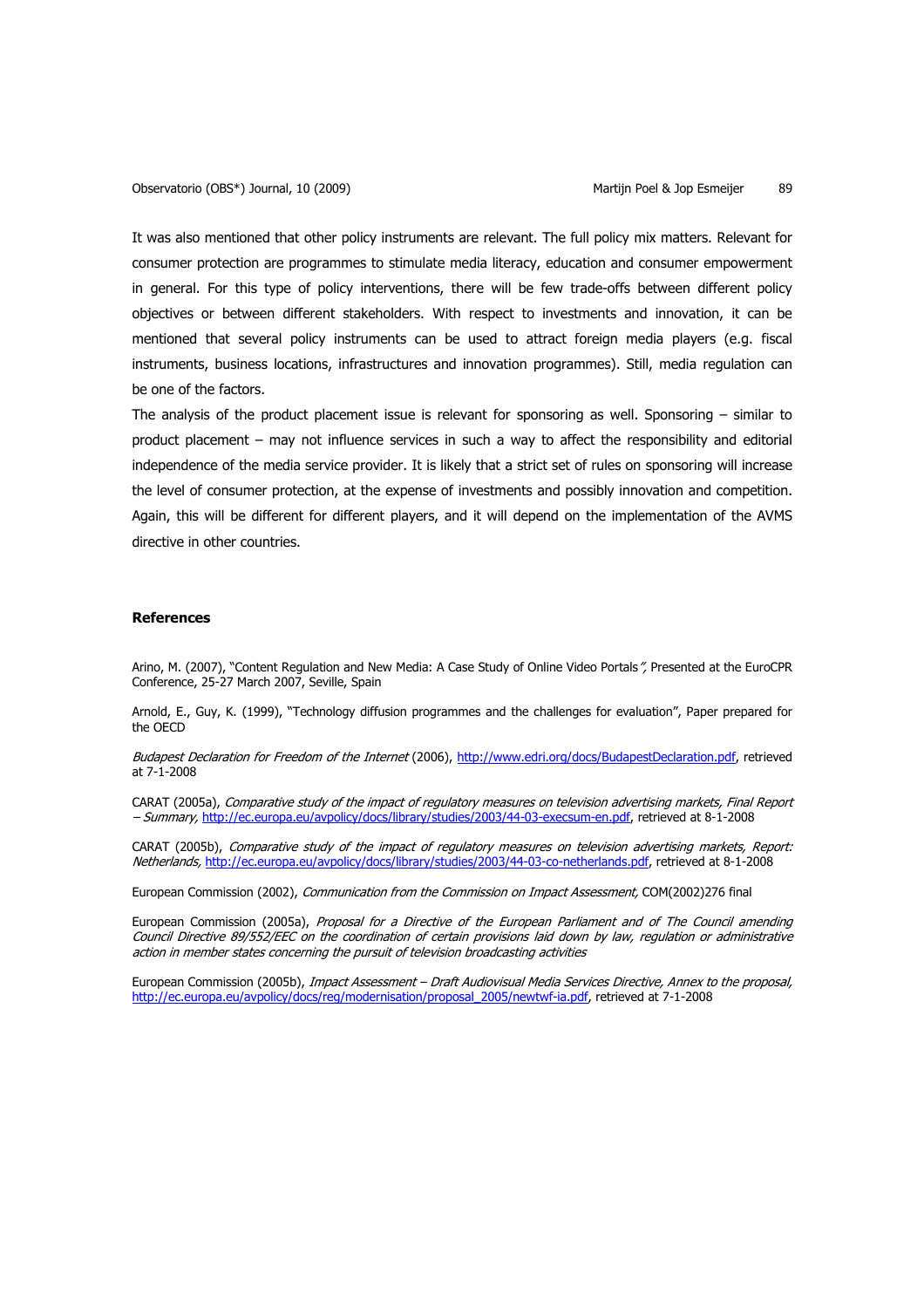### 90 Martijn Poel & Jop Esmeijer Observatorio (OBS\*) Journal, 10 (2009)

European Commission (2007), Directive 2007/65/EC of The European Parliament and of The Council of 11 December 2007 amending Council Directive 89/552/EEC on the coordination of certain provisions laid down by law, regulation or administrative action in member states concerning the pursuit of television, http://eur-lex.europa.eu, retrieved at 7-1-2008

Fahrenkrog, G., Polt, W., Rojo, R., Tubke, A., Zinocker, K. (2002), RTD Evaluation Toolbox: Asessing the Socio-Economic Impact of RTD-Policies, IPTS report prepared by Joanneum Research and IPTS, Institute for Prospective Technological Studies (JRC-EC)

Hieronymi, R. (2006), Report on the proposal for a directive on the proposal for a directive of the European Parliament and of the Council amending Council Directive 89/552/EEC on the coordination of certain provisions laid down by law, regulation or administrative action in member states concerning the pursuit of television broadcasting activities (COM(2005)0646 – C6-0443/2005 – 2005/0260(COD)), http://www.europarl.europa.eu/sides/getDoc.do?pubRef=- //EP//TEXT+REPORT+A6-2006-0399+0+DOC+XML+V0//EN&language=EN, retrieved at 7-1-2008

Leurdijk, A., Leendertse, M., De Munck, S., Staal, M., Vetjens, B., De Vos, C. (2006), Reclame 2.0: De toekomst van reclame in een digitaal televisielandschap, TNO report (Advertising 2.0: The future of advertising in a digital media landscape)

Louis Lengrand & Associates, PREST, ANRT, Reidev (2006), Smart Innovation: A practical Guide to Evaluating Innovation Programmes, Report for the EC

OECD (2001), Improving policy instruments through impact assessment, Sigma paper no.31

Polt. W., Vonortas, N. (2006), IST Evaluation and Monitoring, Report for the European Commission

Renda, A. (2006), Impact Assessment in the EU: The State of the Art and the Art of the State, Brussels, CEPS

Ruegg, R. Feller, I. (2003), A Toolkit for Evaluating Public R&D Investment. Model, Methods and Findings from ATP's First Decade, Prepared for Economic Assessment Office, Advanced Technology Program, National Institute of Standards and Technology, US Department of Commerce

Valcke, P., Stevens, D. (2007), "European Approaches to Future Content Regulation: The new European Directive for Audiovisual Media Services: a «Next Generation framework» or «old wine in new barrels?»" , Presented at the EuroCPR Conference, 25-27 March 2007, Seville, Spain

Van Eijk, N. (2007), "The Modernisation of the European Television without Frontiers Directive: unnecessary regulation and the introduction of internet governance", Presented at the ITS 19<sup>th</sup> European regional Conference, 2-5 September, Istanbul, Turkey

Van Reijmersdal, E. A. (2007), Audience reactions toward the intertwining of advertising and editorial content., Unpublished Doctoral Dissertation, University of Amsterdam, Amsterdam

### **Annex A: experts**

### **External experts**

- Drs. Wendy van den Broeck is researcher at the research centre IBBT-SMIT (Studies on Media, information and telecommunication; Free University of Brussels).

- Prof. dr. Fred Bronner is a part-time Professor of Communication Science at the University of Amsterdam. Furthermore, Fred Bronner works at the SWOCC, the institute for scientific research in commercial communication.